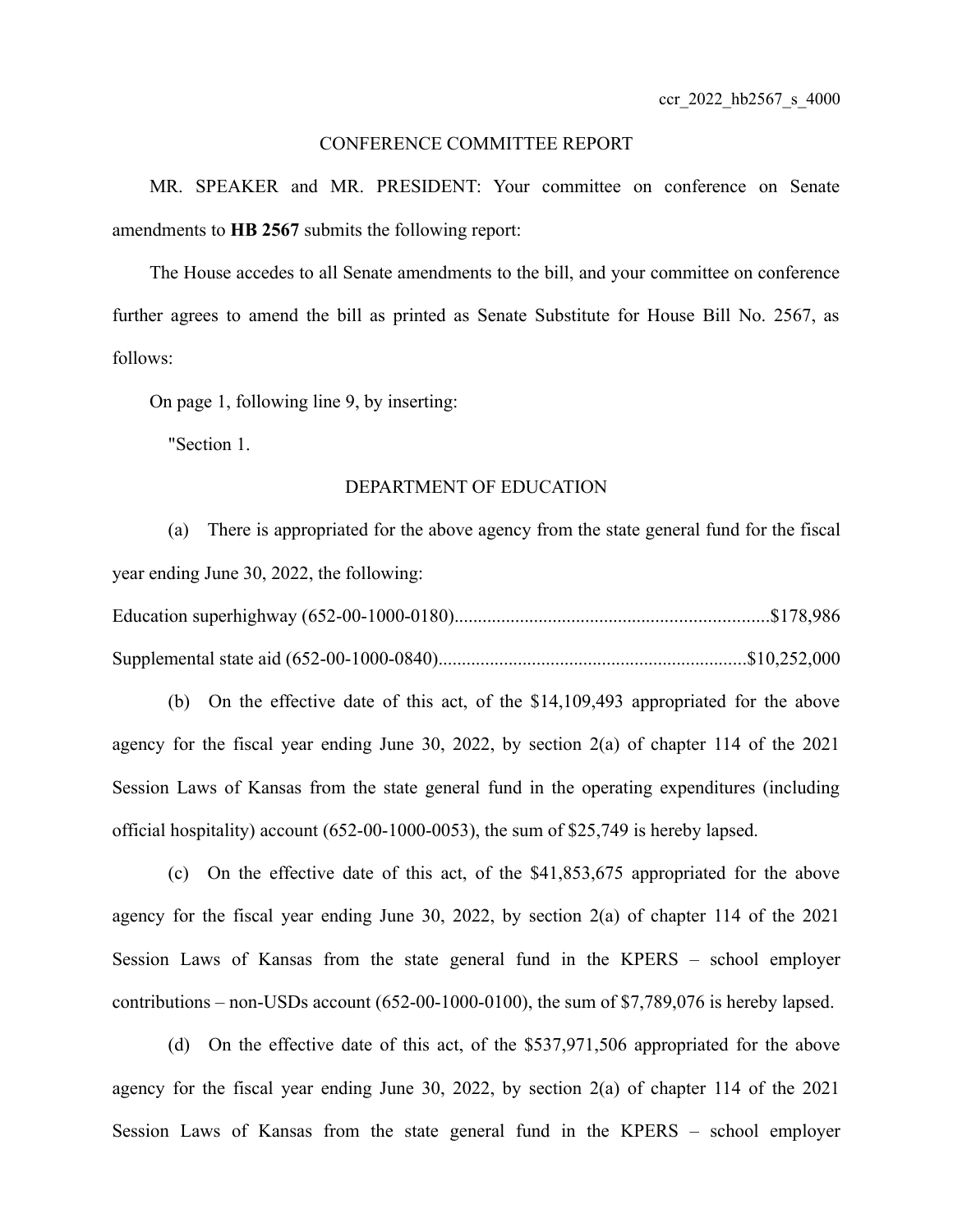contributions – USDs account (652-00-1000-0110), the sum of \$35,135,965 is hereby lapsed.

(e) On the effective date of this act, of the \$2,437,622,329 appropriated for the above agency for the fiscal year ending June 30, 2022, by section 2(a) of chapter 114 of the 2021 session laws of Kansas from the state general fund for state foundation aid account (652-00- 1000-0820), the sum of \$58,570,986 is hereby lapsed.

Sec. 2.

## DEPARTMENT OF EDUCATION

(a) There is appropriated for the above agency from the state general fund for the fiscal

year ending June 30, 2023, the following:

Operating expenditures (including official hospitality) (652-00-1000-0053)...........................................................\$14,200,772

*Provided,* That any unencumbered balance in the operating expenditures (including official hospitality) account in excess of \$100 as of June 30, 2022, is hereby reappropriated for fiscal year 2023: *Provided further,* That the above agency shall expend moneys in such account to fix, charge and collect fees from each unified school district based on the full-time equivalent enrollment of each school district to fund the dyslexia coordinator position in the above agency: *And provided further,* That all fees received for such program shall be deposited in the state treasury in accordance with the provisions of K.S.A. 75-4215, and amendments thereto, and shall be credited to the state general fund: *And provided further,* That the aggregate total of such fees for the fiscal year ending June 30, 2023, for such position shall not exceed \$100,000.

| $\alpha$ $\alpha$ $\mathbb{R}$ $\mathbb{R}$ $\mathbb{R}$ $\mathbb{R}$ $\mathbb{R}$ $\mathbb{R}$ $\mathbb{R}$ $\mathbb{R}$ $\mathbb{R}$ $\mathbb{R}$ $\mathbb{R}$ $\mathbb{R}$ $\mathbb{R}$ $\mathbb{R}$ $\mathbb{R}$ $\mathbb{R}$ $\mathbb{R}$ $\mathbb{R}$ $\mathbb{R}$ $\mathbb{R}$ $\mathbb{R}$ $\mathbb{R}$ $\mathbb{R}$ $\mathbb$ | $\triangle$ $\triangle$ $\triangle$ $\triangle$ |
|----------------------------------------------------------------------------------------------------------------------------------------------------------------------------------------------------------------------------------------------------------------------------------------------------------------------------------------|-------------------------------------------------|

|--|--|

*Provided*, That the above agency shall expend moneys in such account to provide a project manager grant to the center for reading at Pittsburg state university to: (1) Assist in the development and support of a science of reading curricula for the state educational institutions and colleges based on the knowledge and practice standards that have been adopted by the state department of education; (2) develop and support a recommended dyslexia textbook list for inclass learning for school districts to use; (3) develop and support a recommended dyslexia resources list for in-class learning for school districts to use; (4) provide knowledge and support for a train the trainer program and professional development curriculum for school districts to use; and (5) provide knowledge and support for developing a list of qualified trainers for school districts to hire.

KPERS-school employer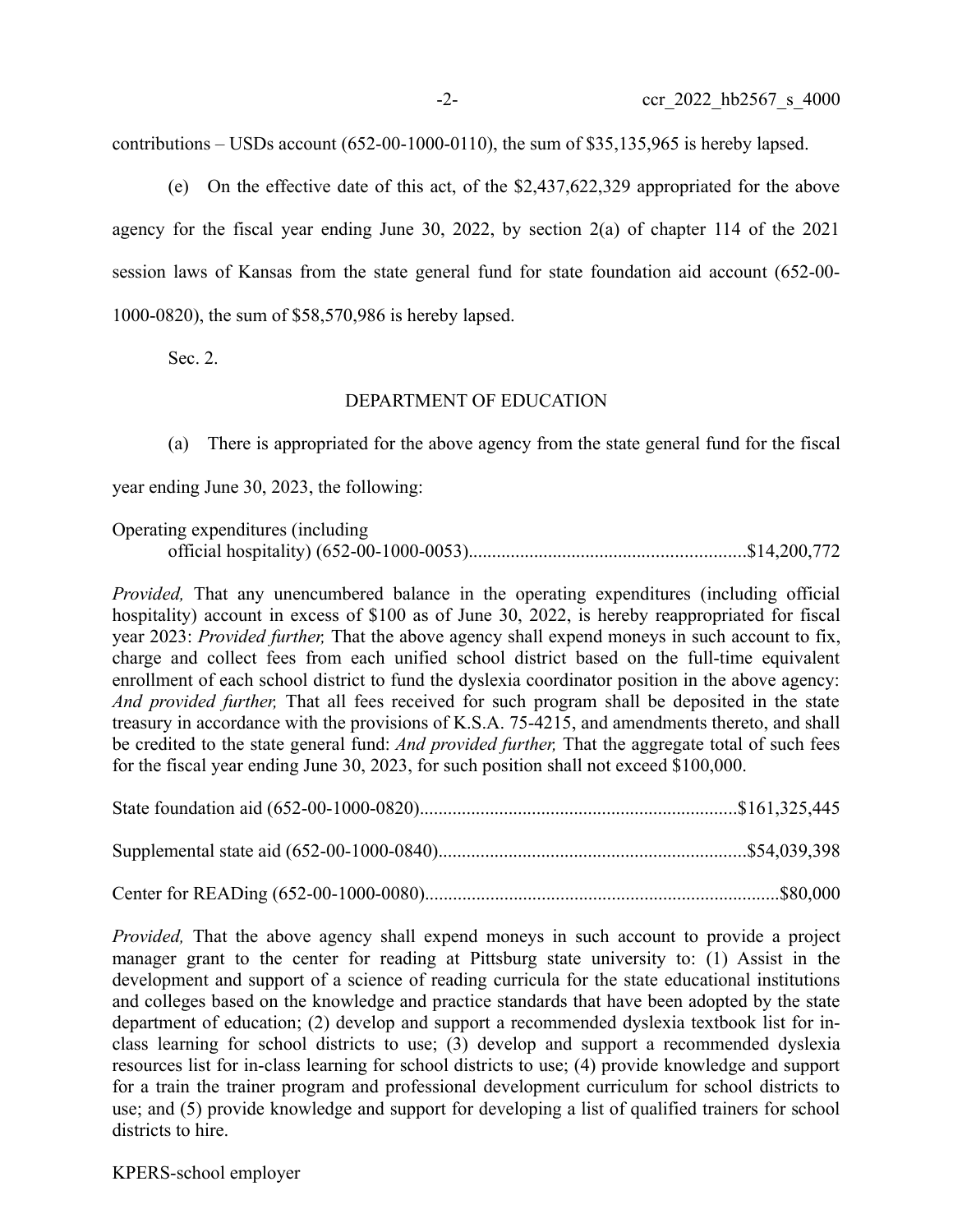| - 2- |  | ccr 2022 hb2567 s 4000 |  |
|------|--|------------------------|--|
|      |  |                        |  |

contributions-non-USDs (652-00-1000-0100)...................................................\$37,714,422

*Provided,* That any unencumbered balance in the KPERS-school employer contributions-non-USDs account in excess of \$100 as of June 30, 2022, is hereby reappropriated for fiscal year 2023.

| KPERS-school employer |  |
|-----------------------|--|
|                       |  |

*Provided,* That any unencumbered balance in the KPERS-school employer contributions-USDs account in excess of \$100 as of June 30, 2022, is hereby reappropriated for fiscal year 2023.

| ACT and workkeys assessments |  |
|------------------------------|--|
| Mental health intervention   |  |
|                              |  |

*Provided,* That any unencumbered balance in the mental health intervention team pilot account in excess of \$100 as of June 30, 2022, is hereby reappropriated for fiscal year 2023: *Provided further*, That expenditures shall be made by the above agency from the mental health intervention team pilot account during fiscal year 2023 for mental health intervention team school liaisons employed by those school districts participating in the mental health intervention team pilot program: *And provided further,* That the salaries and wages for school liaisons shall be matched by participating school districts on a \$3 of state moneys for \$1 of school district moneys basis: *And provided further,* That each school district that participated in the mental health intervention team pilot program during fiscal year 2022 shall continue to receive an amount of moneys not less than the amount from such account or fund such school district received in fiscal year 2022 so long as the school district maintains a substantially similar program participation level in fiscal year 2023: *And provided further,* That the remaining unencumbered moneys in the mental health intervention team pilot account shall be used to expand the program to school districts that have not previously participated in the program and to contract with a third-party entity to conduct a study of the effectiveness of the program and suggest improvements to the program: *And provided further,* That, if such remaining moneys are not fully expended on new school district programs and the third-party study, the above agency shall expend such moneys on school districts that seek to expand existing programs: *And provided further,* That the department of education shall provide a report on or before January 1, 2023, to the director of the budget and the director of legislative research that includes performance measures, developed in consultation with the Kansas department for aging and disability services, that illustrate the effectiveness of the mental health intervention team pilot program.

| Career and technical education transportation |  |
|-----------------------------------------------|--|
| Juvenile transitional crisis                  |  |
| Education commission of                       |  |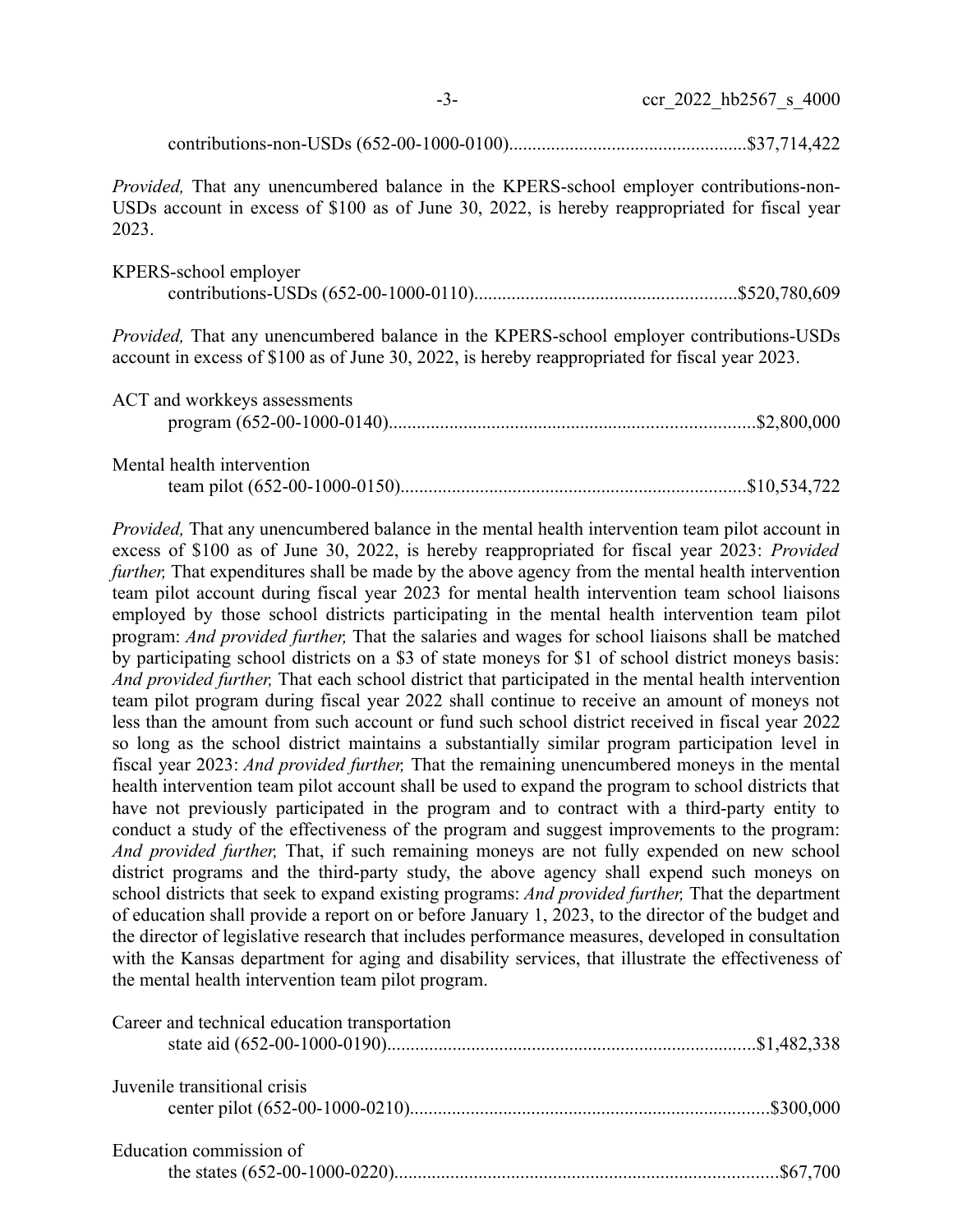|                                                                            | ccr 2022 hb2567 s 4000 |
|----------------------------------------------------------------------------|------------------------|
|                                                                            |                        |
| School district juvenile detention<br>facilities and Flint Hills job corps |                        |

*Provided,* That any unencumbered balance in the school district juvenile detention facilities and Flint Hills job corps center grants account in excess of \$100 as of June 30, 2022, is hereby reappropriated for fiscal year 2023: *Provided further,* That expenditures shall be made from the school district juvenile detention facilities and Flint Hills job corps center grants account for grants to school districts in amounts determined pursuant to and in accordance with the provisions of K.S.A. 72-1173, and amendments thereto.

| Educable deaf-blind and severely handicapped |  |
|----------------------------------------------|--|
| Special education                            |  |

*Provided,* That any unencumbered balance in the special education services aid account in excess of \$100 as of June 30, 2022, is hereby reappropriated for fiscal year 2023: *Provided further,* That expenditures shall not be made from the special education services aid account for the provision of instruction for any homebound or hospitalized child, unless the categorization of such child as exceptional is conjoined with the categorization of the child within one or more of the other categories of exceptionality: *And provided further,* That expenditures shall be made from this account for grants to school districts in amounts determined pursuant to and in accordance with the provisions of K.S.A. 72-3425, and amendments thereto: *And provided further,* That expenditures shall be made from the amount remaining in this account, after deduction of the expenditures specified in the foregoing provisos, for payments to school districts in amounts determined pursuant to and in accordance with the provisions of K.S.A. 72-3422, and amendments thereto.

| Governor's teaching excellence scholarships |  |
|---------------------------------------------|--|
| Professional development                    |  |
|                                             |  |

*Provided,* That expenditures shall be made from the school safety and security grants account for fiscal year 2023 for disbursements of grant moneys approved by the state board of education for the: Acquisition and installation of security cameras and any other systems, equipment and services necessary for security monitoring of facilities operated by a school district and for securing doors, windows and any entrances to such facilities; and salaries and wages, and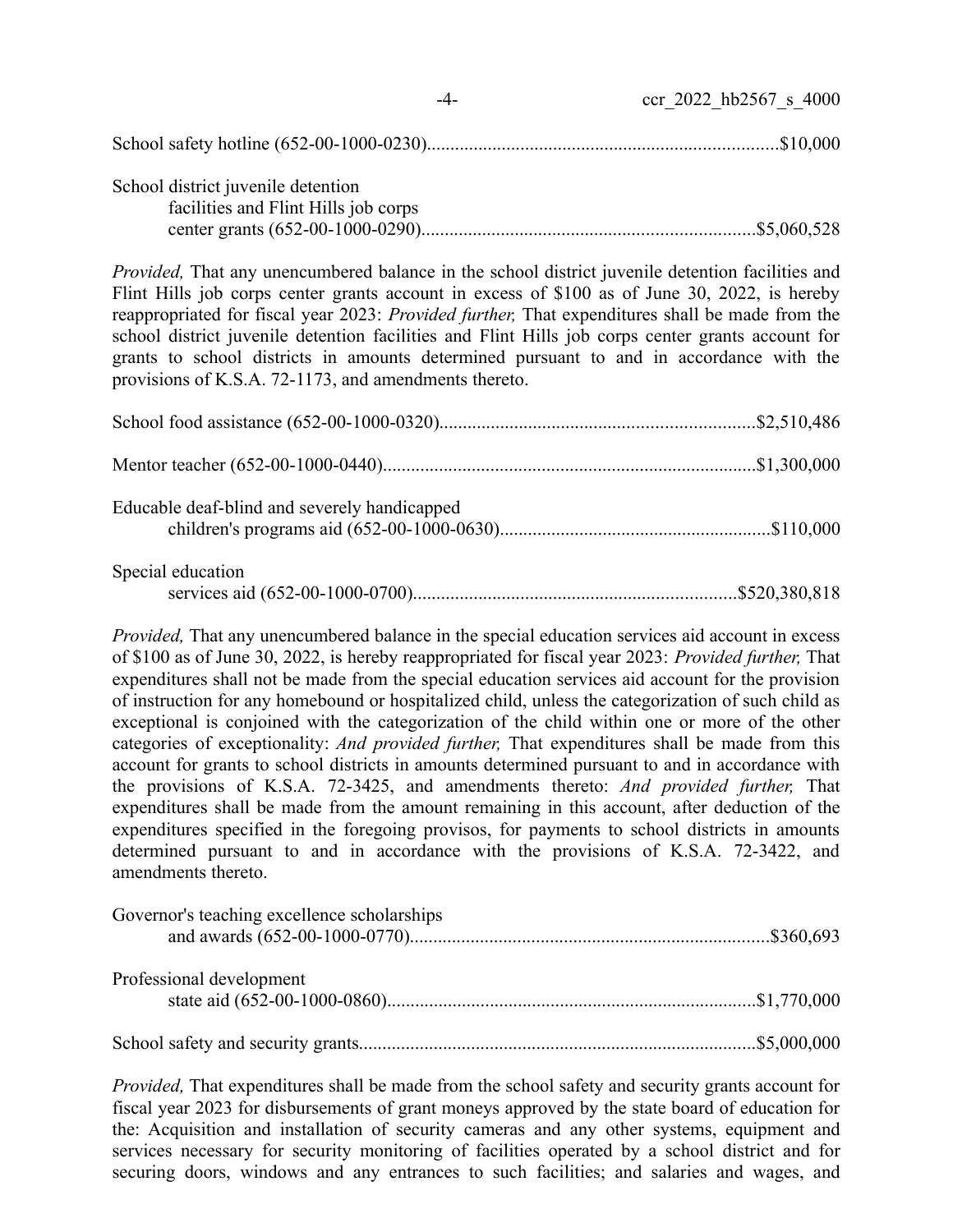associated fringe benefits, for newly created positions of school resource officers and the costs associated with any newly created school resource officers provided by the city or county of such school district: *Provided further,* That all moneys expended for school safety and security grants for fiscal year 2023 shall be matched by the receiving school district on a \$1-for-\$1 basis from other moneys of the district that may be used for such purpose.

(b) There is appropriated for the above agency from the following special revenue fund

or funds for the fiscal year ending June 30, 2023, all moneys now or hereafter lawfully credited

to and available in such fund or funds, except that expenditures other than refunds authorized by

law and transfers to other state agencies shall not exceed the following:

School district capital outlay state aid fund..........................................................................No limit

| Educational technology |  |
|------------------------|--|
|                        |  |

*Provided,* That expenditures shall be made by the above agency for the fiscal year ending June 30, 2023, from the educational technology coordinator fund of the department of education to provide data on the number of school districts served and cost savings for those districts in fiscal year 2023 in order to assess the cost effectiveness of the position of educational technology coordinator.

| Communities in schools       |  |
|------------------------------|--|
|                              |  |
|                              |  |
| Inservice education workshop |  |

fee fund (652-00-2230).............................................................................................No limit

*Provided,* That expenditures may be made from the inservice education workshop fee fund for operating expenditures, including official hospitality, incurred for inservice workshops and conferences: *Provided further,* That the state board of education is hereby authorized to fix, charge and collect fees for inservice workshops and conferences: *And provided further,* That such fees shall be fixed in order to recover all or part of such operating expenditures incurred for inservice workshops and conferences: *And provided further,* That all fees received for inservice workshops and conferences shall be deposited in the state treasury in accordance with the provisions of K.S.A. 75-4215, and amendments thereto, and shall be credited to the inservice education workshop fee fund.

| Federal indirect cost       |  |
|-----------------------------|--|
| Conversion of materials and |  |
|                             |  |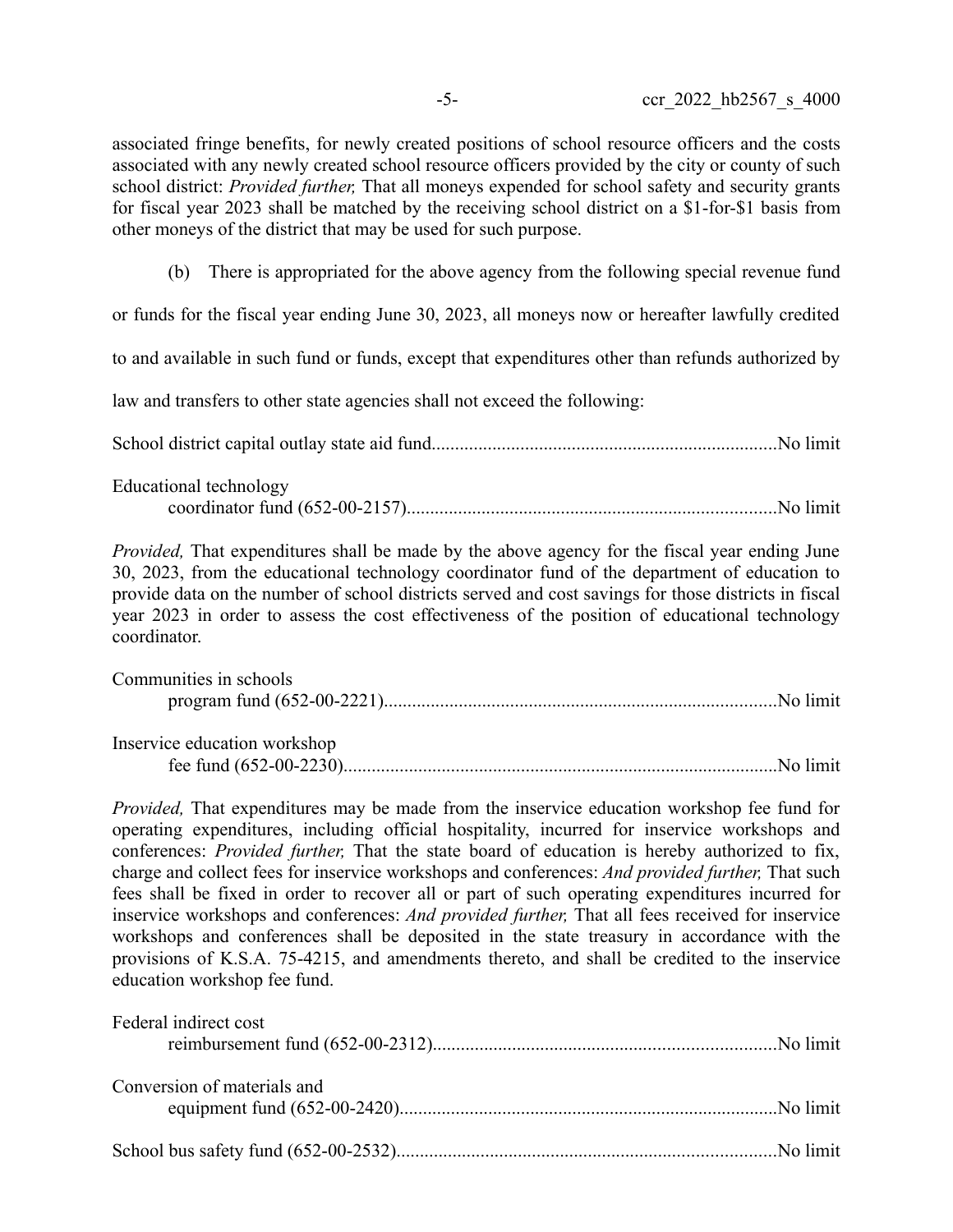| $-6-$                                                   | ccr 2022 hb2567 s 4000                                                                                                                                                                                      |
|---------------------------------------------------------|-------------------------------------------------------------------------------------------------------------------------------------------------------------------------------------------------------------|
|                                                         |                                                                                                                                                                                                             |
|                                                         | <i>Provided</i> , That notwithstanding the provisions of K.S.A. 8-272, and amendments thereto, or any<br>other statute, funds shall be distributed during fiscal year 2023 as soon as moneys are available. |
|                                                         |                                                                                                                                                                                                             |
| Teacher and administrator                               |                                                                                                                                                                                                             |
|                                                         |                                                                                                                                                                                                             |
| School district capital                                 |                                                                                                                                                                                                             |
| K.S.A. 72-5457, and amendments thereto.                 | <i>Provided</i> , That expenditures from the school district capital improvements fund shall be made<br>only for the payment of general obligation bonds approved by voters under the authority of          |
| Reimbursement for                                       |                                                                                                                                                                                                             |
| ESSA – student support academic enrichment –            |                                                                                                                                                                                                             |
| Educationally deprived<br>children - state operations - |                                                                                                                                                                                                             |
| Food assistance -                                       |                                                                                                                                                                                                             |
| Elementary and secondary school aid -                   |                                                                                                                                                                                                             |
| Education of handicapped children                       |                                                                                                                                                                                                             |
| Community-based<br>child abuse prevention -             |                                                                                                                                                                                                             |
| TANF children's programs -                              |                                                                                                                                                                                                             |
| $21st$ century community learning centers –             |                                                                                                                                                                                                             |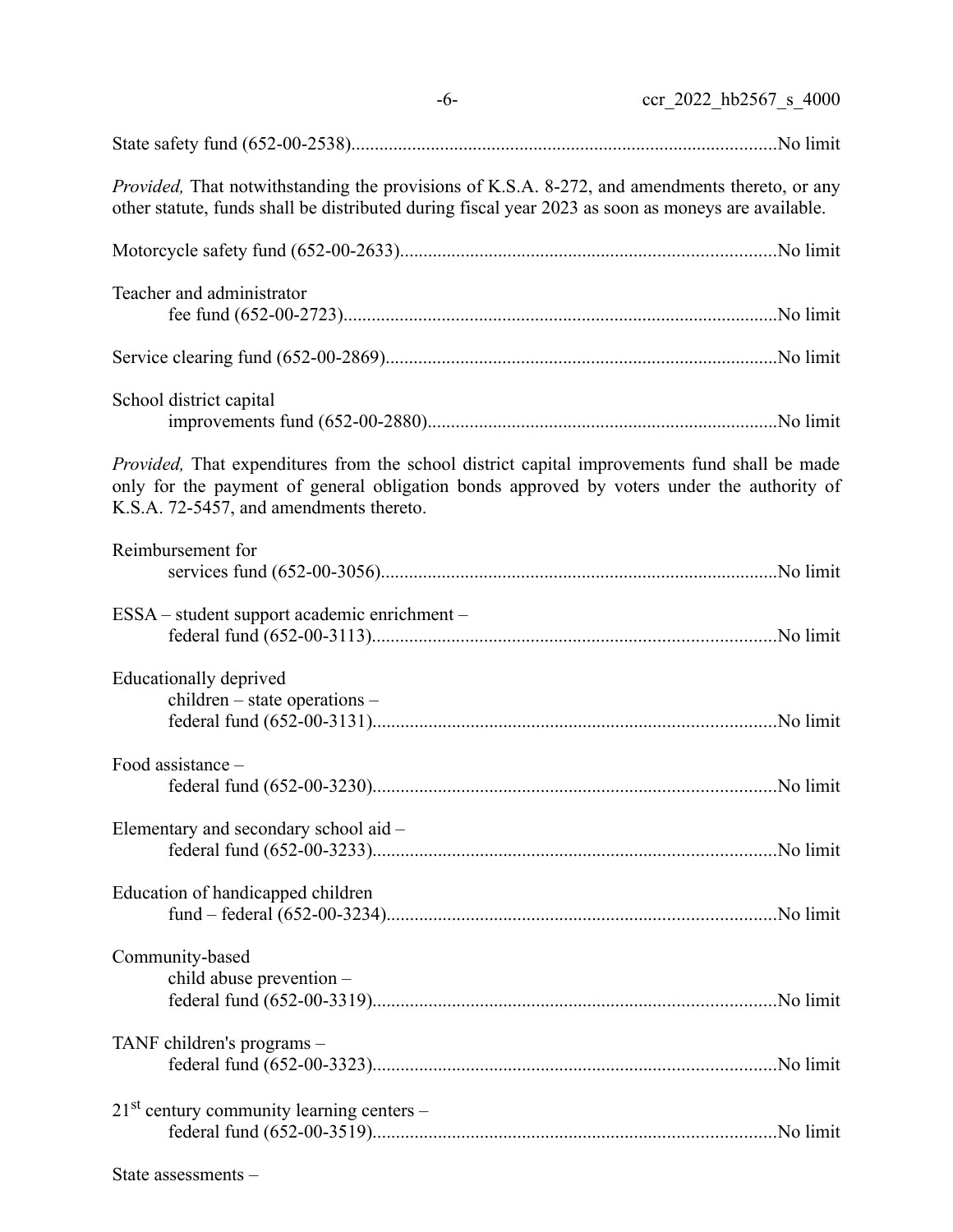|                                                                             | $-7-$<br>ccr 2022 hb2567 s 4000 |
|-----------------------------------------------------------------------------|---------------------------------|
|                                                                             |                                 |
| Rural and low-income schools program –                                      |                                 |
| Language assistance state grants -                                          |                                 |
| State grants for improving teacher quality $-$                              |                                 |
| State grants for improving<br>teacher quality - federal fund -              |                                 |
| Food assistance – school<br>breakfast program -                             |                                 |
| Food assistance - national<br>school lunch program -                        |                                 |
| Food assistance - child<br>and adult care food program -                    |                                 |
| Elementary and secondary school aid -<br>federal fund – local education     |                                 |
| Education of handicapped<br>children fund – state operations –              |                                 |
| Education of handicapped<br>children fund - preschool -                     |                                 |
| Education of handicapped<br>children fund – preschool state                 |                                 |
| Elementary and secondary school<br>$aid - federal fund - migrant$           |                                 |
| Elementary and secondary school aid –<br>federal fund – migrant education – |                                 |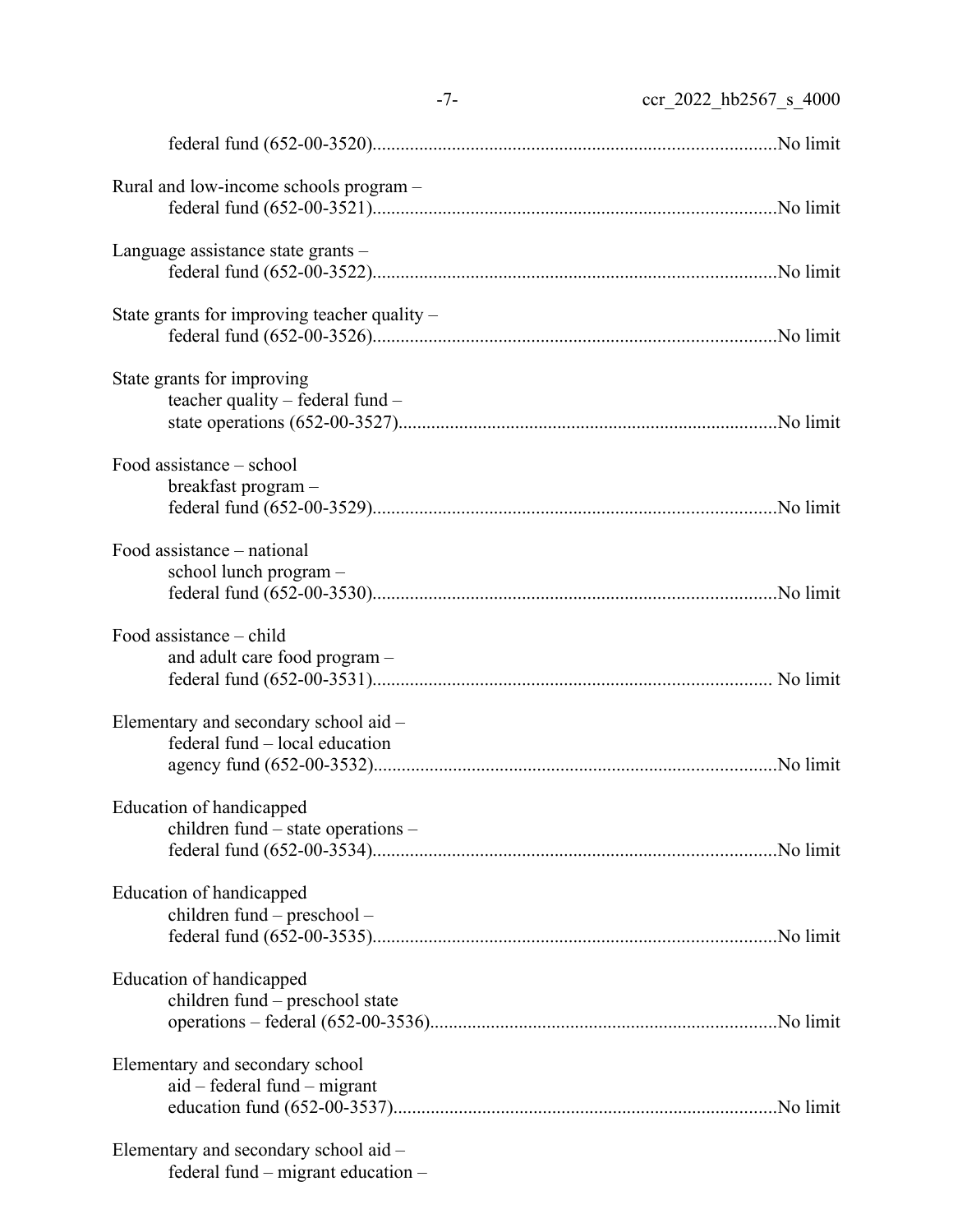| Vocational education title $II -$                |  |
|--------------------------------------------------|--|
| Vocational education title $II$ – federal fund – |  |
| Educational research grants and                  |  |
| Local school district contribution program       |  |

-8- ccr\_2022\_hb2567\_s\_4000

*Provided,* That notwithstanding the provisions of K.S.A. 79-3221n, and amendments thereto, or any other statute, during the fiscal year ending June 30, 2023, any moneys in such fund where a taxpayer fails to designate a unified school district on such taxpayer's individual income tax return may be expended by the above agency to distribute to unified school districts.

| Governor's teaching excellence |  |
|--------------------------------|--|
| scholarships program           |  |
|                                |  |

*Provided,* That all expenditures from the governor's teaching excellence scholarships program repayment fund shall be made in accordance with K.S.A. 72-2166, and amendments thereto: *Provided further,* That each such grant shall be required to be matched on a \$1-for-\$1 basis from nonstate sources: *And provided further,* That award of each such grant shall be conditioned upon the recipient entering into an agreement requiring the grant to be repaid if the recipient fails to complete the course of training under the national board for professional teaching standards certification program: *And provided further,* That all moneys received by the department of education for repayment of grants made under the governor's teaching excellence scholarships program shall be deposited in the state treasury in accordance with the provisions of K.S.A. 75- 4215, and amendments thereto, and shall be credited to the governor's teaching excellence scholarships program repayment fund.

| Private donations, gifts, grants and |  |
|--------------------------------------|--|
| Family and children                  |  |
| State school district                |  |
| Mineral production                   |  |

(c) There is appropriated for the above agency from the children's initiatives fund for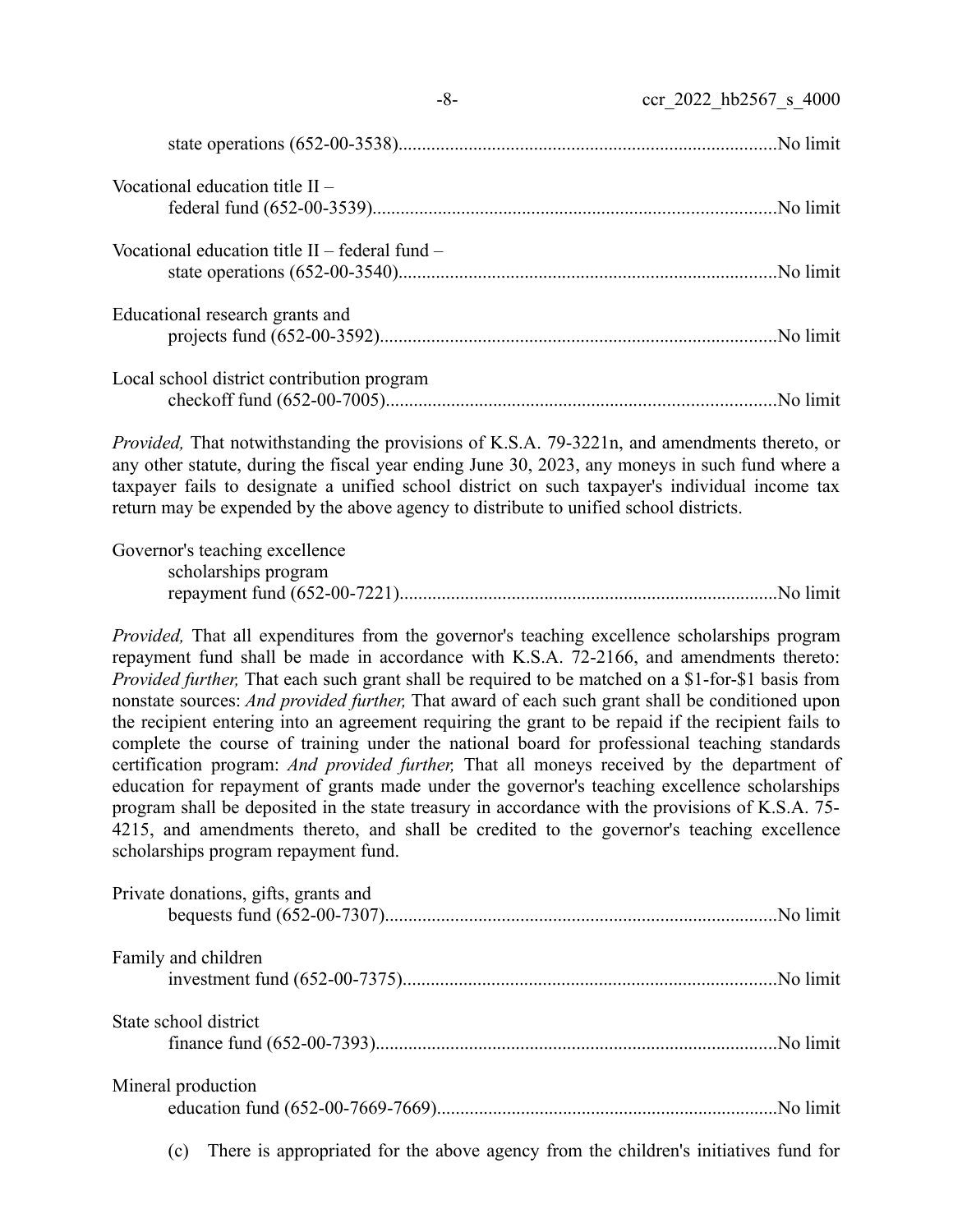the fiscal year ending June 30, 2023, the following:

| Children's cabinet                                                                                                                                                                                                                                                                                                                                                                              |  |
|-------------------------------------------------------------------------------------------------------------------------------------------------------------------------------------------------------------------------------------------------------------------------------------------------------------------------------------------------------------------------------------------------|--|
| Provided, That any unencumbered balance in the children's cabinet accountability fund account<br>in excess of \$100 as of June 30, 2022, is hereby reappropriated for fiscal year 2023.                                                                                                                                                                                                         |  |
|                                                                                                                                                                                                                                                                                                                                                                                                 |  |
| <i>Provided</i> , That any unencumbered balance in the CIF grants account in excess of \$100 as of June<br>30, 2022, is hereby reappropriated for fiscal year 2023.                                                                                                                                                                                                                             |  |
|                                                                                                                                                                                                                                                                                                                                                                                                 |  |
| <i>Provided</i> , That any unencumbered balance in the parent education program account in excess of<br>\$100 as of June 30, 2022, is hereby reappropriated for fiscal year 2023: Provided further, That<br>expenditures from the parent education program account for each such grant shall be matched by<br>the school district in an amount that is equal to not less than 50% of the grant. |  |
|                                                                                                                                                                                                                                                                                                                                                                                                 |  |
|                                                                                                                                                                                                                                                                                                                                                                                                 |  |
|                                                                                                                                                                                                                                                                                                                                                                                                 |  |
| (d) On July 1, 2022, or as soon thereafter as moneys are available, notwithstanding the                                                                                                                                                                                                                                                                                                         |  |
| provisions of K.S.A. 8-1,148 or 38-1808, and amendments thereto, or any other statute, the                                                                                                                                                                                                                                                                                                      |  |
| director of accounts and reports shall transfer \$50,000 from the family and children trust account                                                                                                                                                                                                                                                                                             |  |
| of the family and children investment fund (652-00-7375-7900) of the department of education                                                                                                                                                                                                                                                                                                    |  |
| to the communities in schools program fund (652-00-2221-2400) of the department of education.                                                                                                                                                                                                                                                                                                   |  |
| On March 30, 2023, and June 30, 2023, or as soon thereafter as moneys are<br>(e)                                                                                                                                                                                                                                                                                                                |  |
| available, notwithstanding the provisions of K.S.A. 8-267 or 8-272, and amendments thereto, or                                                                                                                                                                                                                                                                                                  |  |
|                                                                                                                                                                                                                                                                                                                                                                                                 |  |

any other statute, the director of accounts and reports shall transfer \$550,000 from the state safety fund (652-00-2538-2030) to the state general fund: *Provided,* That the transfer of such amount shall be in addition to any other transfer from the state safety fund to the state general fund as prescribed by law: *Provided further,* That the amount transferred from the state safety fund to the state general fund pursuant to this subsection is to reimburse the state general fund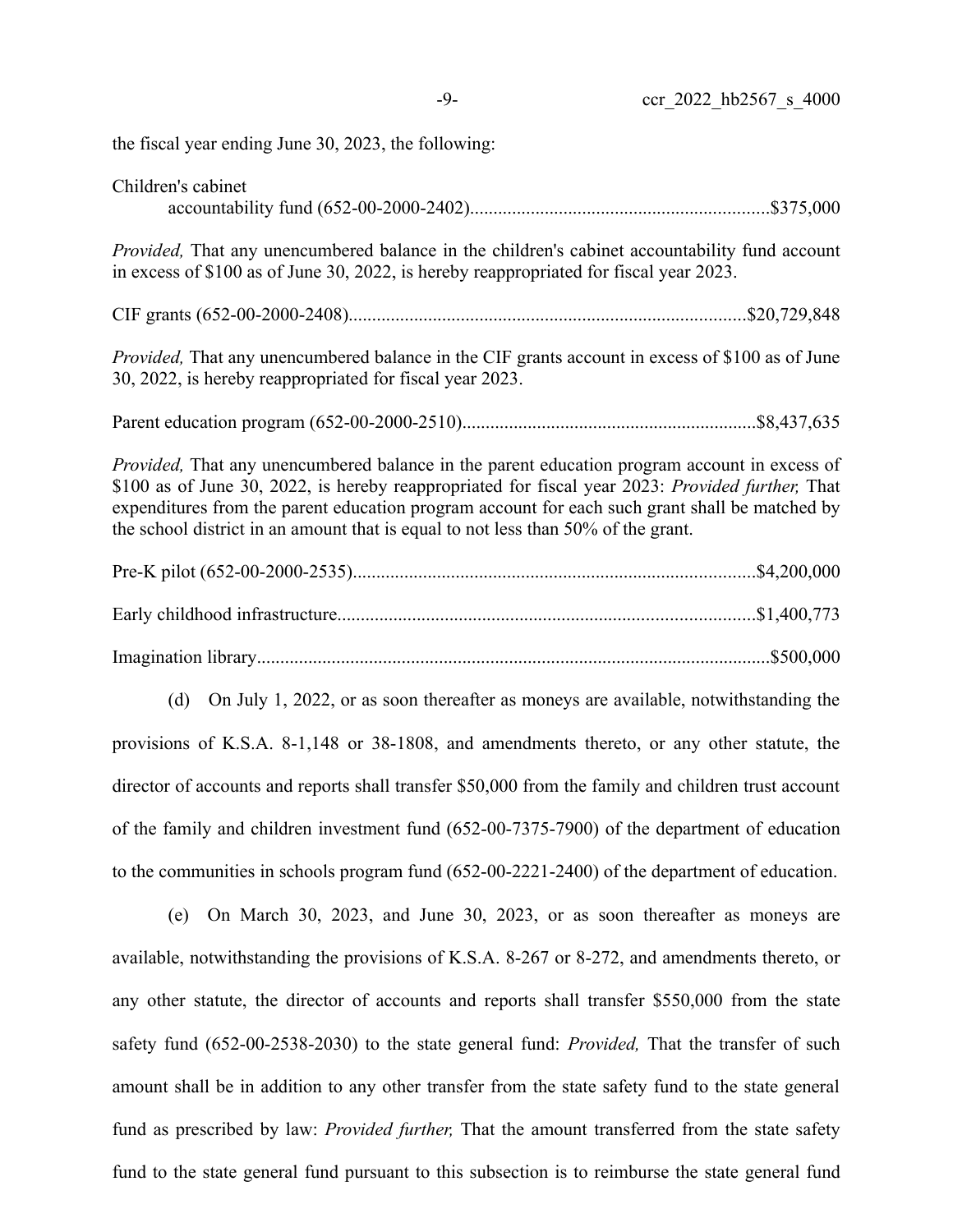for accounting, auditing, budgeting, legal, payroll, personnel and purchasing services and any other governmental services that are performed on behalf of the department of education by other state agencies that receive appropriations from the state general fund to provide such services.

(f) On July 1, 2022, and quarterly thereafter, the director of accounts and reports shall transfer \$73,750 from the state highway fund (276-00-4100-4100) of the department of transportation to the school bus safety fund (652-00-2532-2300) of the department of education.

(g) On July 1, 2022, the director of accounts and reports shall transfer an amount certified by the commissioner of education from the motorcycle safety fund (652-00-2633-2050) of the department of education to the motorcycle safety fund (561-00-2366-2360) of the state board of regents: *Provided,* That the amount to be transferred shall be determined by the commissioner of education based on the amounts required to be paid pursuant to K.S.A. 8-272(b) (2), and amendments thereto.

(h) On July 1, 2022, or as soon thereafter as moneys are available, the director of accounts and reports shall transfer \$70,000 from the USAC E-rate program federal fund (561-00- 3920-3920) of the state board of regents to the education technology coordinator fund (652-00- 2157-2157) of the department of education.

(i) There is appropriated for the above agency from the Kansas endowment for youth fund for the fiscal year ending June 30, 2023, the following:

Children's cabinet administration (652-00-7000-7001)......................................................\$260,535

*Provided,* That any unencumbered balance in the children's cabinet administration account in excess of \$100 as of June 30, 2022, is hereby reappropriated for fiscal year 2023.

(j) During the fiscal year ending June 30, 2023, the commissioner of education, with the approval of the director of the budget, may transfer any part of any item of appropriation for fiscal year 2023 from the state general fund for the department of education to another item of appropriation for fiscal year 2023 from the state general fund for the department of education.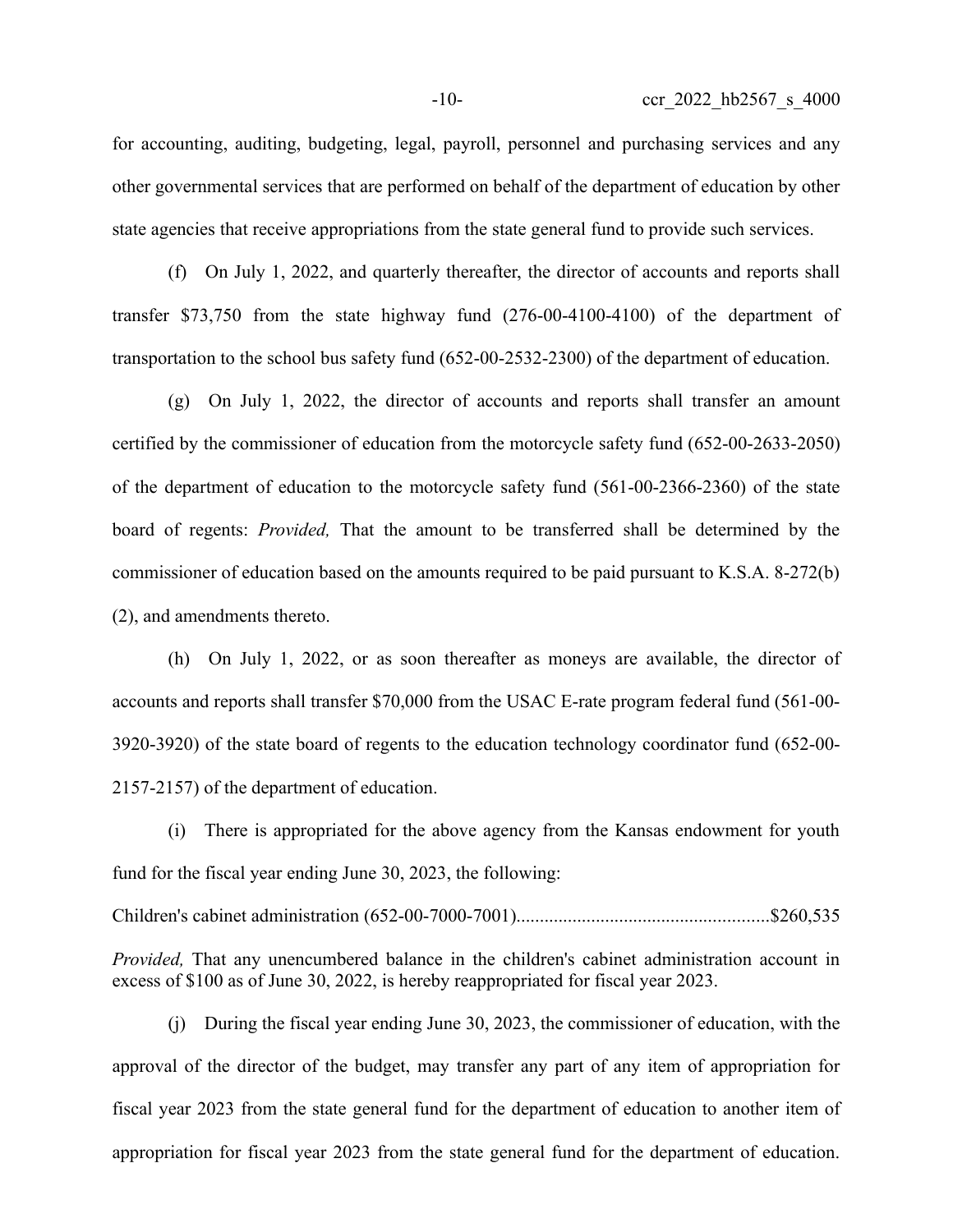The commissioner of education shall certify each such transfer to the director of accounts and reports and shall transmit a copy of each such certification to the director of legislative research.

(k) There is appropriated for the above agency from the expanded lottery act revenues fund for the fiscal year ending June 30, 2023, the following:

| $KPERS - school employer$ |  |
|---------------------------|--|
|                           |  |

*Provided,* That during the fiscal year ending June 30, 2023, the amount appropriated from the expanded lottery act revenues fund in the KPERS – school employer contribution account (652- 00-1700-1700) for the department of education shall be for the purpose of reducing the unfunded actuarial liability of the Kansas public employees retirement system attributable to the state of Kansas and participating employers under K.S.A. 74-4931, and amendments thereto, in accordance with K.S.A. 74-8768, and amendments thereto.

(l) During the fiscal year ending June 30, 2023, in addition to the other purposes for which expenditures may be made by the above agency from the state general fund or from any special revenue fund or funds for fiscal year 2023 as authorized by section 3 of chapter 114 of the 2021 Session Laws of Kansas, this or other appropriation act of the 2022 regular session of the legislature, expenditures shall be made by the above agency from the state general fund or from any special revenue fund or funds for fiscal year 2023 for communities in schools in an amount not less than \$100,000.

(m) During the fiscal year ending June 30, 2023, in addition to the other purposes for which expenditures may be made by the above agency from the moneys appropriated from the state general fund or from any special revenue fund or funds for fiscal year 2023 as authorized by chapter 98, chapter 114 or chapter 116 of the 2021 Session Laws of Kansas, by this or other appropriation act of the 2022 regular session of the legislature, expenditures shall be made by the above agency from such moneys to implement a fee-for-service model to fund the implementation of a virtual math program that meets the requirements of this subsection and section 3(a), and amendments thereto: *Provided,* That the above agency is hereby authorized to enter into a two-year contract to implement such program: *Provided further*, That such virtual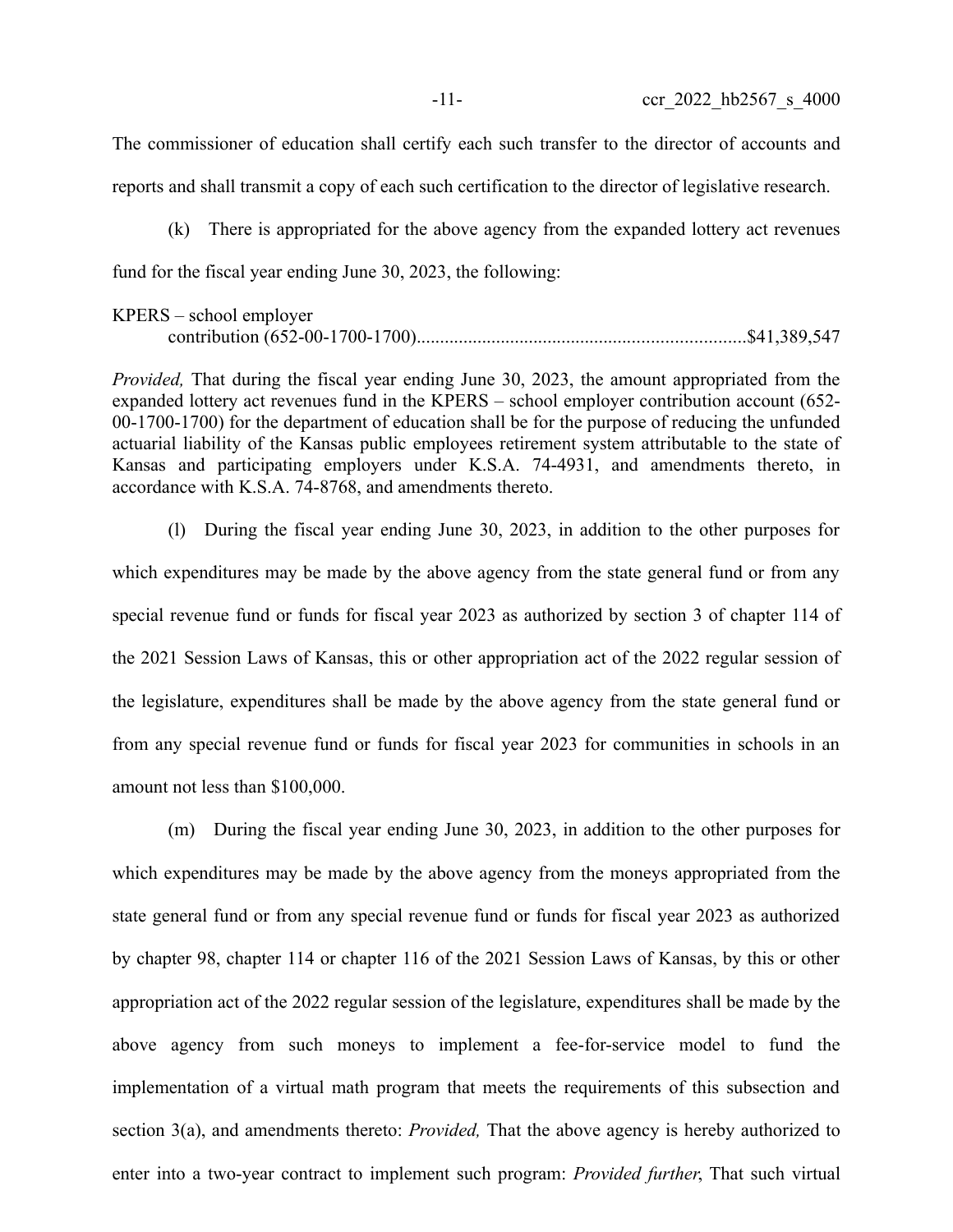math program shall be customized to Kansas curriculum standards, be evidence-based, not impose any fee or cost upon students, provide tutoring in multiple languages, provide professional development for the implementation of the program and have been implemented in other states over the preceding eight fiscal years: *And provided further,* That such program shall be used by unified school districts that had 50% or more of the district's students enrolled in grade 7 through grade 12 score below proficient, at level 1 or level 2, on the statewide math assessment in the preceding school year and to provide professional development for such program: *And provided further,* That the above agency is hereby authorized to and shall fix, charge and collect fees from the unified school districts that are required to use such program to fund the operations of the program based on the full-time equivalent enrollment of the students enrolled in grade 7 through grade 12 who scored below proficient, at level 1 or level 2, on the statewide math assessment in the preceding school year in each such school district: *And provided further,* That all fees received for such program shall be deposited in the state treasury in accordance with the provisions of K.S.A. 75-4215, and amendments thereto, and shall be credited to the appropriate fund designated by the above agency: *And provided further,* That such fees shall be paid by the district from moneys of the district that may be used for such purpose: *And provided further,* That a school district may opt out of the requirements to use and fund such virtual math program if the above agency determines that such school district has implemented a substantially similar virtual math program within the immediately preceding two fiscal years that meets all the requirements of the virtual math program required pursuant to this subsection: *And provided further,* That any other unified school district may use such program: *And provided further*, That all school districts shall track and report to the above agency twice during school year 2022-2023 as determined by the above agency on the number of attendance centers and students using such program or other virtual math program and the number of attendance centers and students not using any such virtual math program, the number of teachers participating in the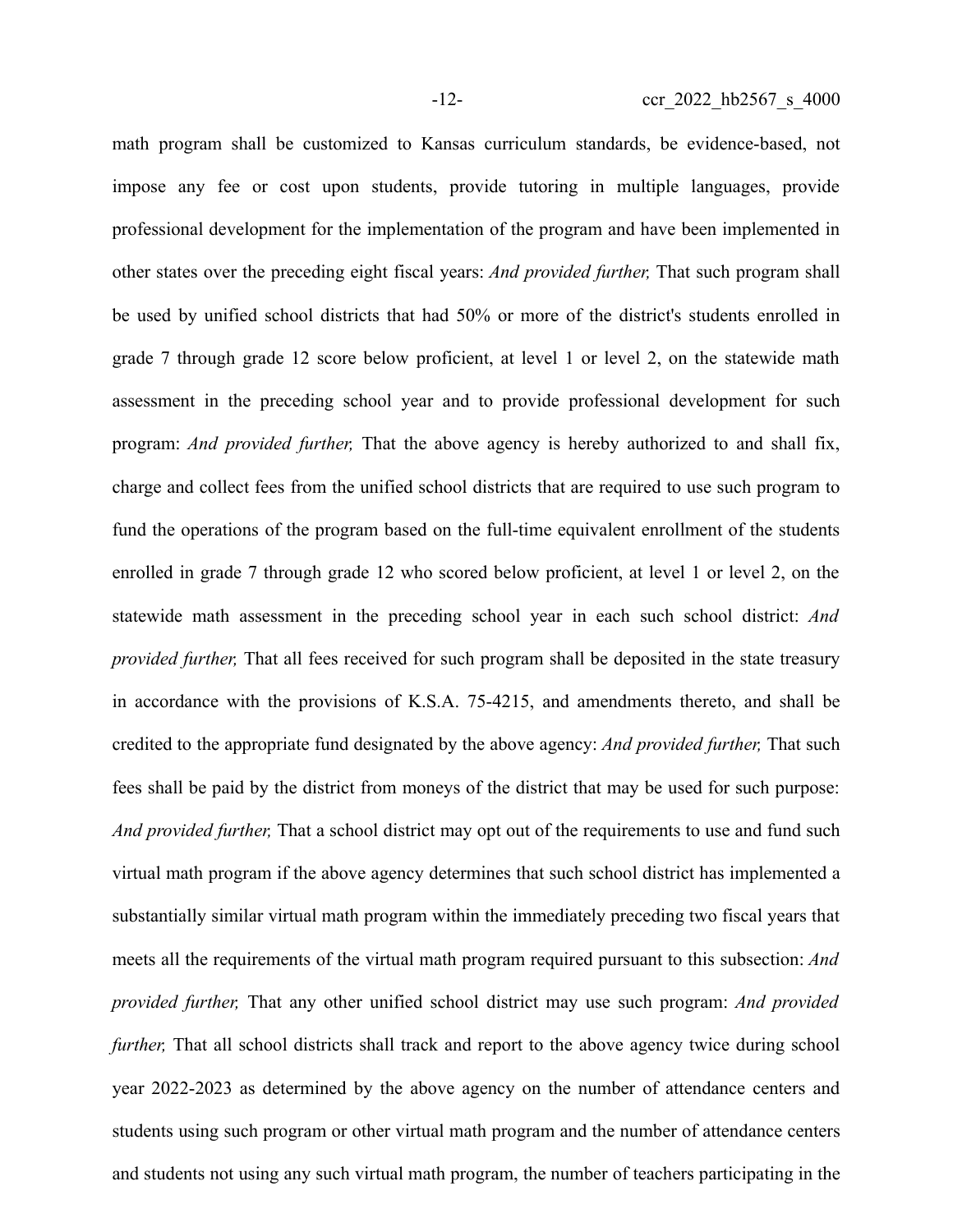professional development provided by such program or other virtual math program and the effect of any such virtual math program on student academic proficiency: *And provided further,* That the above agency shall compile such reports and shall submit a summary report to the house of representatives committee on K-12 education budget and the senate committee on education: *And provided further,* That such report shall also include a list of the school districts and attendance centers that are using such program or other virtual math program and a list of the school districts and attendance centers that are not using a virtual math program and a comparison between low-usage and high-usage school districts and attendance centers: *And provided further,* That total expenditures for the fiscal year ending June 30, 2023, for such program shall not exceed \$4,000,000.

(n) Notwithstanding the provisions of K.S.A. 72-3715, and amendments thereto, or any other statute, during the fiscal year ending June 30, 2023, in addition to the other purposes for which expenditures may be made by the above agency from moneys appropriated from the state general fund or from any special revenue fund or funds for the above agency for fiscal year 2023 as authorized by section 3 of chapter 114 of the 2021 Session Laws of Kansas, this or other appropriation act of the 2022 regular session of the legislature, expenditures shall be made by the above agency from such moneys for fiscal year 2023 to determine the amount of virtual school state aid a school district receives for students enrolled in virtual school on a full-time basis, excluding those students who are over 19 years of age, by multiplying the total number of such students by \$5,600 and for students enrolled in a virtual school on a part-time basis, excluding those students who are over 19 years of age, by multiplying the full-time equivalent enrollment of such students as determined pursuant to K.S.A. 72-3715, and amendments thereto, by \$2,800.

Sec. 3.

### GOVERNOR'S DEPARTMENT

(a) Expenditures shall be made from the American rescue plan – state fiscal relief federal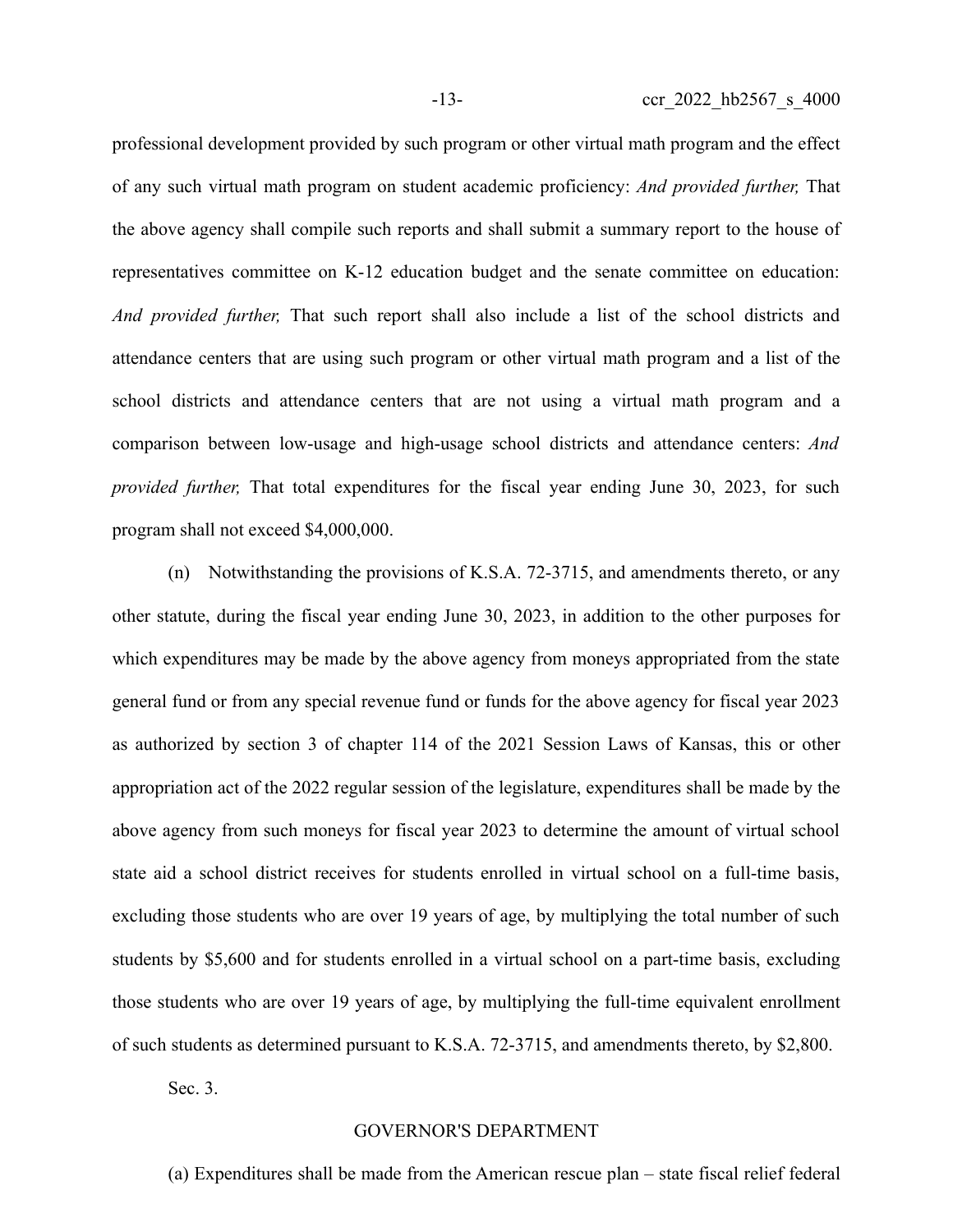fund (252-00-3756) for the fiscal year ending June 30, 2023, pursuant to the authority in 42

U.S.C. § 802(c)(1) or other relevant authority, to provide government services, for the following

specified purposes:

Virtual math program.......................................................................................................\$3,000,000

*Provided*, That expenditures from the virtual math program account shall be used by the above agency, in consultation with the department of education, for the purpose of implementing a virtual math program to be used by school districts: *Provided further,* That the above agency shall designate the department of education as the administrating authority for such program: *And provided further,* That the department of education is hereby authorized to enter into a twoyear contract to implement such program in accordance with section 2(m), and amendments thereto: *And provided further*, That the virtual math program shall be customized to Kansas curriculum standards, be evidence-based, not impose any fee or cost upon students, provide tutoring in multiple languages, provide professional development for the implementation of the program and have been implemented in other states over the preceding eight fiscal years.

Sec. 4.

# DEPARTMENT OF EDUCATION

(a) There is appropriated for the above agency from the state general fund for the fiscal year ending June 30, 2024, the following: State foundation aid (652-00-1000-0820).................................................................\$2,558,881,605 *Provided,* That any unencumbered balance in the state foundation aid account in excess of \$100 as of June 30, 2023, is hereby reappropriated for fiscal year 2024. Supplemental state aid (652-00-1000-0840)................................................................\$568,150,000 *Provided,* That any unencumbered balance in the supplemental state aid account in excess of \$100 as of June 30, 2023, is hereby reappropriated for fiscal year 2024. (b) There is appropriated for the above agency from the following special revenue fund or funds for the fiscal year ending June 30, 2024, all moneys now or hereafter lawfully credited to and available in such fund or funds, except that expenditures other than refunds authorized by law and transfers to other state agencies shall not exceed the following:

| Mineral production |  |
|--------------------|--|
|                    |  |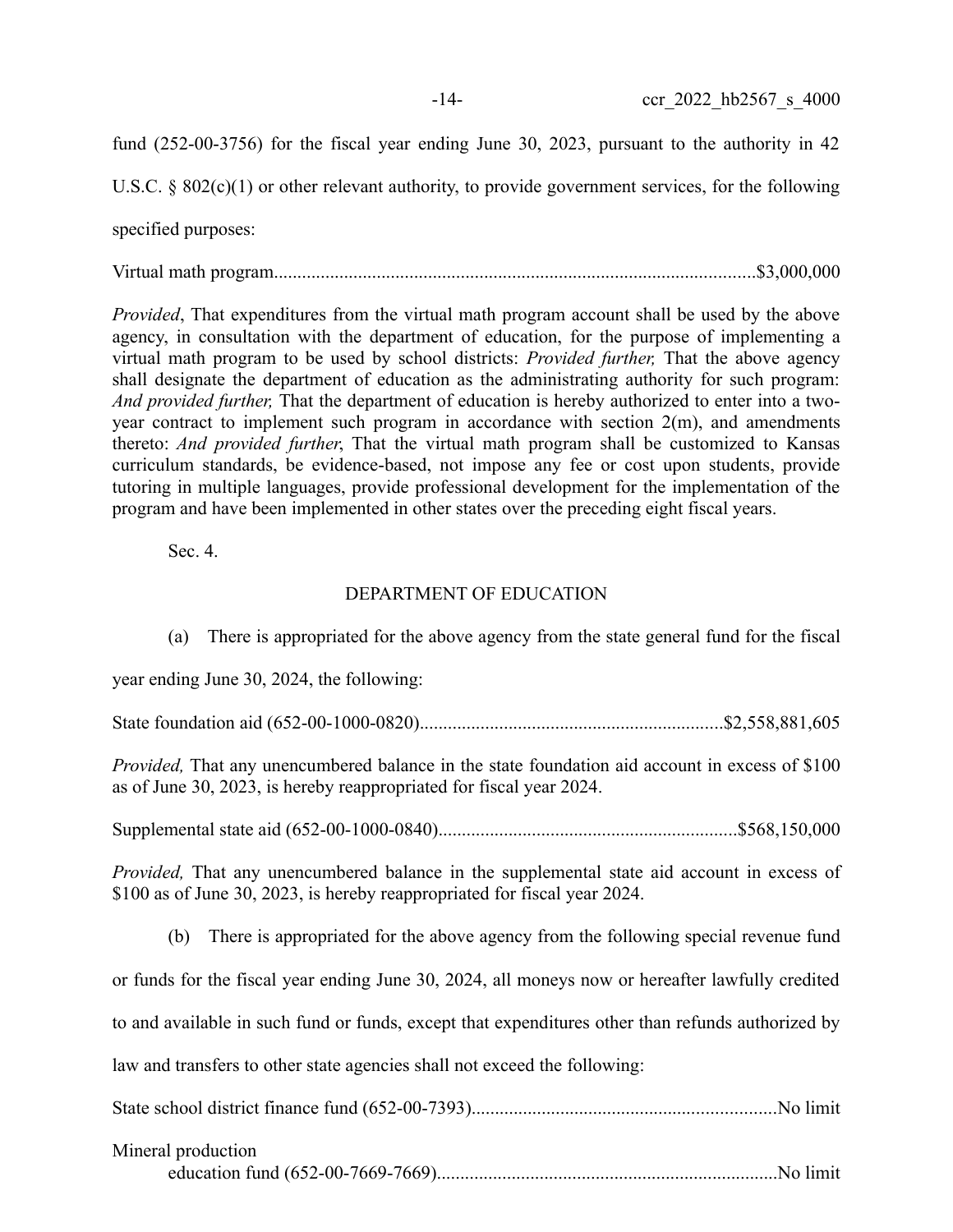(c) During the fiscal year ending June 30, 2024, in addition to the other purposes for which expenditures may be made by the above agency from the moneys appropriated from the state general fund or from any special revenue fund or funds for fiscal year 2024 as authorized by this or other appropriation act of the 2022 or 2023 legislature, expenditures shall be made by the above agency from such moneys to implement a fee-for-service model to fund the second year of implementation of the virtual math program that meets the requirements of this subsection and sections 2(m) and 3(a), and amendments thereto: *Provided,* That all school districts shall track and report to the above agency twice during school year 2023-2024 as determined by the above agency on the number of attendance centers and students using such program or other virtual math program and the number of attendance centers and students not using any such virtual math program, the number of teachers participating in the professional development provided by such program or other virtual math program and the effect of any such virtual math program on student academic proficiency: *And provided further,* That the above agency shall compile such reports and shall submit a summary report to the house of representatives committee on K-12 education budget and the senate committee on education: *And provided further,* That such report shall also include a list of the school districts and attendance centers that are using such program or other virtual math program and a list of the school districts and attendance centers that are not using a virtual math program and a comparison between low-usage and high-usage school districts and attendance centers: *And provided further,* That total expenditures for the fiscal year ending June 30, 2024, for the program shall not exceed \$2,000,000.

New Sec. 5. (a) The legislature hereby affirms that excellence in education provides an essential gateway to success not only for students but for the entire state. Achieving excellence in education opens doors of opportunity for long-term personal, professional and economic growth and improvement for all students. As academic achievement is elevated, inspired and attained,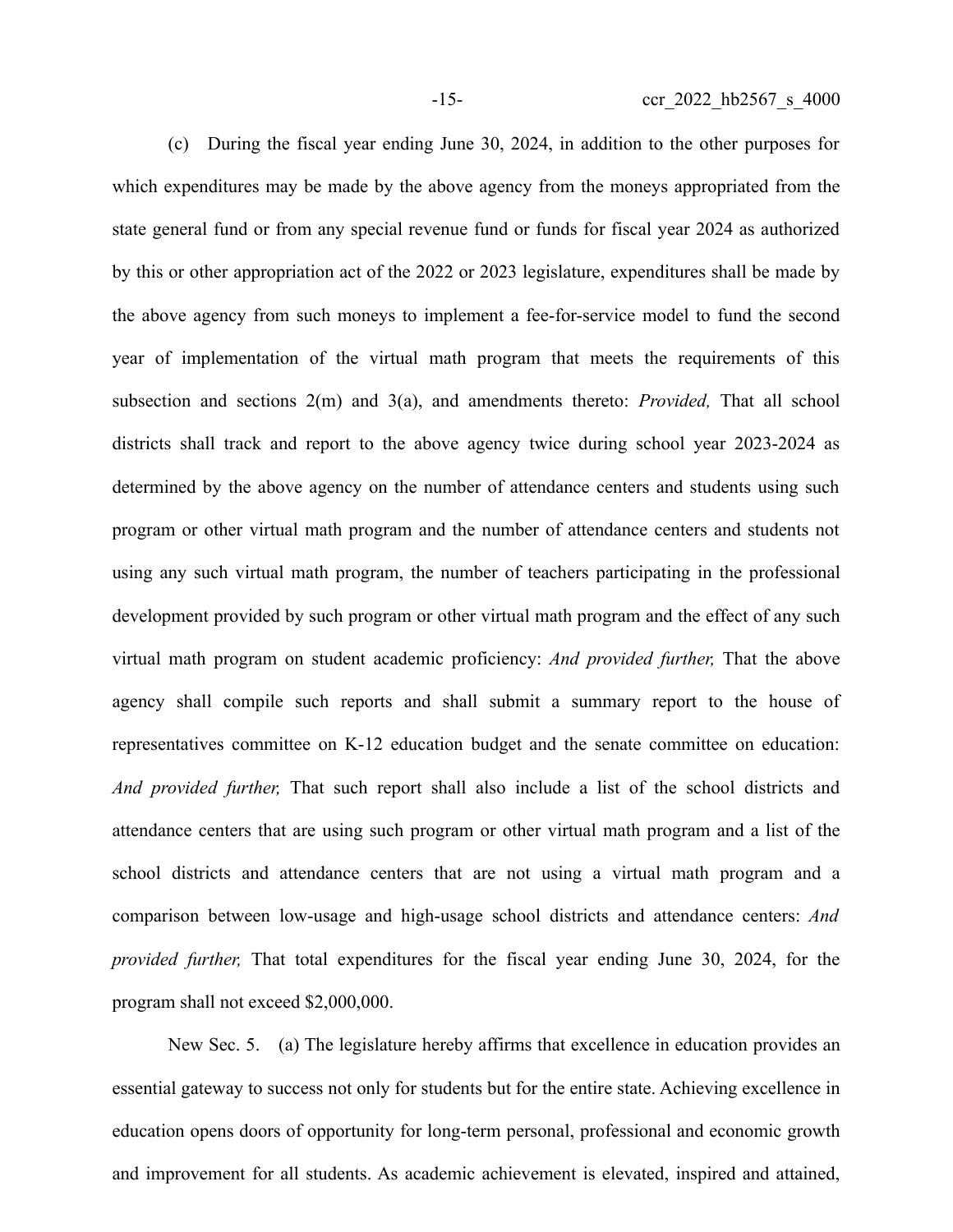more students will gain the soft skills that are necessary to succeed in the workforce, including improved time management, personal accountability and communication skills. Maintaining high academic achievement standards for all students provides the basis for the fundamental belief that all people, despite their socioeconomic, racial or cultural status, are uniquely capable and worthy of meeting and exceeding the highest caliber of expectations. In affirming this focus on excellence, the legislature hereby desires consistent communication with the state board of education and the state department of education to annually review academic achievement, as quantitatively measured by performance on state assessments and the interventions, goals and strategies that are being utilized to move all students to academic proficiency.

(b) This section shall take effect and be in force from and after July 1, 2022.

New Sec. 6. (a) This section shall be known and may be cited as the every child can read act.

(b) The legislature hereby affirms that third grade marks a pivotal grade level in which students must attain proficiency in reading or risk continued learning losses throughout their academic career. To ensure that all students move toward grade-level proficiency in literacy, especially by the third grade level, the board of education of each school district shall provide opportunities for students to participate in targeted educational interventions to promote proficiency in literacy. Reading literacy shall be attained through the science of reading and evidence-based reading instruction and shall include such competencies as may be necessary to attain reading proficiency. The necessary competencies, best practices and screening tools used by school districts shall follow the framework of the dyslexia handbook developed by the state department of education. To ensure that such competencies are achieved, the board of education of each school district shall include as part of instruction in literacy:

- (1) Phonics, phonological and phonemic awareness;
- (2) vocabulary development;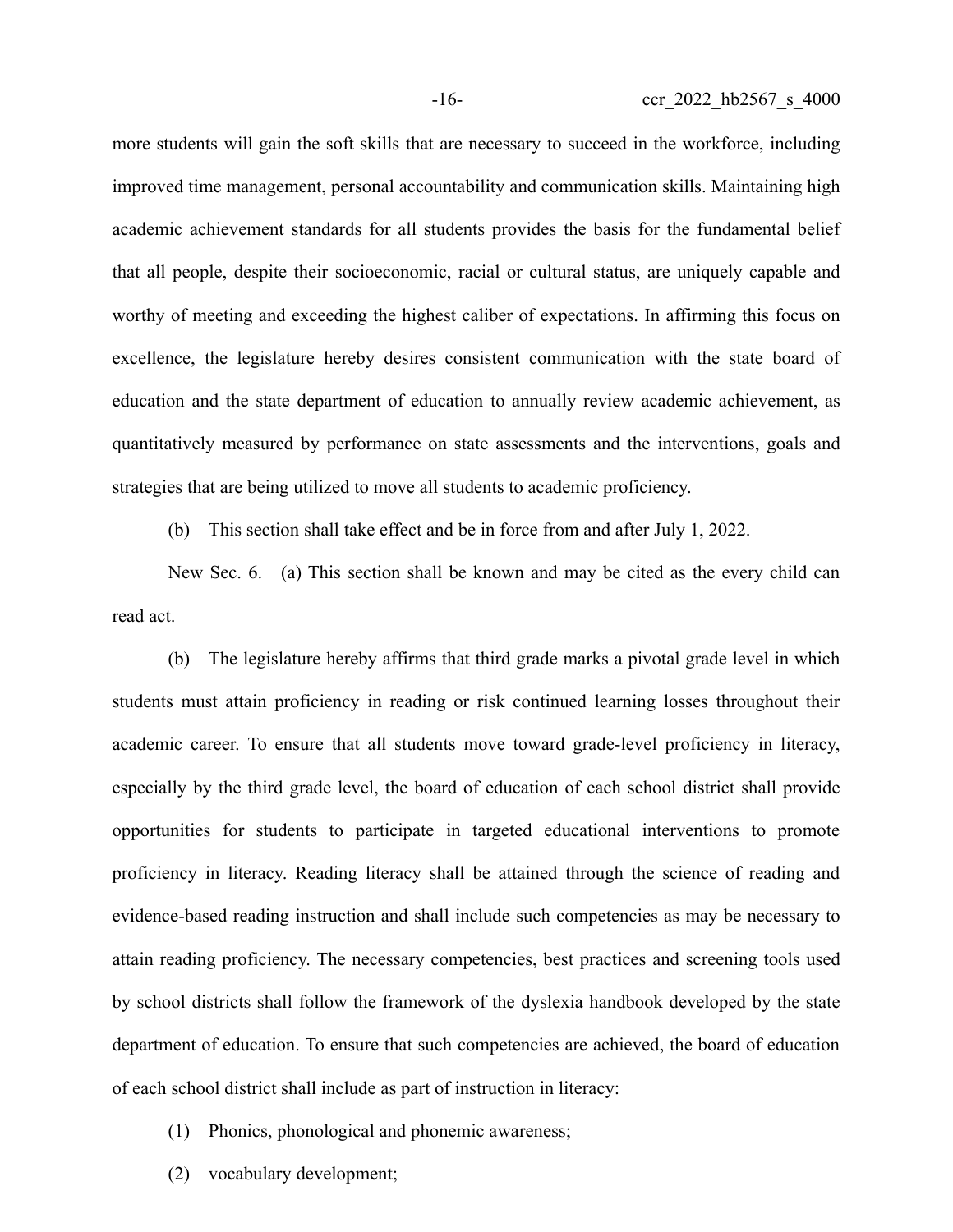(3) silent and oral reading fluency; and

(4) reading comprehension.

(c) To promote the goals of the every child can read act, the board of education of each school district shall:

(1) Measure student achievement by participation in the state assessment program and through other universal screening and assessment tools that are approved by a board of education of a school district or by the state department of education;

(2) provide targeted and tiered interventions that are designed to match a student's individual deficiencies through additional contact hours with such student, including, but not limited to, one-on-one instruction, small group instruction, tutoring and summer school programs for all students and especially for those students who are at and below the third grade level who are identified as having a literacy deficit; and

(3) ensure that the teacher of each third grade student communicates with the parent or guardian of each such student to provide information on the student's literacy proficiency or deficiencies and any recommended interventions for such student to achieve proficiency. Such communication shall occur at least once during the fall semester and once during the spring semester. When a teacher provides the communications required pursuant to this paragraph, each such communication shall provide the parent or guardian with:

- (A) A summary of the every child can read act and the literacy goals of the act;
- (B) any assessment data relating to literacy that pertains to the student;
- (C) any recommended interventions for the student; and
- (D) how the school district tracks the outcomes of any such interventions.

(d) (1) On or before June 30 of each school year, each school district shall report to the state department of education on the school district's implementation of the every child can read act, the interventions that the school district is using to attain the goals of such act and the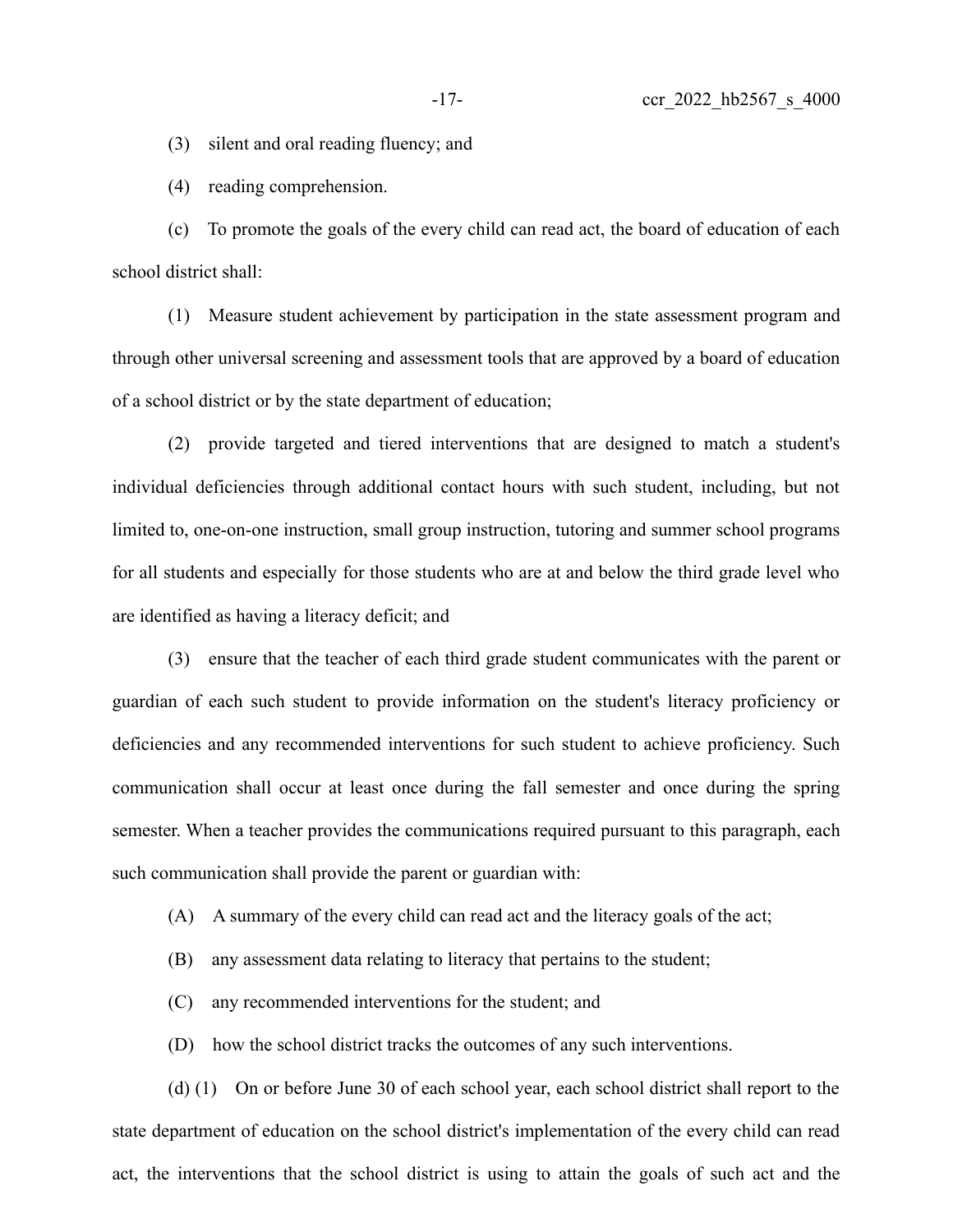resulting outcomes of such interventions. Such report shall include:

(A) The number of third grade students in such school district;

(B) the screening and assessment data from at least the preceding two school years that the school district is using as a baseline to evaluate student progress in literacy; and

(C) the percentage of students that are proficient, moving toward proficiency or deficient, with percentages provided for all students and student subgroups.

(2) The state department of education shall compile such reports and shall submit a summary report to the governor and the legislature on or before January 15 of each year.

(e) This section shall take effect and be in force from and after July 1, 2023.

New Sec. 7. (a) A board of education of a school district may adopt a policy to allow students enrolled in grades six through 12 to earn course credits through alternative educational opportunities with sponsoring entities. A school district's policy adopted pursuant to this section shall provide:

(1) Eligibility requirements for sponsoring entities;

(2) requirements for the provision of alternative educational opportunities by sponsoring entities;

(3) the procedures for a sponsoring entity to submit a proposal to the school district to provide an additional educational opportunity to students;

(4) the criteria the school district will use to evaluate such proposals; and

(5) the course credit that may be earned through the alternative educational opportunity by a participating student.

(b) A school district may accept a proposal from a sponsoring entity if the alternative educational opportunity provided by the sponsoring entity:

(1) Provides an additional learning opportunity for students through a work-based, preapprenticeship, apprenticeship, internship, industry certification or community program; and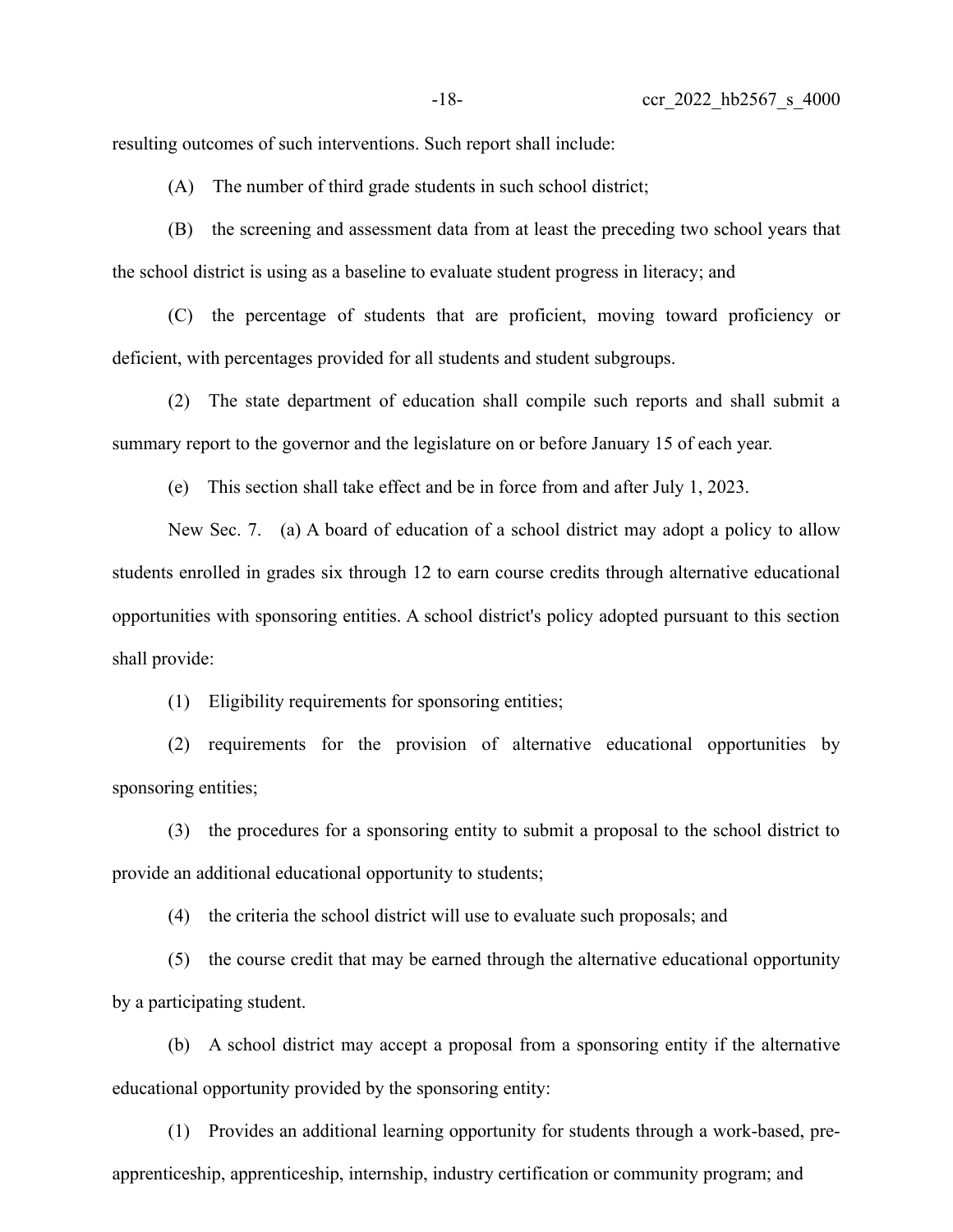(2) (A) is approved by the state board of education as an alternative educational opportunity pursuant to subsection (d); or

(B) complies with the school district policies adopted pursuant to subsection (a).

(c) Each approved alternative educational opportunity with a sponsoring entity shall be managed and directed by a licensed teacher employed by the school district.

(d) A sponsoring entity may petition the state board to approve an alternative educational opportunity that is provided through such sponsoring entity if the alternative educational opportunity provided through such sponsoring entity is generally applicable on a statewide or regional basis across multiple school districts. The state board of education shall approve or deny each petition proposing an alternative educational opportunity within 90 days of receipt of such proposal. If the state board denies the proposal, the state board shall provide the sponsoring entity the reasons for such denial. If the state board approves such proposal, any school district may implement the alternative educational opportunity. The state board may revoke any such approved proposal if the state board determines that the sponsoring entity fails to comply with the requirements of this section.

(e) Each school district shall report to the state department of education information regarding the school district's alternative educational opportunities offered at the school, the names of sponsoring entities, the number of students participating and credits earned.

(f) The state board of education may adopt rules and regulations for the administration of this section.

(g) As used in this section:

(1) "Alternative educational opportunity" means instruction that primarily occurs outside the classroom with a sponsoring entity.

(2) "Sponsoring entity" means a business, not-for-profit organization, nonprofit organization, trade association, parent of a student, teacher or administrator that partners with a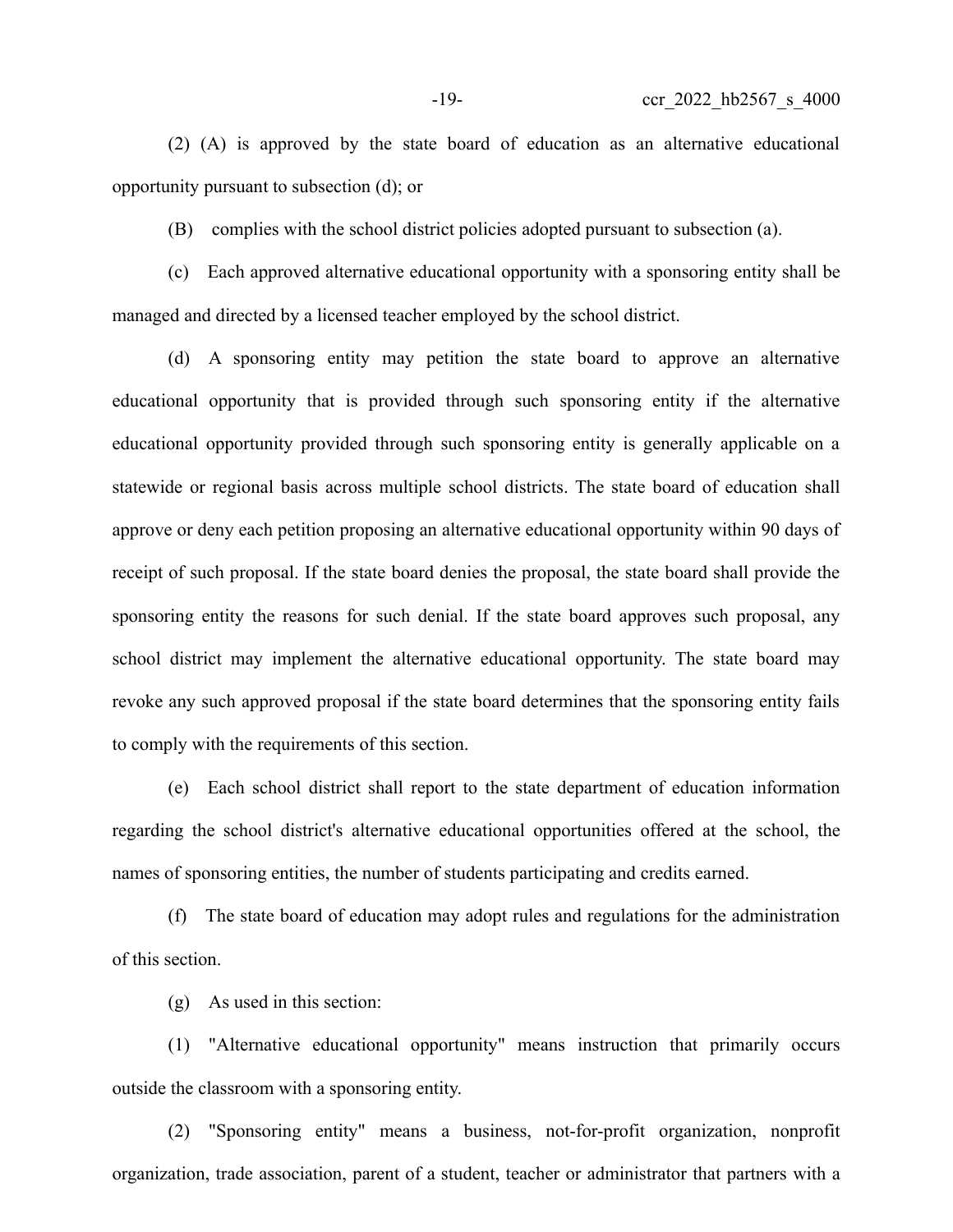school district to provide an alternative educational opportunity to students.

(h) This section shall take effect and be in force from and after July 1, 2022.

New Sec. 8. (a) As used in K.S.A. 72-3122 through 72-3125, and amendments thereto, and section 9, and amendments thereto:

(1) "Homeless child" means a child who lacks a fixed, regular and adequate nighttime residence and whose primary nighttime residence is:

(A) A supervised publicly or privately operated shelter designed to provide temporary living accommodations, including welfare hotels, congregate shelters and transitional housing for the mentally ill;

(B) an institution that provides a temporary residence for individuals intended to be institutionalized; or

(C) a public or private place not designed for, or ordinarily used as, a regular sleeping accommodation for humans.

(2) "Nonresident student" or "nonresident transfer student" means a student who is enrolled and in attendance at or seeking to enroll and attend a school located in a district where such student is not a resident.

(3) "Parent" means and includes natural parents, adoptive parents, stepparents and foster parents.

(4) "Person acting as parent" means:

(A) A guardian or conservator; or

(B) a person, other than a parent, who:

(i) Is liable by law to maintain, care for or support the child;

(ii) has actual care and control of the child and is contributing the major portion of the cost of support of the child;

(iii) has actual care and control of the child with the written consent of a person who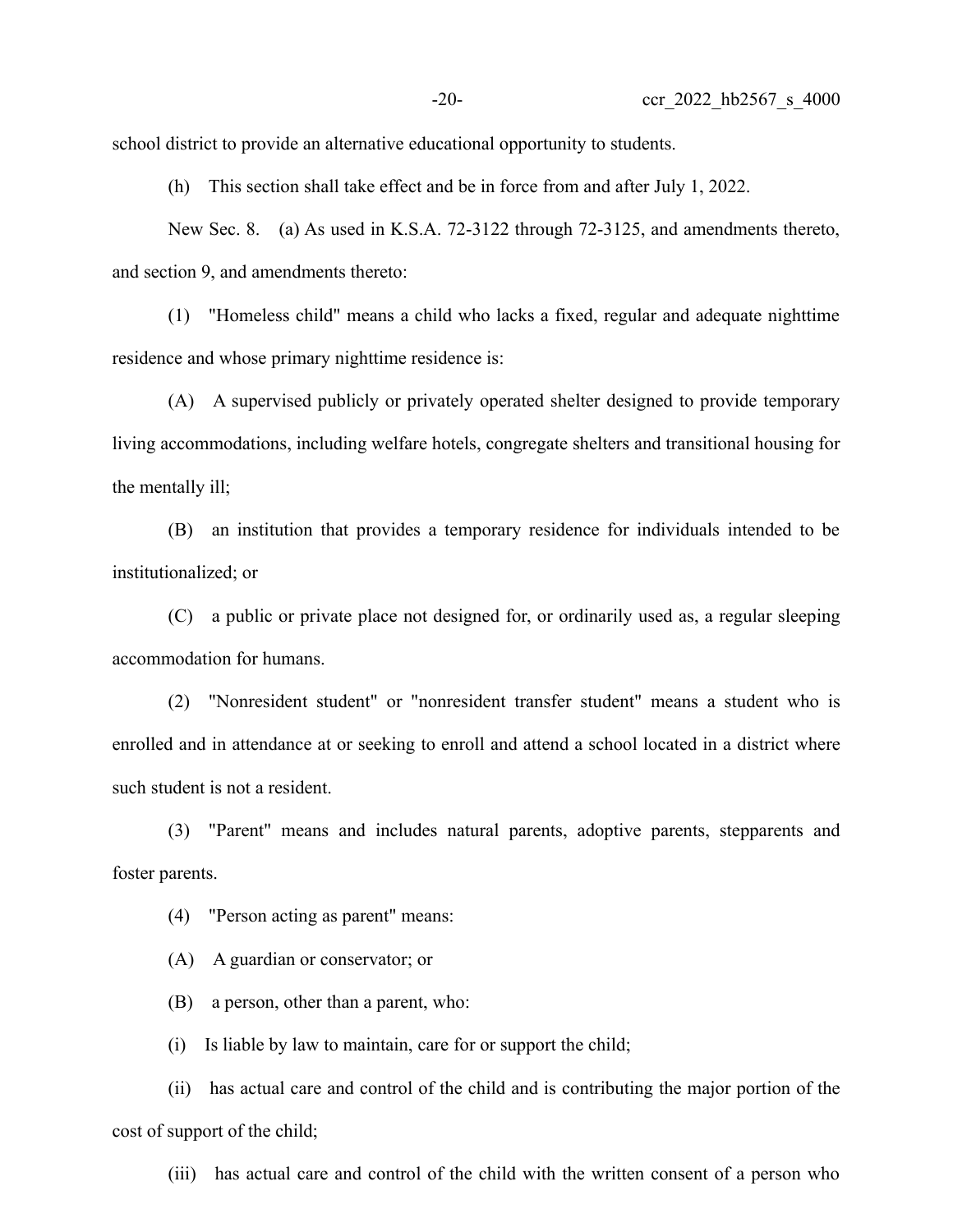has legal custody of the child; or

(iv) has been granted custody of the child by a court of competent jurisdiction.

(5) "Receiving school district" means a school district of nonresidence of a student who attends school in such school district.

(6) "School district" means a school district organized and operating under the laws of this state.

(7) "Sending school district" means a school district of residence of a student who attends school in a school district not of the student's residence.

(8) "Sibling" means a brother or sister of the whole or half blood, adoptive brother or sister, a stepbrother or stepsister or a foster brother or foster sister.

(b) This section shall take effect and be in force from and after July 1, 2022.

New Sec. 9. (a) On or before January 1, 2023, each board of education of a school district shall adopt a policy to determine the number of nonresident students that the school district has the capacity to accept in each grade level for each school of the school district pursuant to K.S.A. 72-3123, and amendments thereto. Such policies shall clearly specify the reasons that the board may use to deny continued enrollment of a nonresident student who is not in good standing. Such reasons for a denial of continued enrollment may include, but shall not be limited to, the nonresident student's record of school absenteeism and repeated suspensions or expulsions.

(b) Prior to adopting such policy, the board of education shall call and hold a hearing on the proposed policy. The board of education shall provide notice of such hearing, which shall include the time, date and place of the public hearing to be held on the proposed policy. Such notice shall be published at least once each week for two consecutive weeks in a newspaper of general circulation in the school district and shall also be posted on the school district's website.

(c) At such hearing, a representative of the board shall present the board's proposal for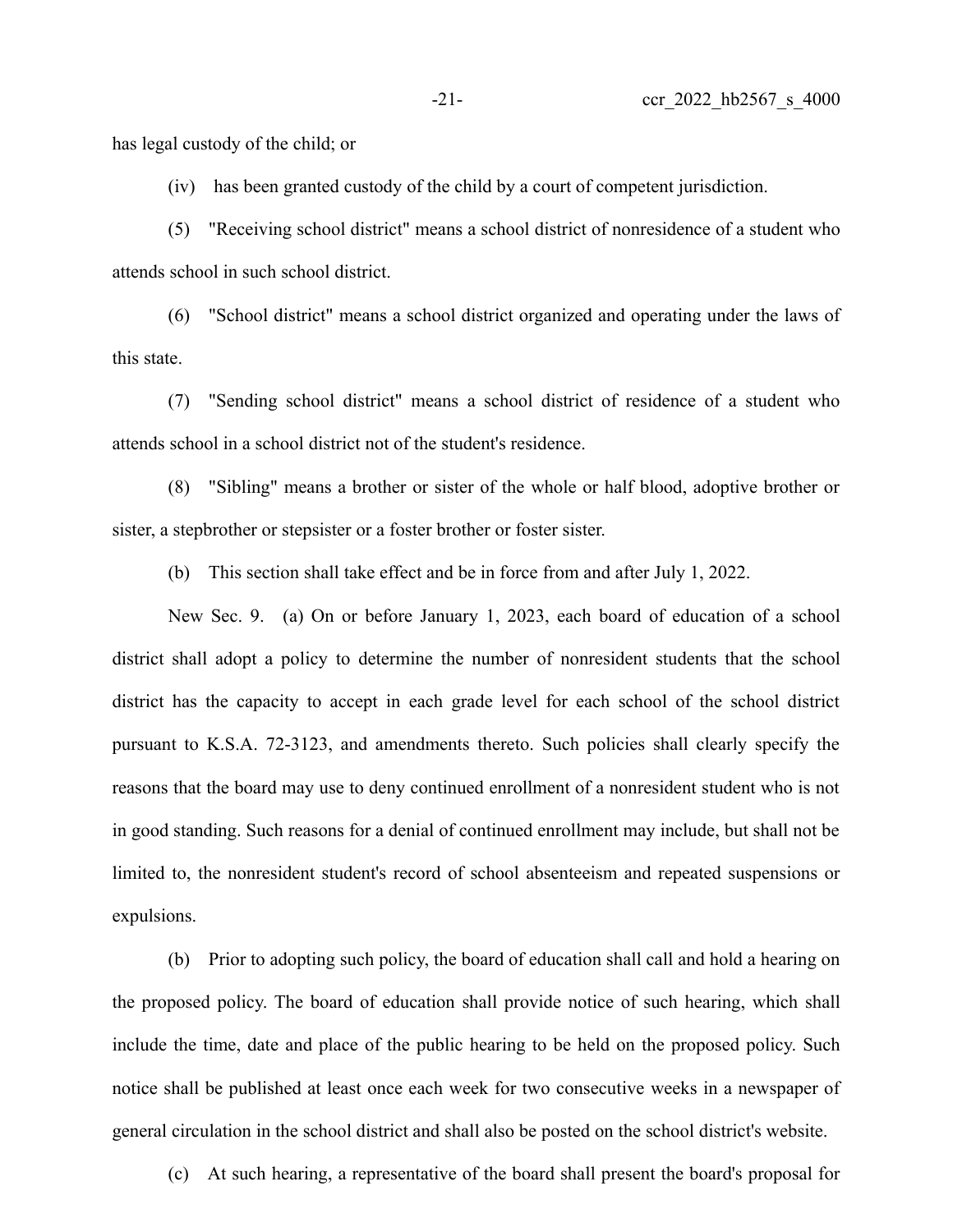the policy and the board shall hear testimony regarding the proposed policy. Following the public hearing, after consideration of the testimony and evidence presented or submitted at such public hearing, the board shall determine whether to adopt or revise the proposed policy at a subsequent public meeting of the board.

(d) The policy adopted pursuant to subsection (a) shall be published on the school district's website.

(e) The provisions of this section shall not apply to any school located on a military installation, as defined in K.S.A. 72-8268, and amendments thereto.

(f) This section shall take effect and be in force from and after July 1, 2022.

New Sec. 10. (a) Students who are residents of Colorado, Missouri, Nebraska or Oklahoma may apply for and be eligible to receive a Kansas promise scholarship award if such students:

(1) Meet the eligibility requirements provided in K.S.A. 2021 Supp. 74-32,275, and amendments thereto; and

(2) establish Kansas residency within one semester of enrolling in an eligible postsecondary educational institution or entering into a Kansas promise scholarship agreement as required by K.S.A. 2021 Supp. 74-32,276, and amendments thereto.

(b) For any student who is awarded a Kansas promise scholarship pursuant to this section, the scholarship amount in such student's first semester in the Kansas promise scholarship program shall be  $\frac{1}{2}$  of the uncovered costs of attendance for in-state tuition, books, fees and supplies. The scholarship amount for such student for any subsequent semester shall be determined in accordance with K.S.A. 2021 Supp. 74-32,274, and amendments thereto.

(c) If a student does not meet the requirements of the Kansas promise scholarship act or the Kansas promise scholarship agreement, the student shall repay the amount of the Kansas promise scholarship that the student received under the program in accordance with K.S.A. 2021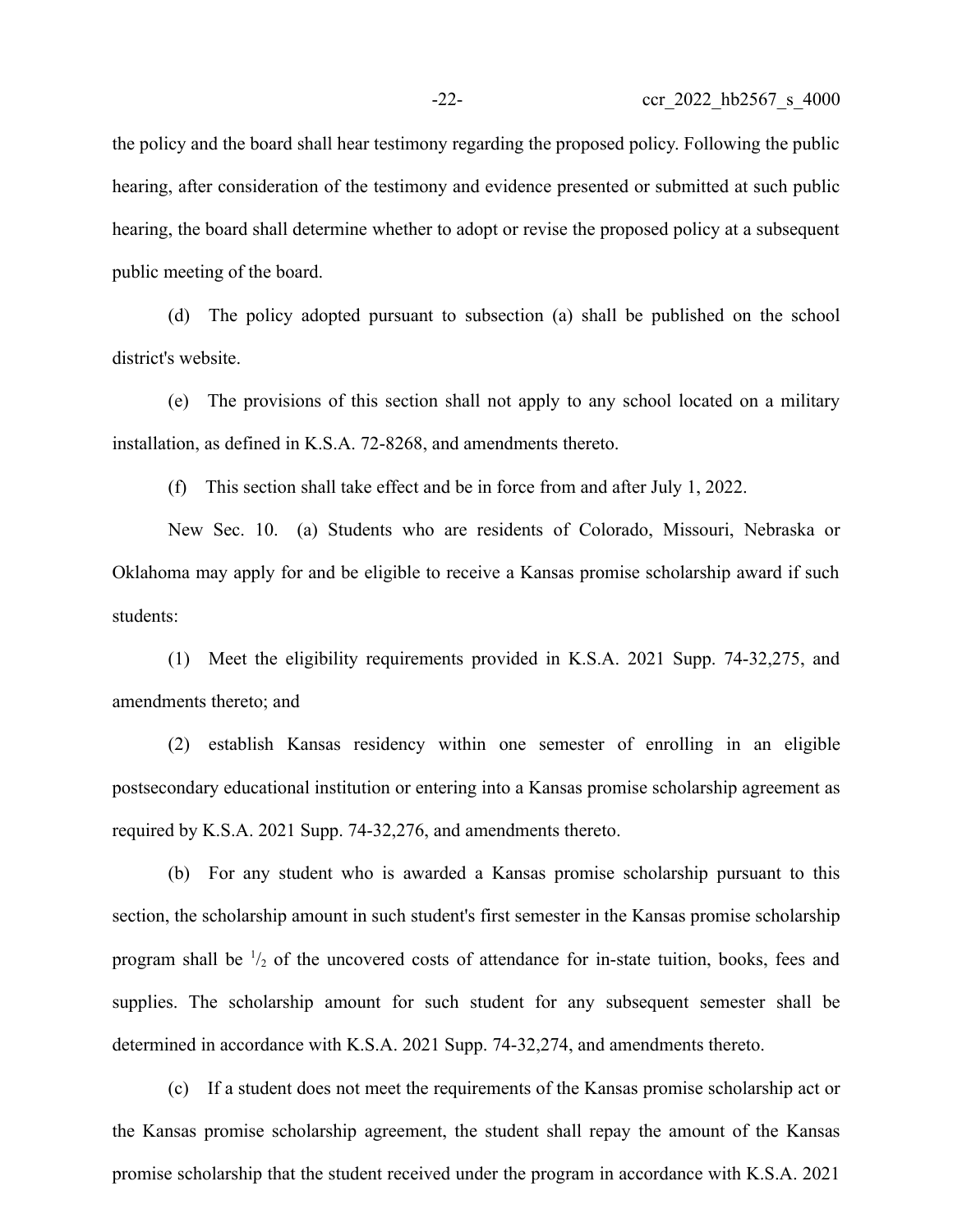Supp. 74-32,276, and amendments thereto.

(d) The provisions of this section shall be a part of and supplemental to the Kansas promise scholarship act.

(e) The provisions of this section shall take effect on and after July 1, 2023.

Sec. 11. On and after July 1, 2022, K.S.A. 19-5005 is hereby amended to read as follows: 19-5005. (a) All revenue received by the county treasurer pursuant to this act shall be appropriated by the county to the Johnson county education research triangle authority. The authority shall remit such funds for expenditure in equal shares by designated officials for the Edwards campus of the university of Kansas, the Johnson county location of Kansas state university and the university of Kansas medical center's Johnson county locations. All such funds shall be spent for building construction, academic and research program development and growth, faculty and staff recruitment and retention, and operations and maintenance in support of:

(1) The undergraduate and graduate programs at the Edwards campus of the university of Kansas;

(2) the research and education programs in animal health and food safety and security and other bachelor's, master's or doctoral programs at the Johnson county location of Kansas state university; and

(3) the medical education and life sciences and cancer research programs at the university of Kansas medical center's Johnson county locations.

(b) All such expenditures shall be in compliance with the purposes of this act and shall be certified as such to the authority and to the Kansas state board of regents by appropriate officials at the university of Kansas, Kansas state university and the university of Kansas medical center. Such expenditures shall also comply with the policies of the Kansas state board of regents and applicable state and federal laws.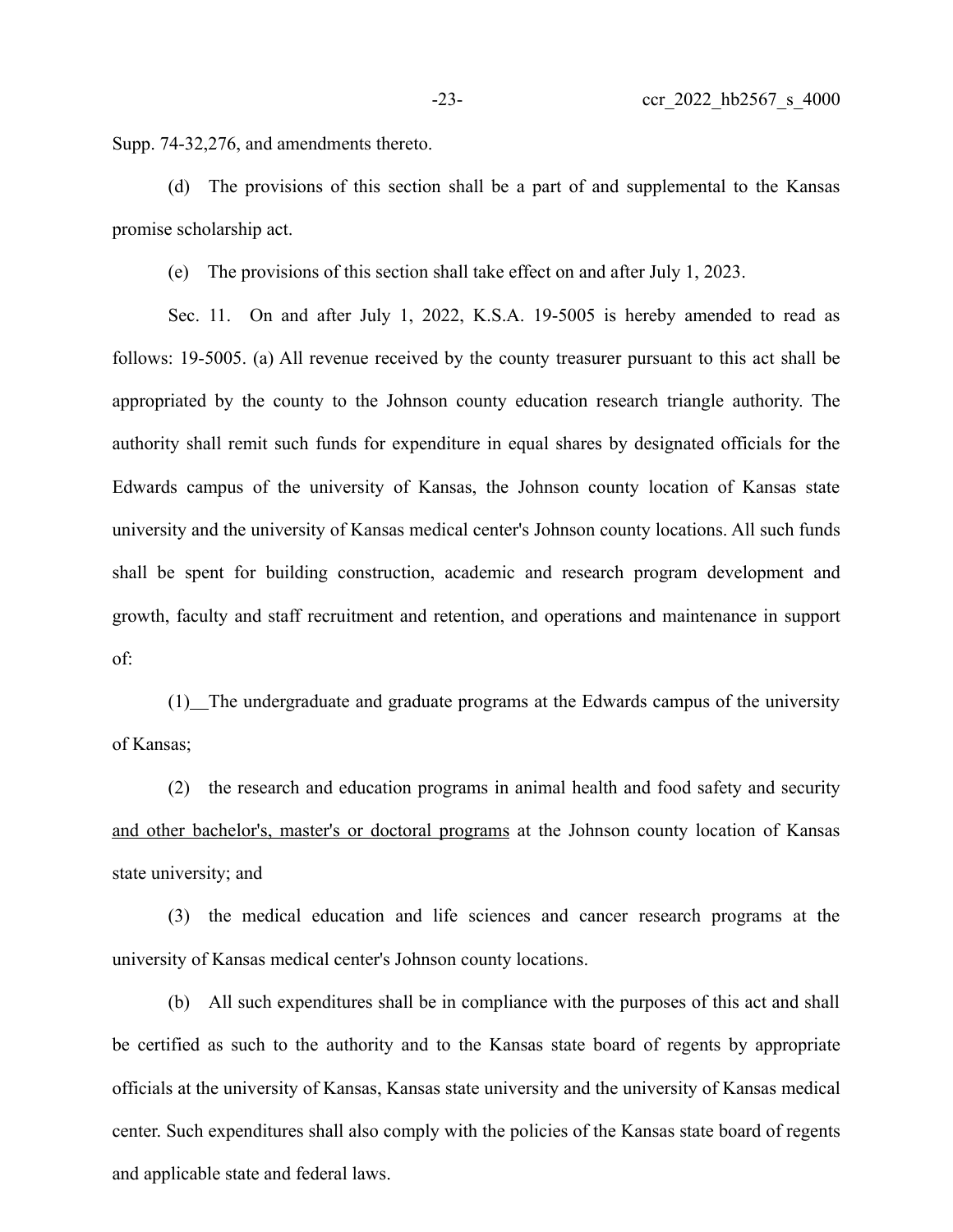(c) No Not more than two percent  $2\%$  of funds so collected in any fiscal year shall be used for the administrative expenses of the authority or its board of directors.

(d) The authority shall have no authority to issue bonds or to exercise the power of eminent domain.

(e) The authority shall issue an annual report to the board of regents, the legislature and the board of commissioners of Johnson county.

(f) The authority shall be subject to legislative post audit and audit by the board of commissioners of the Johnson county internal auditor.

(g) Meetings of the board of directors of the authority shall be subject to the Kansas open meetings act and records of the authority and the board shall be subject to the Kansas open records act.

(h) Unless state general fund appropriations for the university of Kansas, Kansas state university, and the university of Kansas medical center are reduced by action of the legislature or the governor, state general fund support of such institutions shall not be reduced below the level of support in effect on the effective date of this act.

(i) The Kansas board of regents shall remain responsible for the governance of these institutions, including approval of any academic programs and the regulation thereof, and shall be responsible to the authority for institutional compliance with the purposes of this act.

Sec. 12. On and after July 1, 2022, K.S.A. 38-2223 is hereby amended to read as follows: 38-2223. (a) *Persons making reports.* (1) When any of the following persons has reason to suspect that a child has been harmed as a result of physical, mental or emotional abuse or neglect or sexual abuse, the person shall report the matter promptly as provided in subsections (b) and (c);

(A) The following persons providing medical care or treatment: Persons licensed to practice the healing arts, dentistry and optometry, persons engaged in postgraduate training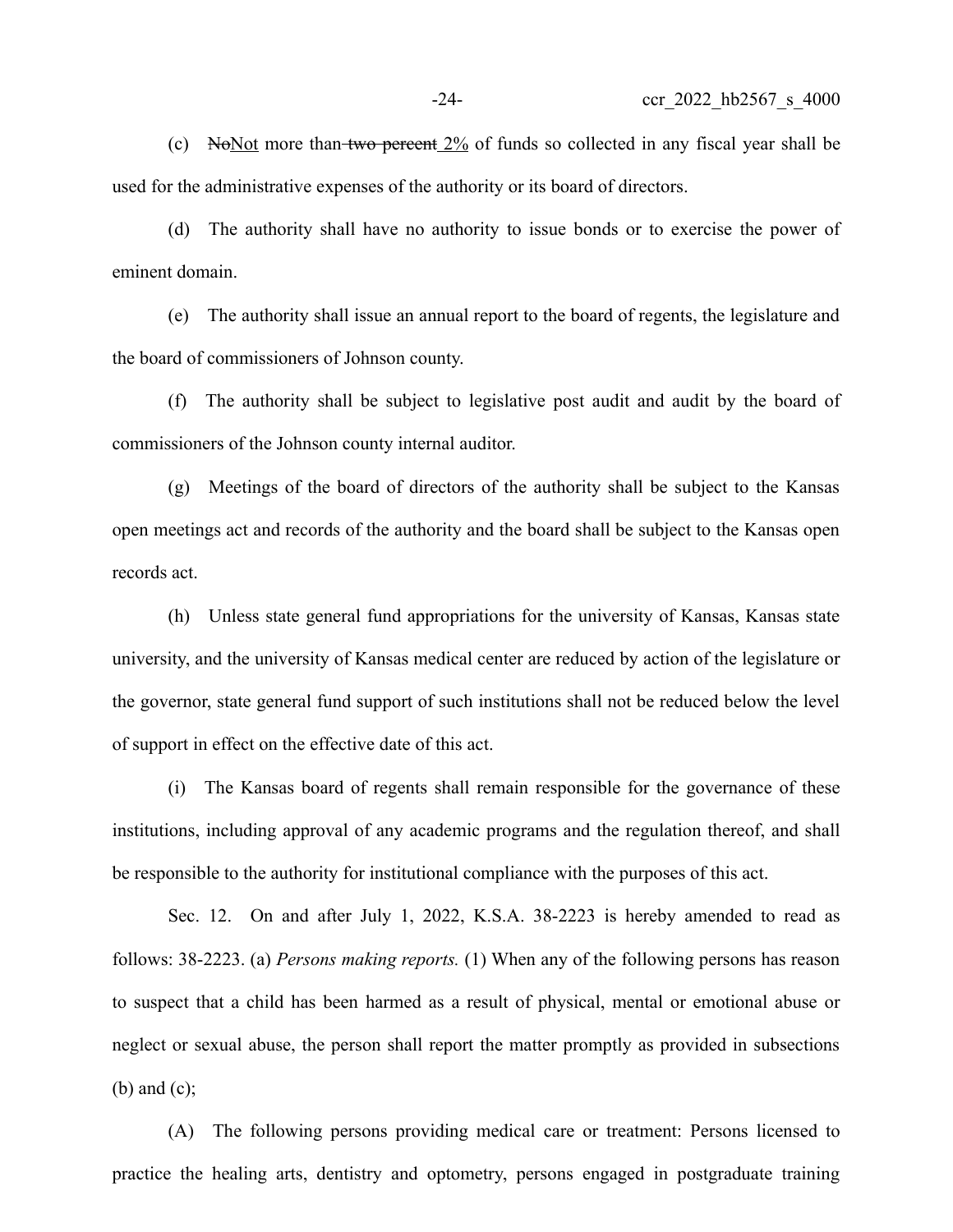programs approved by the state board of healing arts, licensed professional or practical nurses and chief administrative officers of medical care facilities;

(B) the following persons licensed by the state to provide mental health services: Licensed psychologists, licensed masters level psychologists, licensed clinical psychotherapists, licensed social workers, licensed marriage and family therapists, licensed clinical marriage and family therapists, licensed behavioral analysts, licensed assistant behavioral analysts, licensed professional counselors, licensed clinical professional counselors and registered alcohol and drug abuse counselors;

(C) teachers, school administrators or and other employees of an educational institution which that the child is attending and any member of the board of directors of the Kansas state high school activities association referenced in K.S.A. 72-7114, and amendments thereto, and any person who is employed by or is an officer of such association;

(D) persons licensed by the secretary of health and environment to provide child care services or the employees of persons so licensed at the place where the child care services are being provided to the child;

(D)(E) firefighters, emergency medical services personnel, law enforcement officers, juvenile intake and assessment workers, court services officers, community corrections officers, case managers appointed under K.S.A. 2021 Supp. 23-3508, and amendments thereto, and mediators appointed under K.S.A. 2021 Supp. 23-3502, and amendments thereto; and

(E)(F) any person employed by or who works as a volunteer for any organization, whether for profit or not-for-profit, that provides social services to pregnant teenagers, including, but not limited to, counseling, adoption services and pregnancy education and maintenance.

(2) In addition to the reports required under subsection (a)(1), any person who has reason to suspect that a child may be a child in need of care may report the matter as provided in subsection (b) and (c).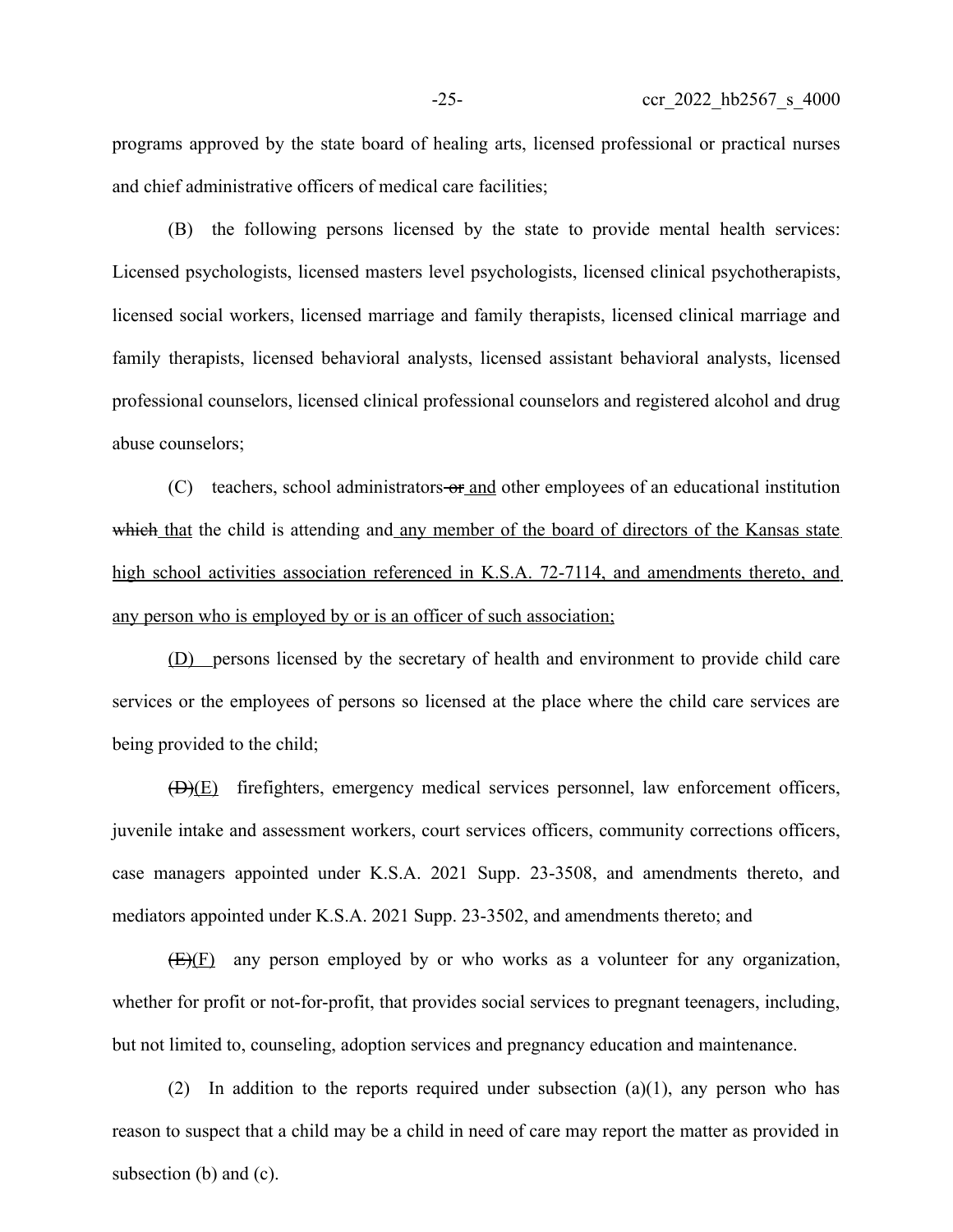(b) *Form of report.* (1) The report may be made orally and shall be followed by a written report if requested. Every report shall contain, if known: The names and addresses of the child and the child's parents or other persons responsible for the child's care; the location of the child if not at the child's residence; the child's gender, race and age; the reasons why the reporter suspects the child may be a child in need of care; if abuse or neglect or sexual abuse is suspected, the nature and extent of the harm to the child, including any evidence of previous harm; and any other information that the reporter believes might be helpful in establishing the cause of the harm and the identity of the persons responsible for the harm.

(2) When reporting a suspicion that a child may be in need of care, the reporter shall disclose protected health information freely and cooperate fully with the secretary and law enforcement throughout the investigation and any subsequent legal process.

(c) *To whom made.* Reports made pursuant to this section shall be made to the secretary, except as follows:

(1) When the Kansas department for children and families is not open for business, reports shall be made to the appropriate law enforcement agency. On the next day that the department is open for business, the law enforcement agency shall report to the department any report received and any investigation initiated pursuant to K.S.A. 38-2226, and amendments thereto. The reports may be made orally or, on request of the secretary, in writing.

(2) Reports of child abuse or neglect occurring in an institution operated by the Kansas department of corrections shall be made to the attorney general or the secretary of corrections. Reports of child abuse or neglect occurring in an institution operated by the Kansas department for aging and disability services shall be made to the appropriate law enforcement agency. All other reports of child abuse or neglect by persons employed by the Kansas department for aging and disability services or the Kansas department for children and families, or of children of persons employed by either department, shall be made to the appropriate law enforcement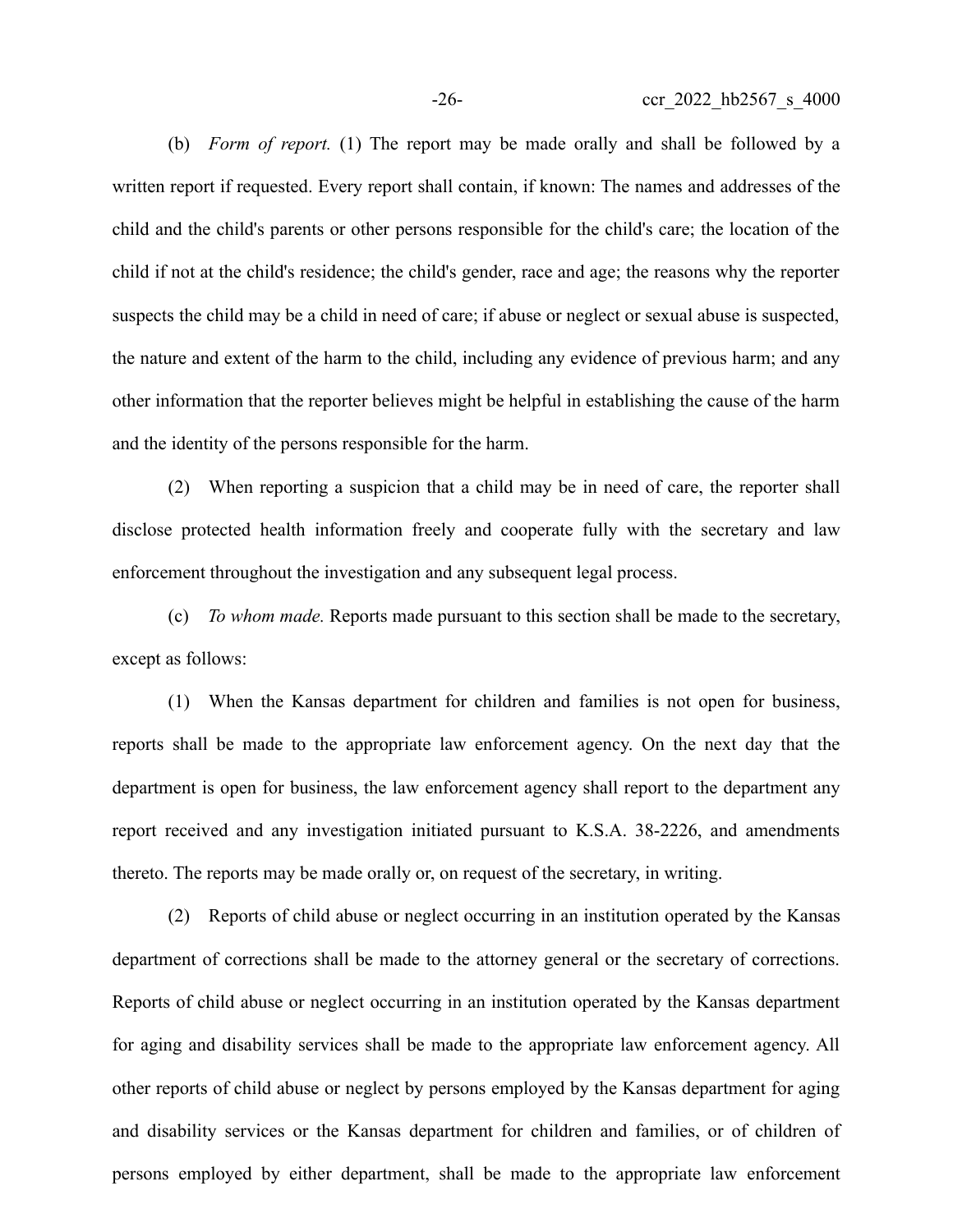agency.

(d) *Death of child.* Any person who is required by this section to report a suspicion that a child is in need of care and who knows of information relating to the death of a child shall immediately notify the coroner as provided by K.S.A. 22a-242, and amendments thereto.

(e) *Violations.* (1) Willful and knowing failure to make a report required by this section is a class B misdemeanor. It is not a defense that another mandatory reporter made a report.

(2) Intentionally preventing or interfering with the making of a report required by this section is a class B misdemeanor.

(3) Any person who willfully and knowingly makes a false report pursuant to this section or makes a report that such person knows lacks factual foundation is guilty of a class B misdemeanor.

(f) *Immunity from liability.* Anyone who, without malice, participates in the making of a report to the secretary or a law enforcement agency relating to a suspicion a child may be a child in need of care or who participates in any activity or investigation relating to the report or who participates in any judicial proceeding resulting from the report shall have immunity from any civil liability that might otherwise be incurred or imposed.

Sec. 13. On and after July 1, 2022, K.S.A. 2021 Supp. 72-1163 is hereby amended to read as follows: 72-1163. (a) (1) Each year the board of education of a school district shall conduct an assessment of the educational needs of each attendance center in the district. Such assessment shall be published on the school district's website. Information obtained from such needs-assessment needs assessment shall be used by the board when-preparing approving the budget of the school district to ensure improvement in student academic performance. In the minutes of the meeting at which the board approves its annual budget, the board shall include that such needs assessment was provided to the board, the board evaluated such assessment and how the board used such assessment in the approval of the school district's budget.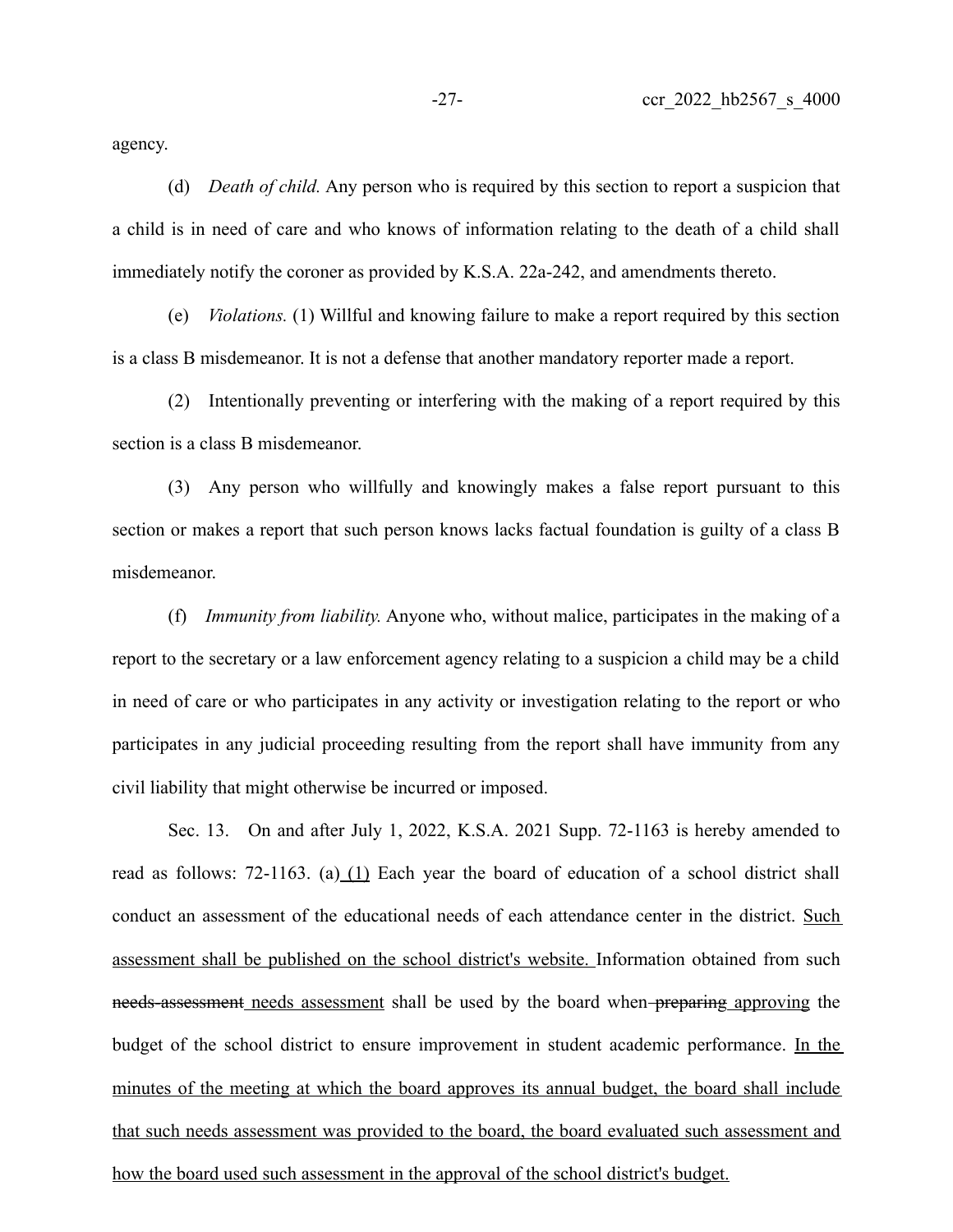(2) Each year, the board of education of a school district shall review state assessment results and, as part of such review, shall document the following:

(A) The barriers that must be overcome to have all students achieve proficiency above level 2 for grade level academic expectations on such assessments;

(B) any budget actions, including, but not limited to, recommendations on reallocation of resources that should be taken to address and remove such barriers; and

(C) the amount of time the board estimates it will take for all students to achieve proficiency above level 2 for grade level academic expectations on the state assessments if such budget actions are implemented.

(3) The budget of the school district shall allocate sufficient moneys in a manner reasonably calculated such that all students may achieve the goal set forth in K.S.A. 72-3218(c), and amendments thereto. The board also shall prepare a summary of the budget for the school district. The budgets and summary shall be in the form prescribed by the director pursuant to K.S.A. 79-2926, and amendments thereto.

(b) The budgets-and, the summary of the proposed budget, the needs assessment and the state assessment documentation shall be on file at the administrative offices of the school district and available on the school district's website. Copies of such budgets and summary shall be available upon request.

(c) The notice required to be published by K.S.A. 79-2929, and amendments thereto, shall include a statement that the budgets-and, the summary of the proposed budget, the needs assessment and state assessment documentation is on file at the administrative offices of the district and that copies of such budgets and summary are available upon request available on the school district's website.

Sec. 14. On and after July 1, 2022, K.S.A. 72-13,101 is hereby amended to read as follows: 72-13,101. (a) In accordance with the provisions of this section, the boards of education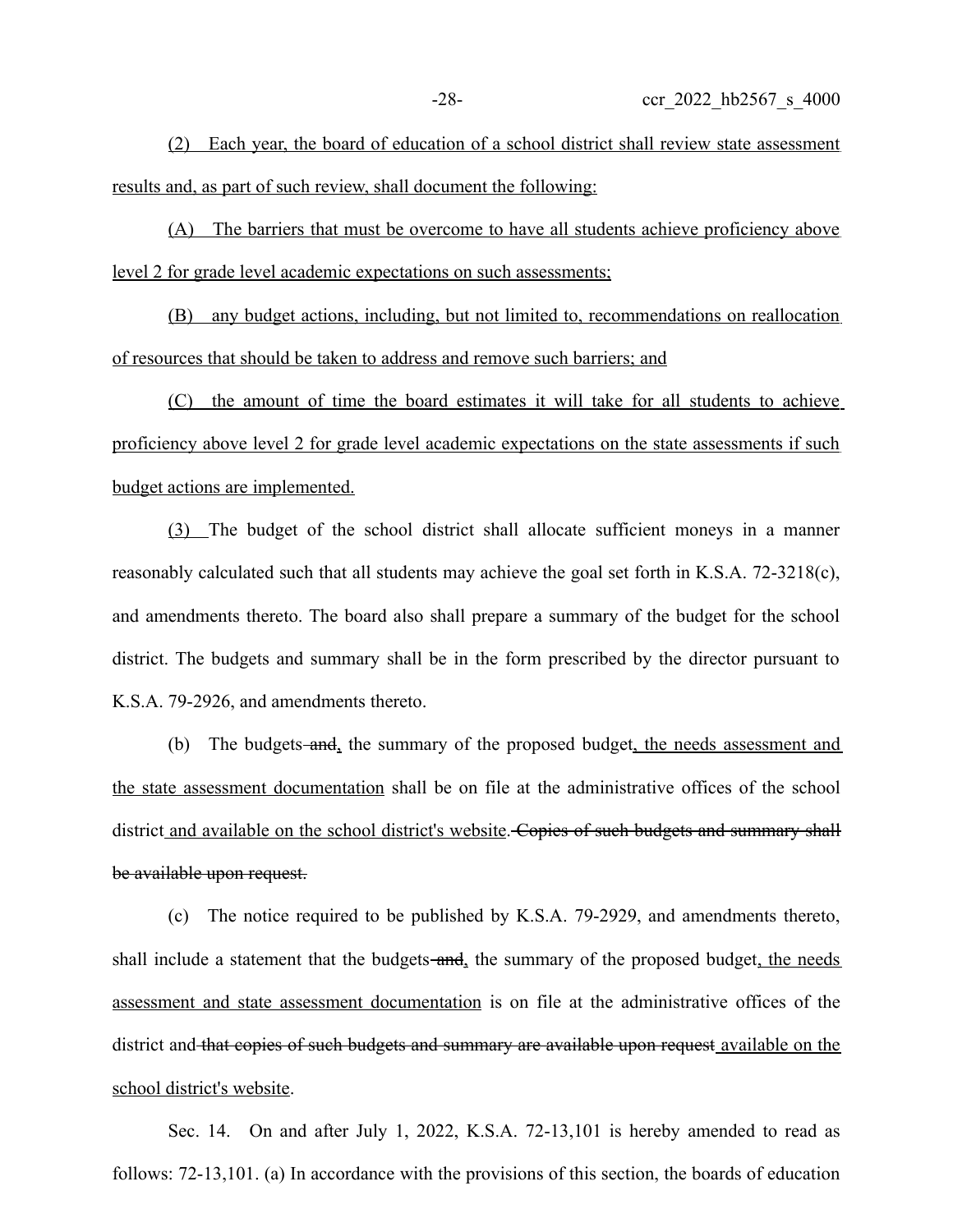of any two or more unified school districts may make and enter into agreements providing for the attendance of pupils students residing in one school district at school in kindergarten or any of the grades one through 12 maintained by any such other school district. The boards of education may also provide by agreement for the combination of enrollments for kindergarten or one or more grades, courses or units of instruction.

(b) Prior to entering into any agreement under authority of this section, the board of education shall adopt a resolution declaring that it has made a determination that such an agreement should be made and that the making and entering into of such an agreement would be in the best interests of the educational system of the school district. Any such agreement is subject to the following conditions:

(1) The agreement may be for any term not exceeding a term of five years.

(2) The agreement shall be subject to change or termination by the legislature.

(3) Within the limitations provided by law, the agreement may be changed or terminated by mutual agreement of the participating boards of education.

(4) The agreement shall make provision for transportation of pupils students to and from the school attended on every school day, for payment or sharing of the costs and expenses of pupil student attendance at school, and for the authority and responsibility of the participating boards of education.

(c) Provision by agreements entered into under authority of this section for the attendance of pupils students at school in a school district of nonresidence of such pupils students shall be deemed to be in compliance with the kindergarten, grade, course and units of instruction requirements of law.

(d) The board of education of any school district-which that enters into an agreement under authority of this section for the attendance of pupils students at school in another school district may discontinue kindergarten or any or all of the grades, courses and units of instruction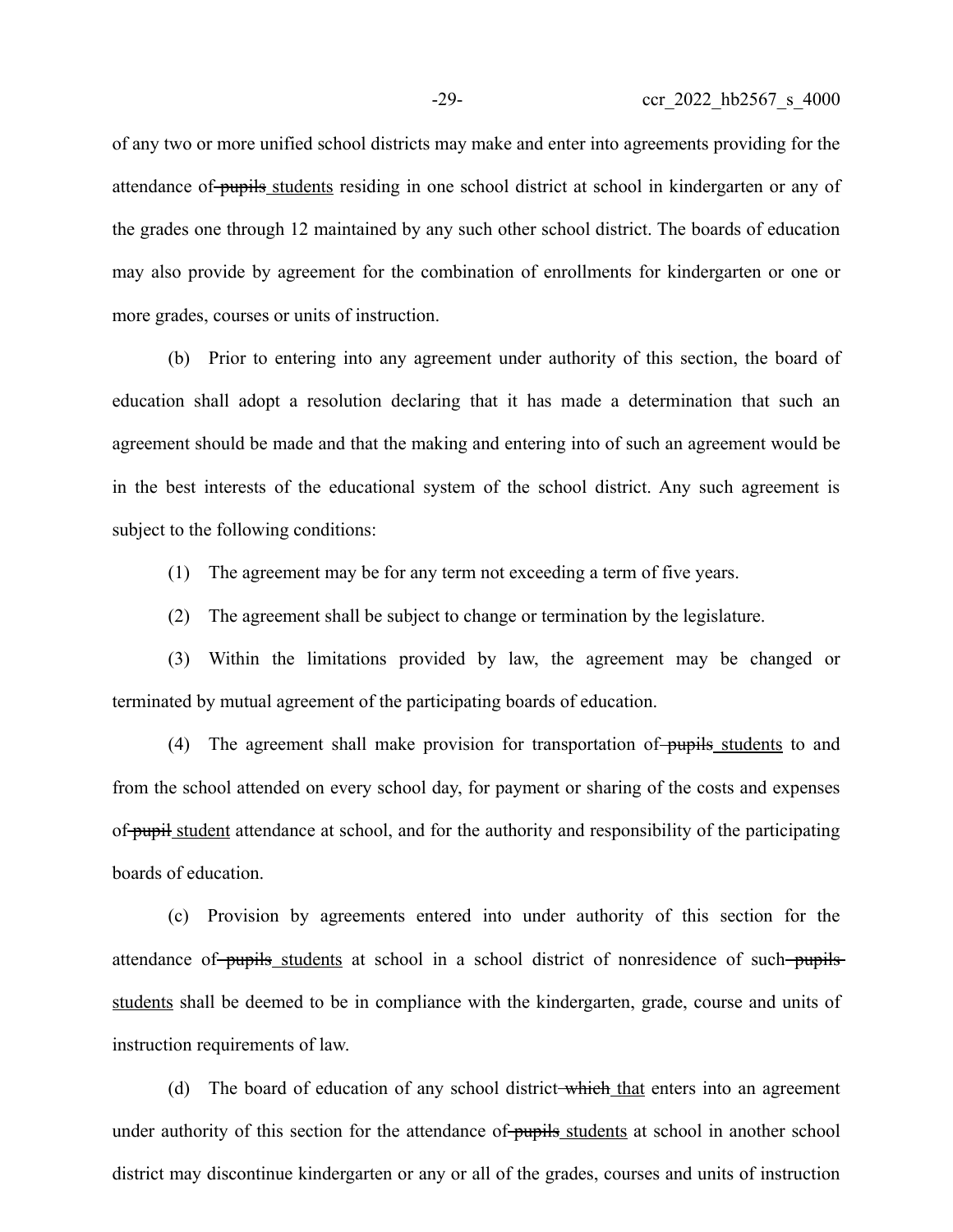specified in the agreement for attendance of pupils students enrolled in kindergarten or any such grades, courses and units of instruction at school in such other school district. Upon discontinuing kindergarten or any grade, course or unit of instruction under authority of this subsection, the board of education may close any school building or buildings operated or used for attendance by pupils students enrolled in such discontinued kindergarten, grades, courses or units of instruction. The closing of any school building under authority of this subsection shall require a majority vote of the members of the board of education and shall require no other procedure or approval.

(e) Pupils Students attending school in a school district of nonresidence of such pupils students in accordance with an agreement made and entered into under authority of this section shall be counted as regularly enrolled in and attending school in the school district of residence of such pupils for the purpose of computations under the Kansas school equity and enhancement act, K.S.A. 72-5131 et seq., and amendments thereto.

(f) Pupils Students who satisfactorily complete grade 12 while in attendance at school in a school district of nonresidence of such pupils students in accordance with the provisions of an agreement entered into under authority of this section shall be certified as having graduated from the school district of residence of such pupils students unless otherwise provided for by the agreement.

(g) Students who are not residents of a school district and are attending the schools of the school district in accordance with the provisions of an agreement entered into under the authority of this section shall not be charged for attendance at school. The costs of providing for the attendance of such students at school shall be paid by the school district of residence of the students in accordance with the provisions of the agreement.

Sec. 15. On and after July 1, 2022, K.S.A. 72-3120 is hereby amended to read as follows: 72-3120. (a) Subject to the other provisions of this section, every parent or person acting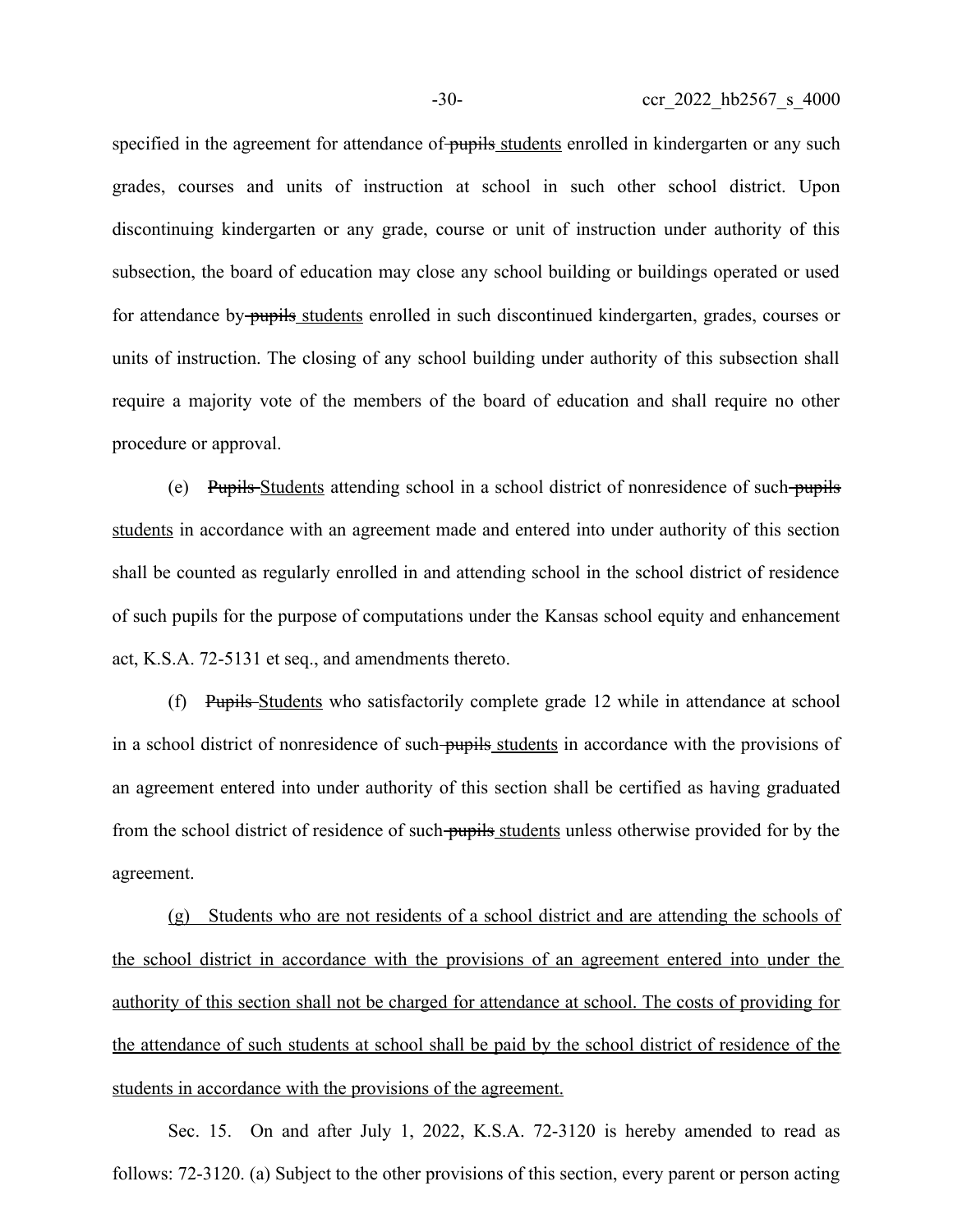as parent in the state of Kansas, who has control over or charge of any child who has reached the age of seven years and is under the age of 18 years and has not attained a high school diploma- $\sigma_{f}$ . a general educational development (GED) credential or a high school equivalency credential, shall require such child to be regularly enrolled in and attend continuously each school year:

(1) A public school for the duration of the school term provided for in K.S.A. 72-3115, and amendments thereto; or

(2) a private, denominational or parochial school taught by a competent instructor for a period of time which is substantially equivalent to the period of time public school is maintained in the school district in which the private, denominational or parochial school is located. If the child is 16 or 17 years of age, the parent or person acting as parent, by written consent, or the court, pursuant to a court order, may allow the child to be exempt from the compulsory attendance requirements of this section; or

(3) a combination of a public school and a private, denominational or parochial school for the periods of time referred to in paragraphs (1) and (2).

(b) If the child is 16 or 17 years of age, the child shall be exempt from the compulsory attendance requirements of this section if:

(1) The child is regularly enrolled in and attending a program recognized by the local board of education as an approved alternative educational program;

(2) the parent or person acting as parent provides written consent to allow the child to be exempt from the compulsory attendance requirements of this section and the child and the parent or person acting as parent attend a final counseling session conducted by the school during which a disclaimer to encourage the child to remain in school or to pursue educational alternatives is presented to and signed by the child and the parent or person acting as parent. The disclaimer shall include information regarding the academic skills that the child has not yet achieved, the difference in future earning power between a high school graduate and a high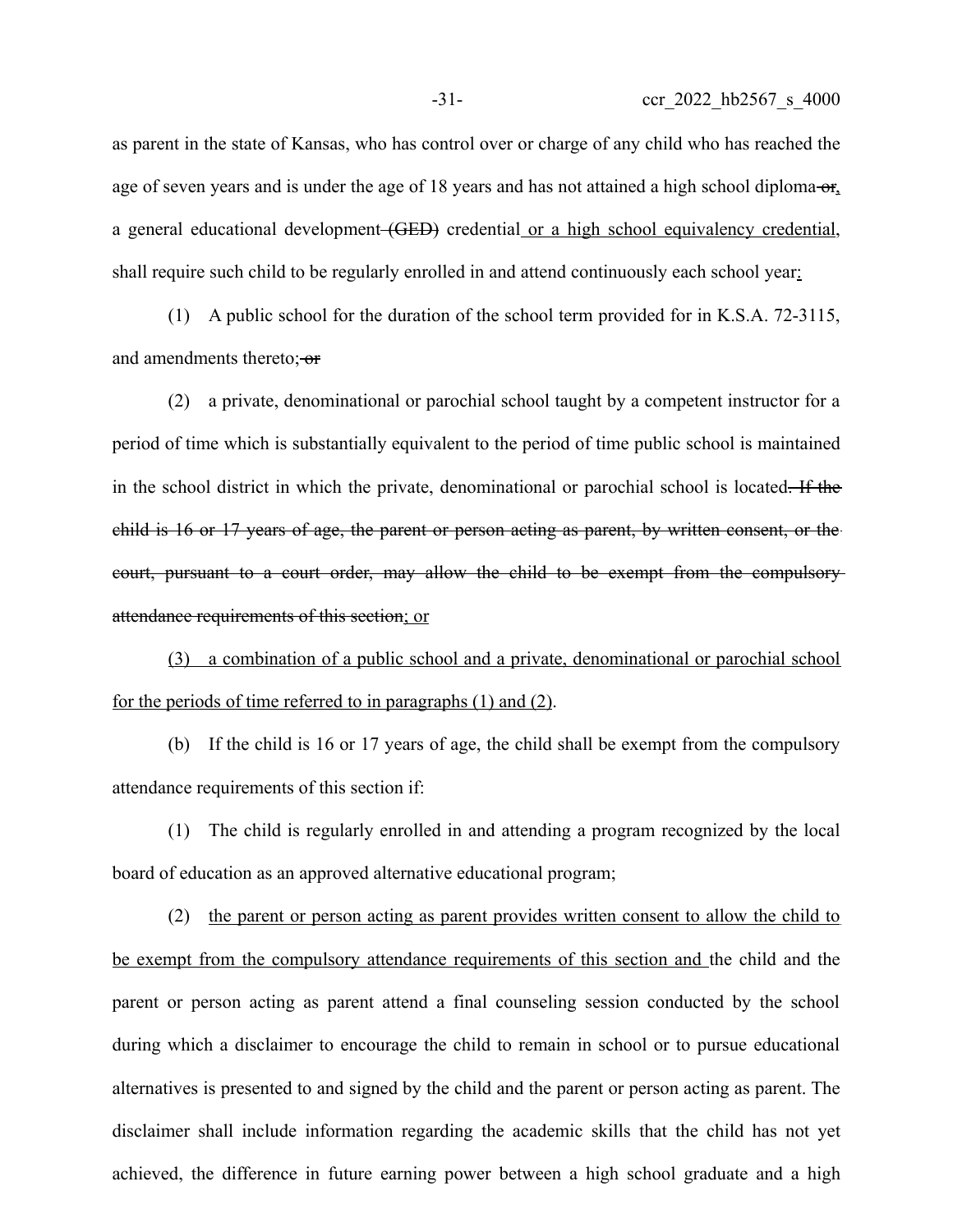school drop out, and a listing of educational alternatives that are available for the child; or

(3) the child is regularly enrolled in a school as required by subsection (a) and is concurrently enrolled in a postsecondary educational institution, as defined by K.S.A. 74-3201b, and amendments thereto. The provisions of this clause (3) shall be applicable to children from and after July 1, 1997, and shall relate back to such date; or

(4) the child is subject to a court order that allows or requires the child to be exempt from the compulsory attendance requirements.

(c) Any child who is under the age of seven years, but who is enrolled in school,  $\frac{1}{15}$  shall be subject to the compulsory attendance requirements of this section. Any such child may be withdrawn from enrollment in school at any time by a parent or person acting as parent of the child and thereupon the child shall be exempt from the compulsory attendance requirements of this section until the child reaches the age of seven years or is re-enrolled in school.

(d) Any child who is determined to be an exceptional child, except for an exceptional child who is determined to be a gifted child, under the provisions of the special education for exceptional children act is shall be subject to the compulsory attendance requirements of such act and is exempt from the compulsory attendance requirements of this section.

(e) Any child who has been admitted to, and is attending, the Kansas academy of mathematics and science, as provided in K.S.A. 72-3903 et seq., and amendments thereto, is shall be exempt from the compulsory attendance requirements of this section.

(f) No child attending public school in this state shall be required to participate in any activity which is contrary to the religious teachings of the child if a written statement signed by one of the parents or a person acting as parent of the child is filed with the proper authorities of the school attended requesting that the child not be required to participate in such activities and stating the reason for the request.

(g) When a recognized church or religious denomination that objects to a regular public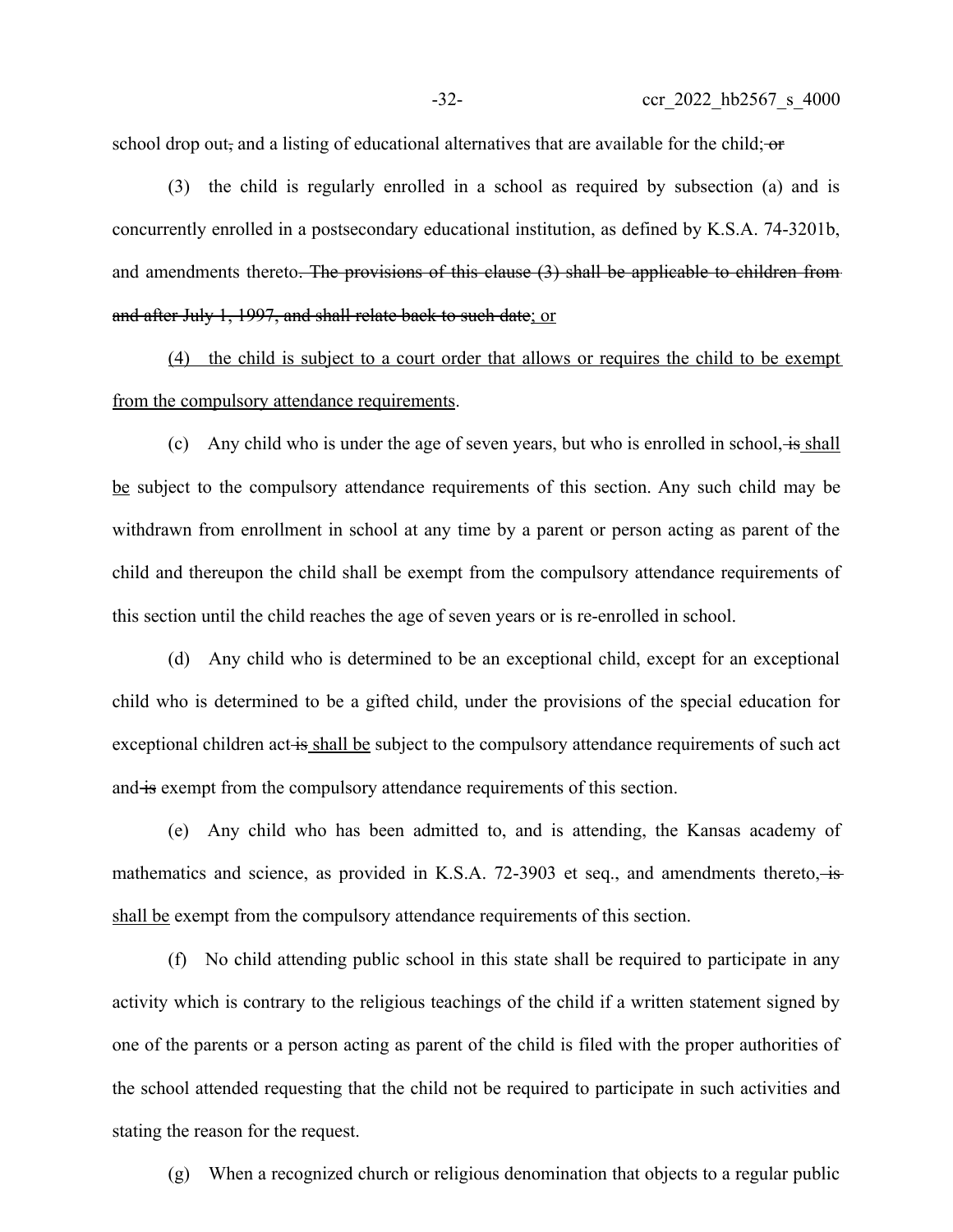high school education provides, offers and teaches, either individually or in cooperation with another recognized church or religious denomination, a regularly supervised program of instruction<del>, which</del> that is approved by the state board of education, for children of compulsory school attendance age who have successfully completed the eighth grade, participation in such a program of instruction by any such children whose parents or persons acting as parents are members of the sponsoring church or religious denomination shall be regarded as acceptable school attendance within the meaning of this act. Approval of such programs shall be granted by the state board of education, for two-year periods, upon application from recognized churches and religious denominations, under the following conditions:

(1) Each participating child shall be engaged, during each day on which attendance is legally required in the public schools in the school district in which the child resides, in at least five hours of learning activities appropriate to the adult occupation that the child is likely to assume in later years;

(2) acceptable learning activities, for the purposes of this subsection, shall include parent (or person acting as parent) supervised projects supervised by a parent or person acting as parent in agriculture and homemaking, work-study programs in cooperation with local business and industry, and correspondence courses from schools accredited by the national home study council, recognized by the United States office of education as the competent accrediting agency for private home study schools;

(3) at least 15 hours per week of classroom work under the supervision of an instructor shall be provided, at which time students shall be required to file written reports of the learning activities they have pursued since the time of the last class meeting, indicating the length of time spent on each one, and the instructor shall examine and evaluate such reports, approve plans for further learning activities, and provide necessary assignments and instruction;

(4) regular attendance reports shall be filed as required by law, and students shall be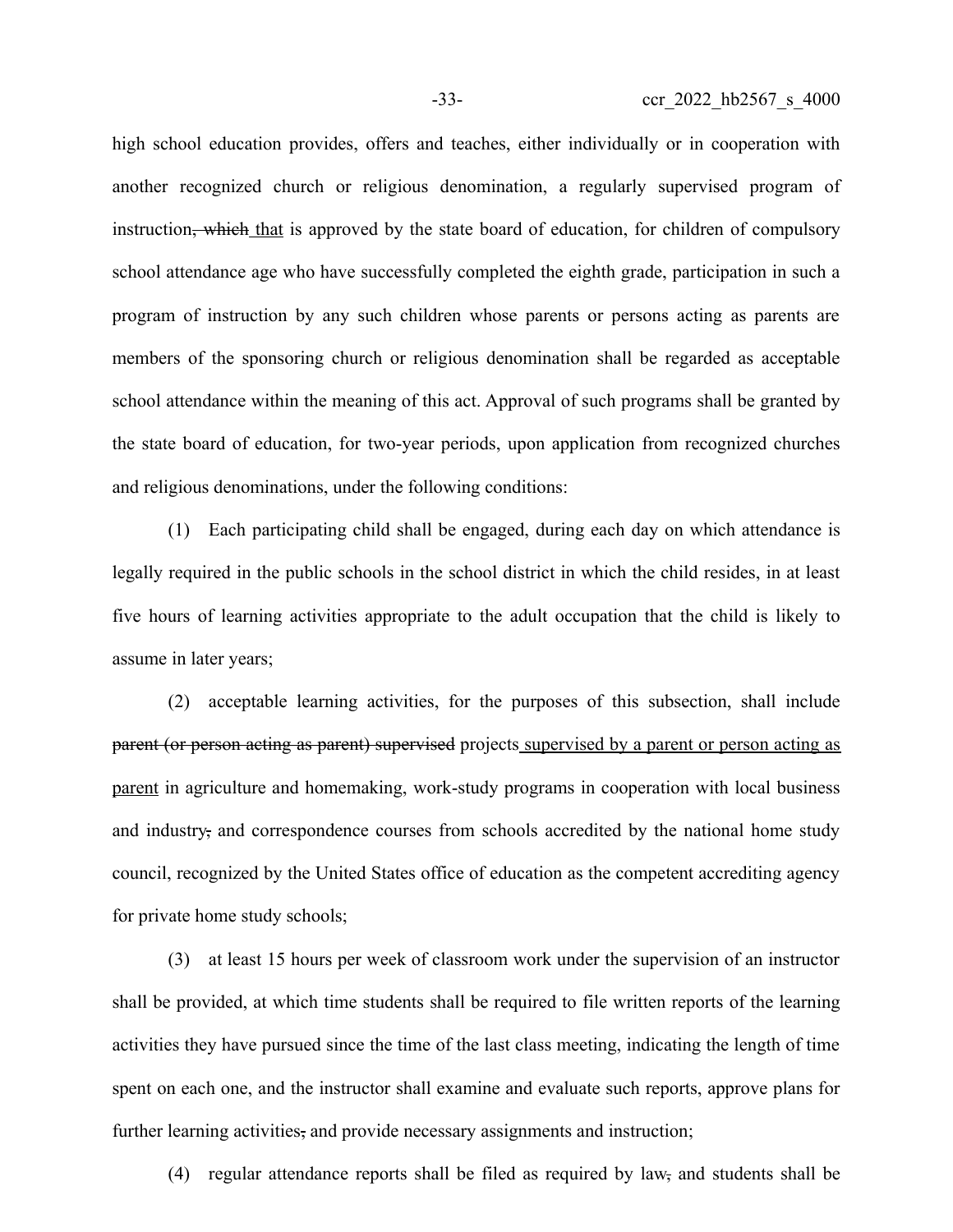reported as absent for each school day on which they have not completed the prescribed minimum of five hours of learning activities;

(5) the instructor shall keep complete records concerning instruction provided, assignments made, and work pursued by the students, and these records shall be filed on the first day of each month with the state board of education and the board of education of the school district in which the child resides;

(6) the instructor shall be capable of performing competently the functions entrusted thereto; and

(7) in applying for approval under this subsection a recognized church or religious denomination shall certify its objection to a regular public high school education and shall specify, in such detail as the state board of education may reasonably require, the program of instruction that it intends to provide and no such program shall be approved unless it fully complies with standards therefor which shall be specified by the state board of education.

If the sponsors of an instructional program approved under this subsection fail to comply at any time with the provisions of this subsection, the state board of education shall rescind, after a written warning has been served and a period of three weeks allowed for compliance, approval of the programs, even though the two-year approval period has not elapsed, and thereupon children attending such program shall be admitted to a high school of the school district.

(h) (1) Each board of education of a school district shall allow any child to enroll parttime in the school district to allow the student to attend any courses, programs or services offered by the school district if the child:

(A) Is also enrolled in a nonaccredited private elementary or secondary school pursuant to K.S.A. 72-4345, and amendments thereto, or in any other private, denominational or parochial school pursuant to the provisions of subsection (a);

(B) requests to enroll part-time in the school district; and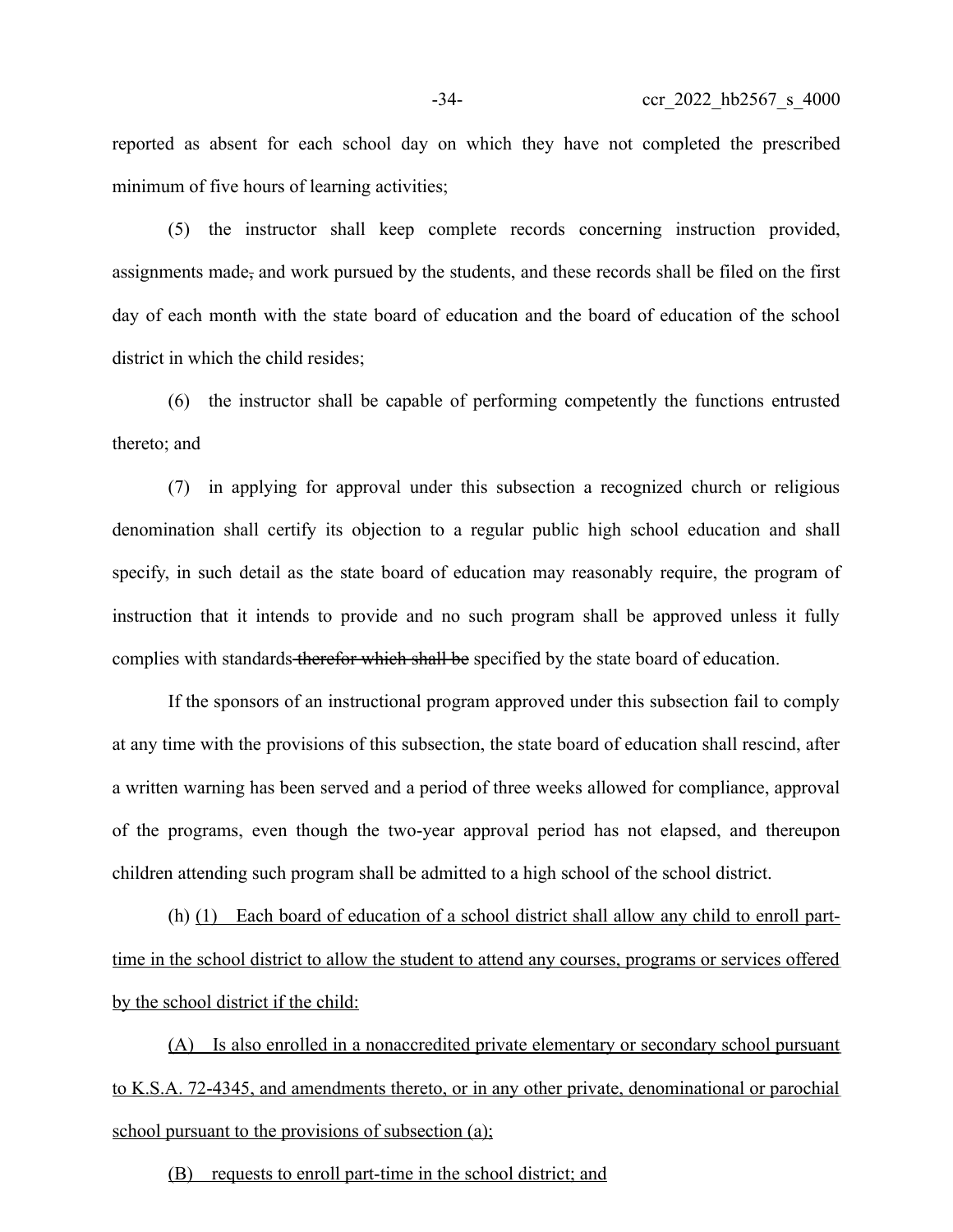(C) meets the age of eligibility requirements for school attendance pursuant to K.S.A. 72-3118, and amendments thereto.

(2) Each board of education of a school district shall adopt a policy regarding the parttime enrollment of students pursuant to this subsection and shall publish such policy on the school district's website. The board of education of a school district shall make a good faith attempt to accommodate scheduling requests of students enrolling in the school district pursuant to this subsection but shall not be required to make adjustments to accommodate every such request.

(i) As used in this section:

(1) "Educational alternatives" means an alternative learning plan for the student that identifies educational programs that are located in the area where the student resides, and are designed to aid the student in obtaining a high school diploma, general educational development credential or other certification of completion, such as a career technical education industry certification. Such alternative learning plans may include extended learning opportunities such as independent study, private instruction, performing groups, internships, community service, apprenticeships and online coursework.

(2) "Parent" and "person acting as parent" have the meanings respectively ascribed thereto mean the same as such terms are defined in K.S.A. 72-3122, and amendments thereto.

(3) "Regularly enrolled" means enrolled in five or more hours of instruction each school day. For the purposes of subsection (b)(3), hours of instruction received at a postsecondary educational institution shall be counted.

Sec. 16. On and after July 1, 2022, K.S.A. 72-3122 is hereby amended to read as follows: 72-3122. (a) Any child who has attained the age of eligibility for school attendance may attend school in the district in which where the child lives, if:

(1) The child lives with a resident of the district and the resident is the parent, or a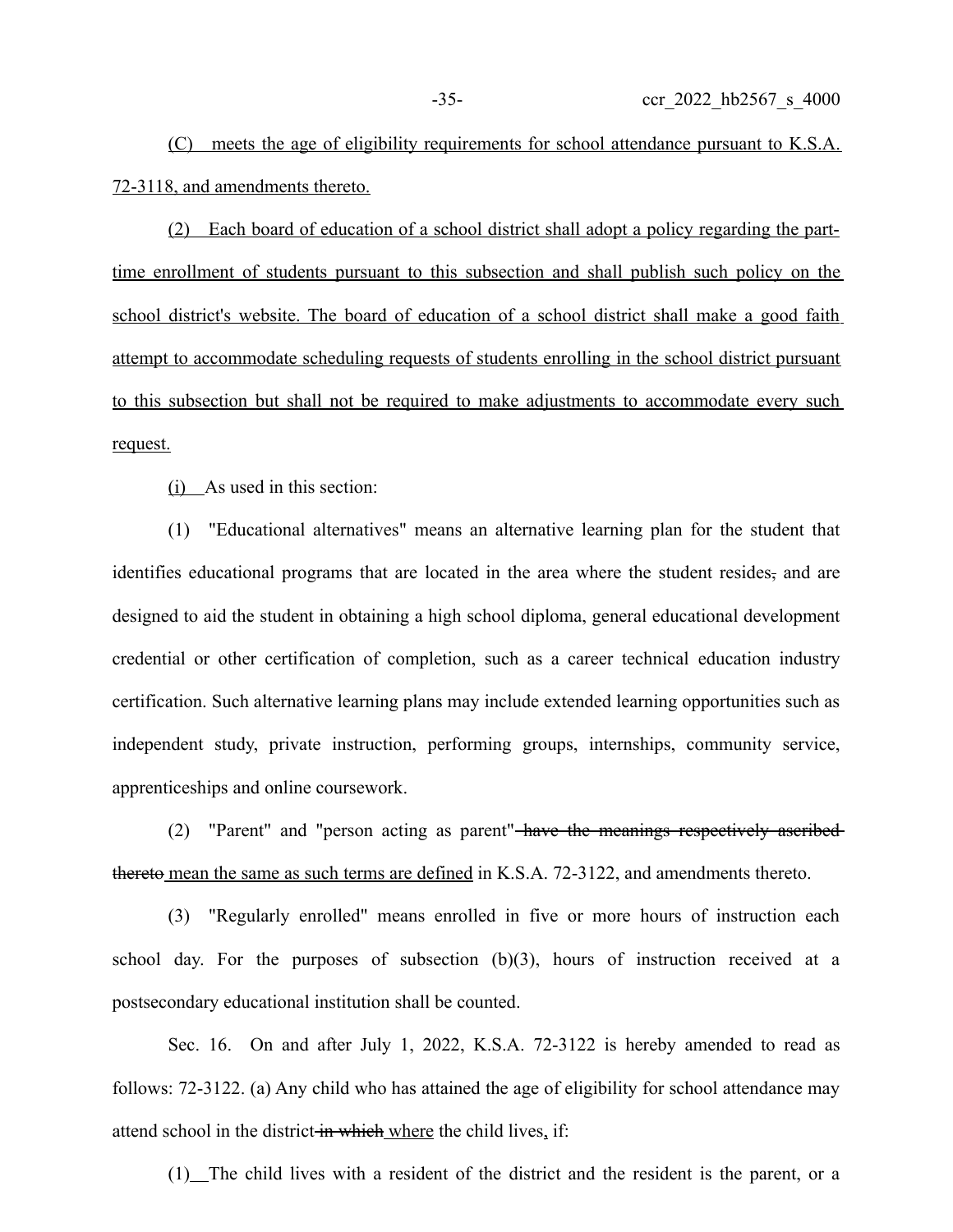person acting as parent, of the child; or

 $(2)$  subject to the provisions of subsection  $(c)$ , the child lives in the district as a result of placement therein by a district court or by the secretary for children and families; or

 $(3)$  the child is a homeless child.

(b) Any child who has attained the age of eligibility for school attendance may attend school in a school district in which where the child is not a resident if the school district in which the child resides has entered into an agreement with such other school district in accordance with and under authority of K.S.A. 72-13,101, 72-3123 or 72-3125, and amendments thereto.

(c) Any child who has attained the age of eligibility for school attendance and who lives at the Judge James V. Riddel boys ranch as a result of placement at such ranch by a district court or by the secretary for children and families shall be deemed a resident of unified school district No. 259, Sedgwick county, Kansas<del>, and</del>. Any such child may attend school, which shall be maintained for such child by the board of education of such school district as in the case of a child who is a bona fide resident of the district.

(d) As used in this section:

(1) "Parent" means and includes natural parents, adoptive parents, stepparents, and foster parents;

(2) "person acting as parent" means (A) a guardian or conservator, or (B) a person, other than a parent, who is liable by law to maintain, care for, or support the child, or who has actual care and control of the child and is contributing the major portion of the cost of support of the child, or who has actual care and control of the child with the written consent of a person who has legal custody of the child, or who has been granted custody of the child by a court of competent jurisdiction; and

(3) "homeless child" means a child who lacks a fixed, regular, and adequate nighttime residence and whose primary nighttime residence is: (A) A supervised publicly or privately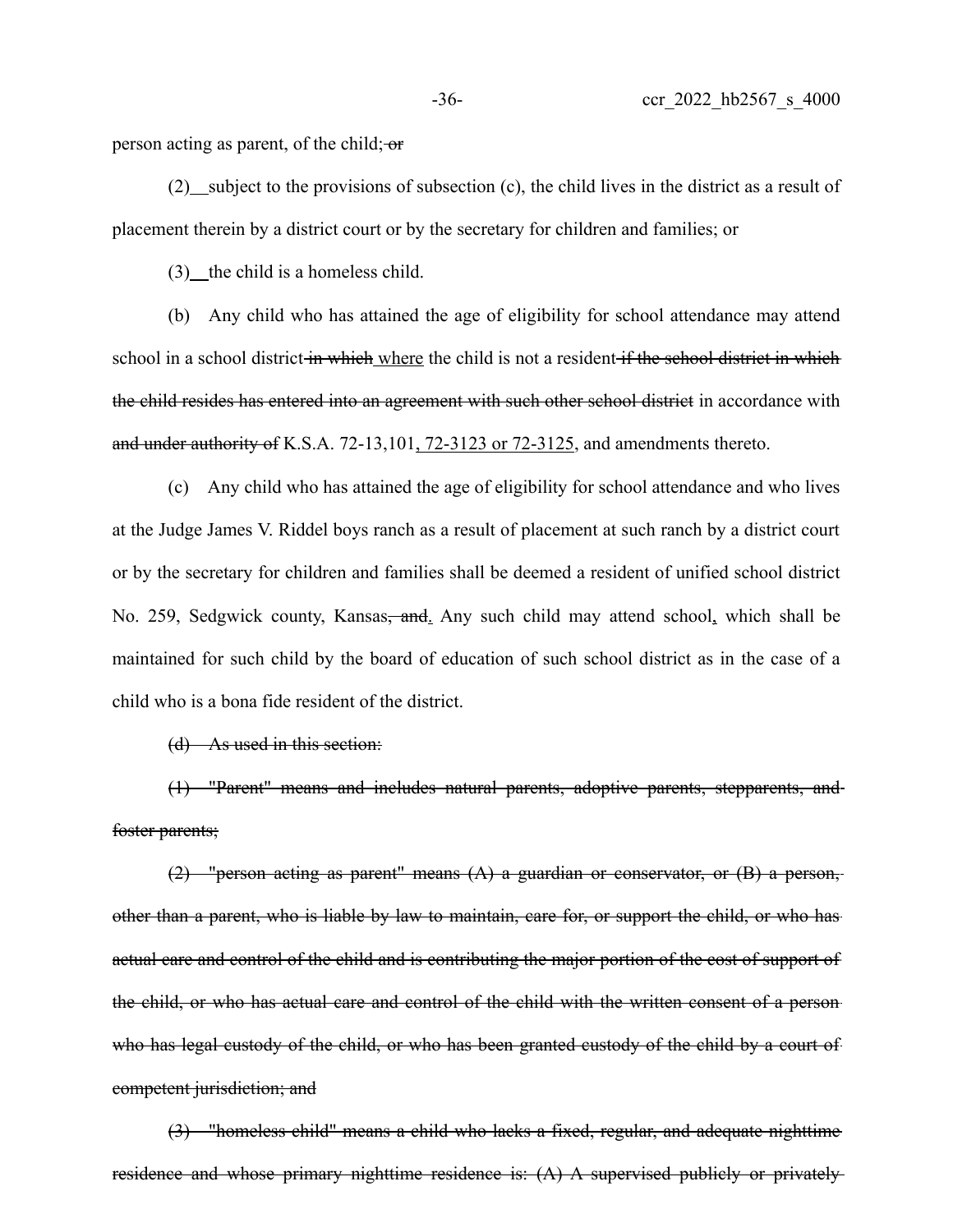operated shelter designed to provide temporary living accommodations (including welfare hotels, congregate shelters, and transitional housing for the mentally ill); or (B) an institution that provides a temporary residence for individuals intended to be institutionalized; or (C) a public or private place not designed for, or ordinarily used as, a regular sleeping accommodation for human beings.

Sec. 17. On and after July 1, 2022, K.S.A. 72-3123 is hereby amended to read as follows: 72-3123. (a) Beginning in school year 2023-2024, any child of school age pursuant to K.S.A. 72-3118, and amendments thereto, may attend a school operated by a school district where such child does not reside if such school district has open seats as determined pursuant to this section.

(b) The board of education of any school district is hereby authorized to permit pupils who are not residents of the school district shall permit nonresident students to enroll in and attend the schools of the district. The board of education may permit such pupils to attend school without charge or, subject to the provisions of subsection (b), may charge such pupils for attendance at school to offset, totally or in part, the costs of providing for such attendance. Amounts received under this subsection by the board of education of a school district for enrollment and attendance of pupils at school in regular educational programs shall be deposited in the general fund of the school district.

(b) Pupils who are not residents of a school district and are attending the schools of the school district in accordance with the provisions of an agreement entered into under authority of K.S.A. 72-13,101, and amendments thereto, shall not be charged for attendance at school. The costs of providing for the attendance of such pupils at school shall be paid by the school district of residence of the pupils in accordance with the provisions of the agreement. if such school district has open seats as determined pursuant to this section.

(c) Each school district shall determine capacity in each school of the school district for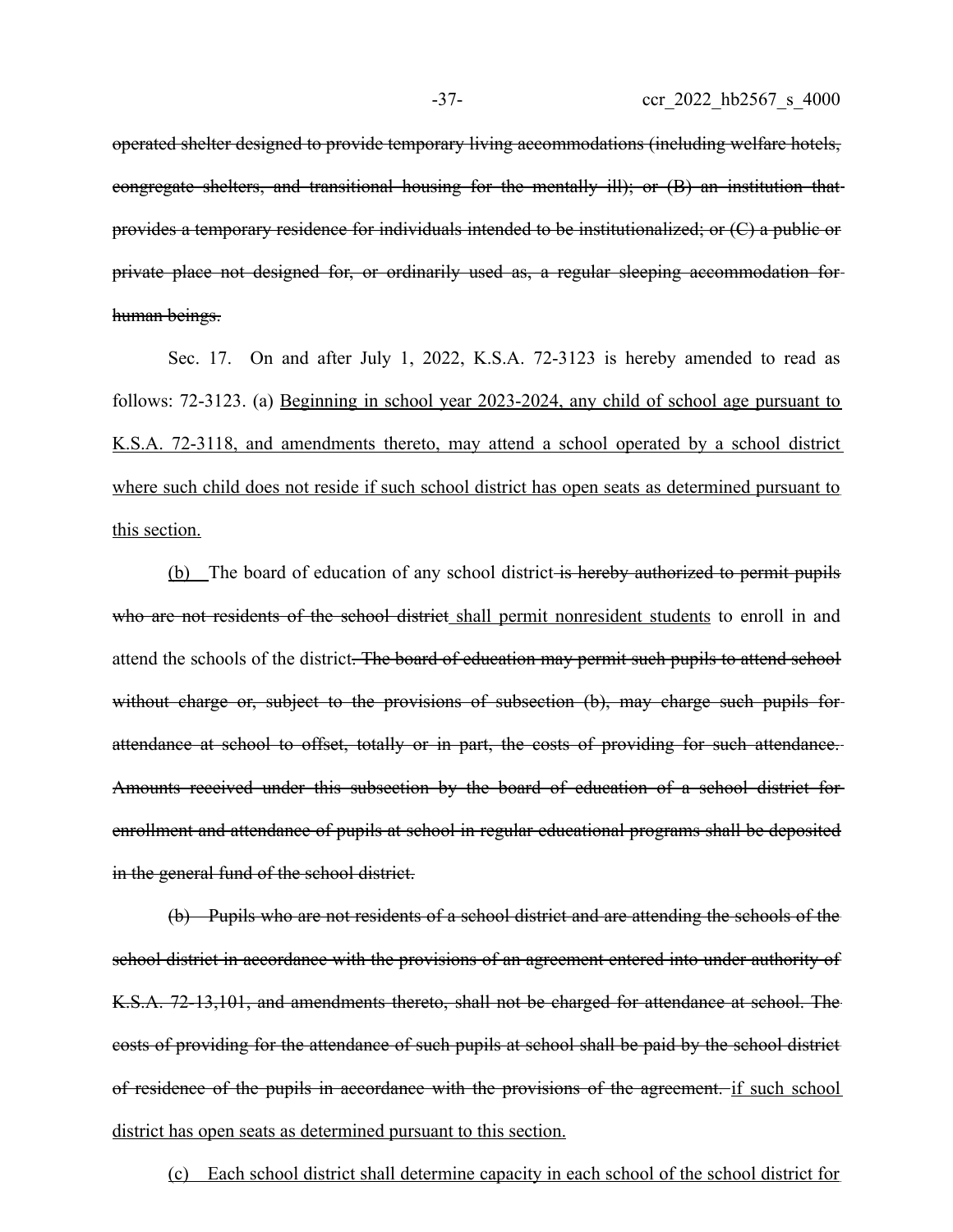the following school year as follows:

(1) For kindergarten and grades one through eight, the classroom student-teacher ratio in each grade level; and

(2) for grades nine through 12, the student-teacher ratio for each school building or program in each school building, including, but not limited to, advanced placement or international baccalaureate programs.

(d) (1) On or before May 1 of each year, each school board shall determine for each grade level in each school building of the school district for the next succeeding school year the:

 $(A)$  Capacity as determined pursuant to subsection  $(c)$ ;

(B) number of students expected to attend school in the school district; and

(C) number of open seats available to nonresident students.

(2) On or before June 1 of each year, each school district shall publish on such school district's website the number of open seats available to nonresident students in each grade level for each school building of the school district for the next succeeding school year.

(3) From June 1 through June 30, each school district shall accept applications from nonresident students. Applications shall be on a form and in a manner determined by the school district.

 ( 4 ) If the number of applications for a grade level in a school building is less than the number of available seats for such grade level in such school building, the nonresident students shall be accepted for enrollment and attendance at such school district. If the number of applications for a grade level in a school building is greater than the number of available seats for such grade level in such school building, the school district shall randomly select nonresident students using a confidential lottery process. Such process shall be completed on or before July 15 of each year.

(5) The school district shall provide to the parent or person acting as parent of a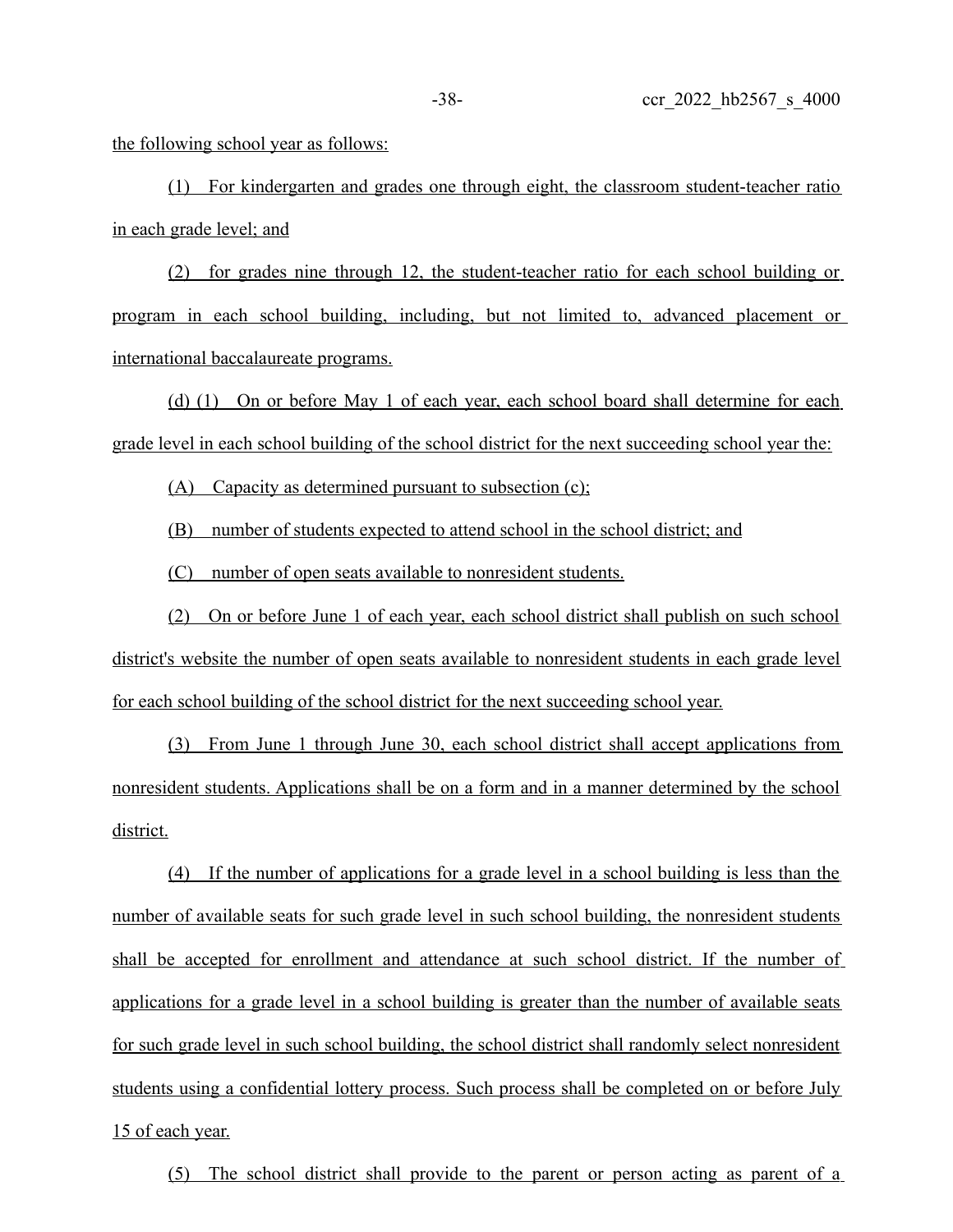nonresident student who was not accepted for or denied enrollment at such school district the reason for the nonacceptance or denial and an explanation of the nonresident student selection process.

(e) (1) Subject to capacity, school districts shall give priority to any sibling of a nonresident student who was accepted to enroll in and attend such school district. Priority shall be given when the nonresident student is first accepted and, if necessary, at any other time the school district considers transfer applications. Any such sibling shall not be subject to the open seat lottery.

(2) Any child who is in the custody of the department for children and families and who is living in the home of a nonresident student who transfers may attend school in the receiving school district.

(f) A school district shall not:

(1) Charge tuition or fees to any nonresident student who transfers to such school district pursuant to this section except fees that are otherwise charged to every student enrolled in and attending school in the district; or

(2) accept or deny a nonresident student transfer based on ethnicity, national origin, gender, income level, disabling condition, proficiency in the English language, measure of achievement, aptitude or athletic ability.

(g) A nonresident student who has been accepted for enrollment and attendance at a receiving school district shall be permitted to continue such enrollment and attendance in such school district until such student graduates from high school, unless such student is no longer in good standing. A receiving school district may deem a nonresident student as not in good standing in accordance with such school district's nonresident transfer policy.

(h) A student may always enroll at any time in the school district where such student resides.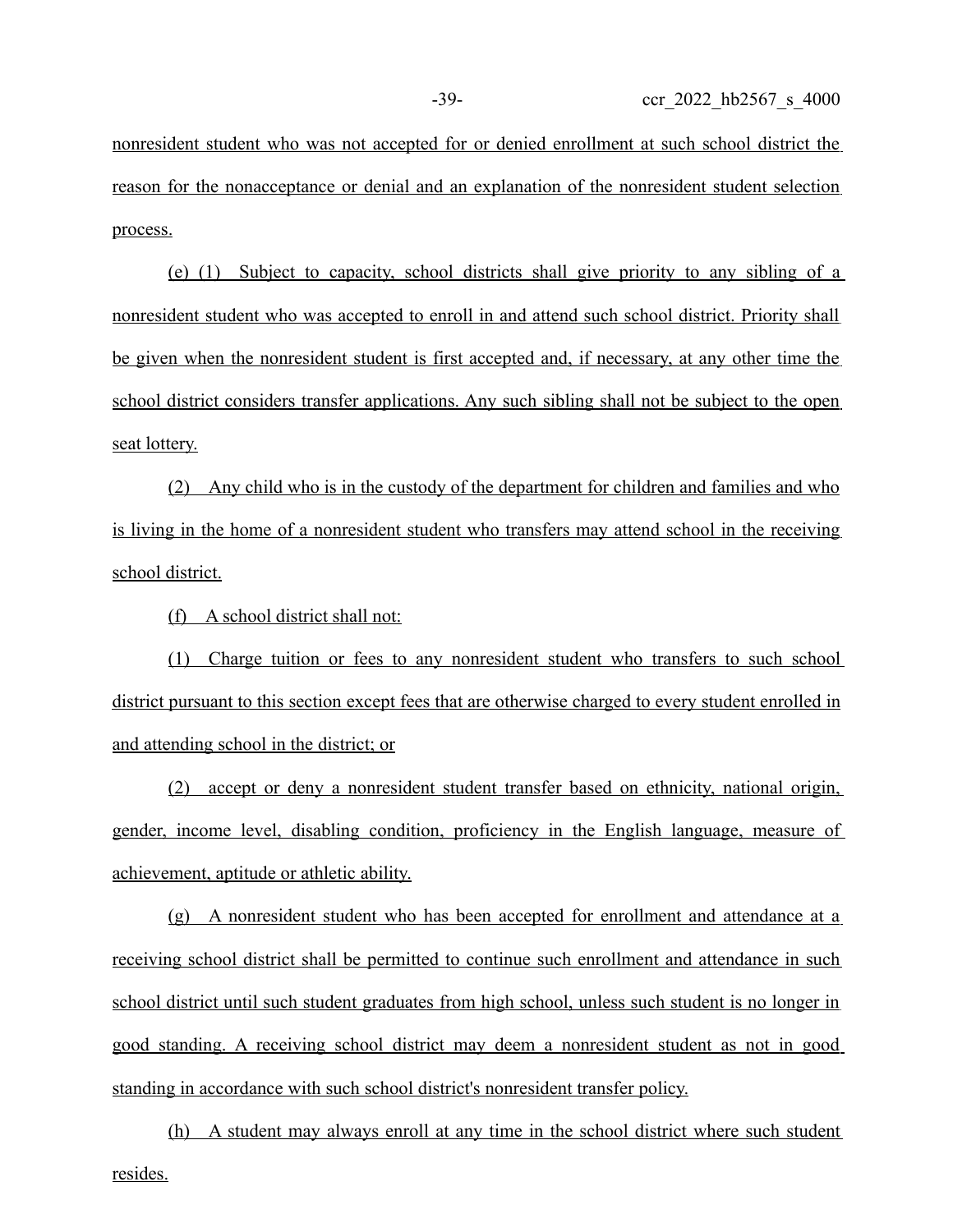(i) Except for a child in the custody of the department for children and families, a nonresident student shall not transfer more than once per school year to one or more receiving school districts pursuant to the provisions of this section.

(j) Any student who is the dependent child of a current member of the United States armed forces, as defined in K.S.A. 48-3601, and amendments thereto, shall be eligible for admission to the school district of such student's choice regardless of the capacity of the school district. To be eligible, such student shall have at least one parent who:

(1) Has been issued a federal department of defense identification card; and

(2) provides evidence that such parent is or will be on active duty status or active duty orders. "Active duty orders" means official military orders to another location in support of combat, contingency operation or a natural disaster for more than 30 consecutive calendar days.

(k) A receiving school district shall not be required to provide transportation to nonresident students. If space is available on school district transportation vehicles, a school district may provide nonresident students an in-district bus stop where transportation may be provided by such school district to and from such bus stop and the school for such nonresident students.

(l) Each school district board of education shall submit to the state department of education the number of nonresident student transfers approved and denied by such board and whether the denials were based on capacity or in accordance with the policy adopted pursuant to section 9, and amendments thereto. The state department of education shall collect and report such data on such department's website and make such data available to the legislative division of post audit.

 $(m)$  (1) Each year, the state department of education, as part of the department's enrollment audit, shall audit the nonresident student capacity and enrollment.

(2) In calendar year 2026, the legislative post audit committee shall direct the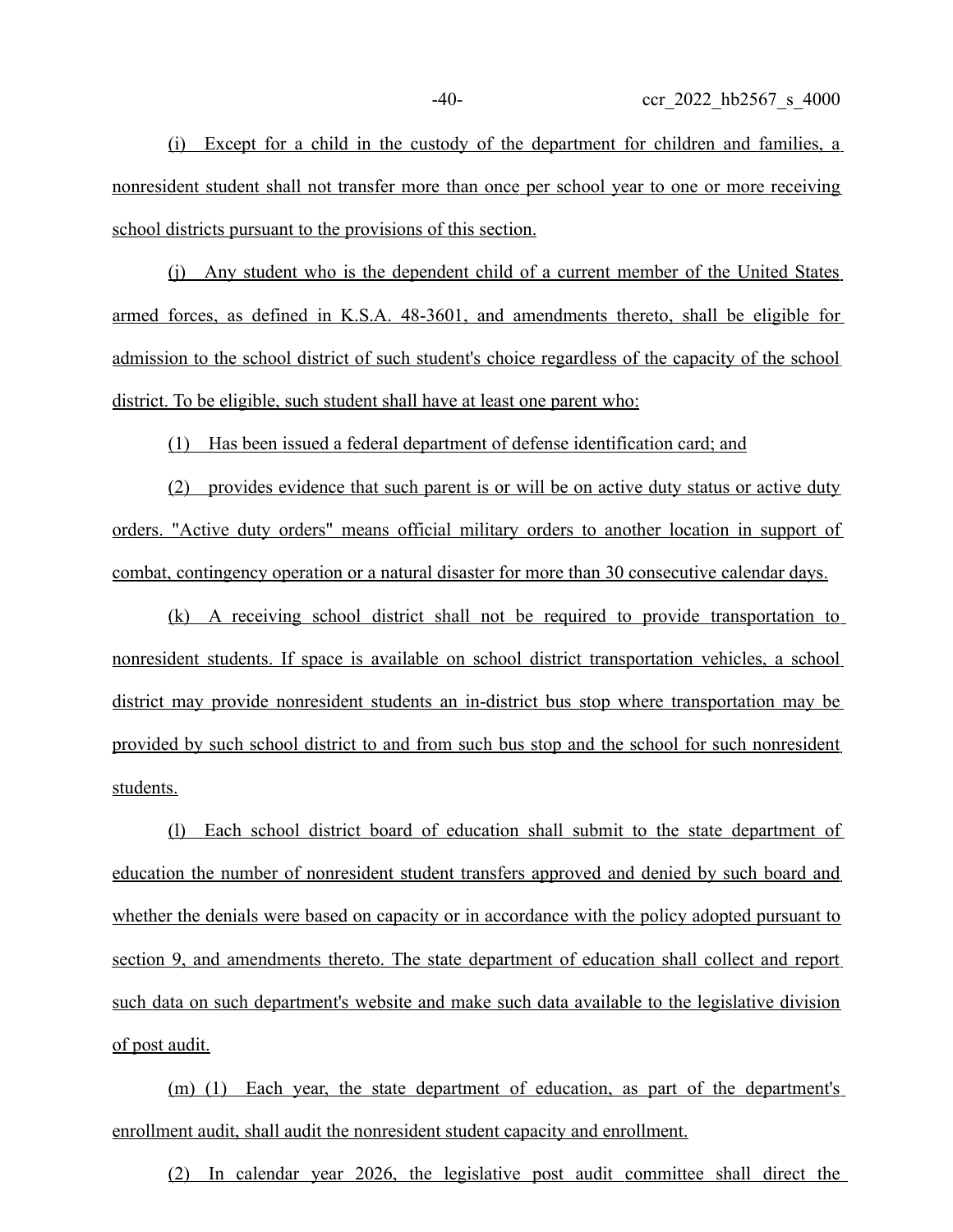legislative division of post audit to conduct an audit of nonresident student transfers pursuant to this section. Such audit shall be reported to the legislative post audit committee on or before January 15, 2027, and subsequently presented to the house standing committee on K-12 education budget and the senate standing committee on education, or any successor committees.

 $(n)$  Nothing in this section shall be construed to exempt any nonresident student who transfers to a receiving school district pursuant to this section from the policies and requirements of the activities association referred to in K.S.A. 72-7114, and amendments thereto.

(o) The provisions of this section shall not apply to any school located on a military installation as defined in K.S.A. 72-8268, and amendments thereto.

Sec. 18. On and after July 1, 2022, K.S.A. 72-3124 is hereby amended to read as follows: 72-3124. (a) As used in this section:

(1) "School district" means a school district organized and operating under the laws of this state and no part of which is located in Johnson county, Sedgwick county, Shawnee county or Wyandotte county.

(2) "Non-resident pupil" or "pupil" means a pupil who is enrolled and in attendance at a school located in a district in which such pupil is not a resident and who:  $(A)$  Lives  $2^{t}/_{2}$  or more miles from the attendance center the pupil would attend in the district in which the pupil resides and is not a resident of Johnson county, Sedgwick county, Shawnee county or Wyandotte county; or (B) is a member of the family of a pupil meeting the condition prescribed in subparagraph (A).

(3) "Member of the family" means a brother or sister of the whole or half blood or by adoption, a stepbrother or stepsister, and a foster brother or foster sister.

(b) The board of education of any school district may shall allow any pupil student who is not a resident of the district to enroll in and attend school in such district pursuant to K.S.A. 72-3123, and amendments thereto. The board of education of such district may furnish or provide transportation to any<del>-non-resident pupil</del> nonresident student who is enrolled in and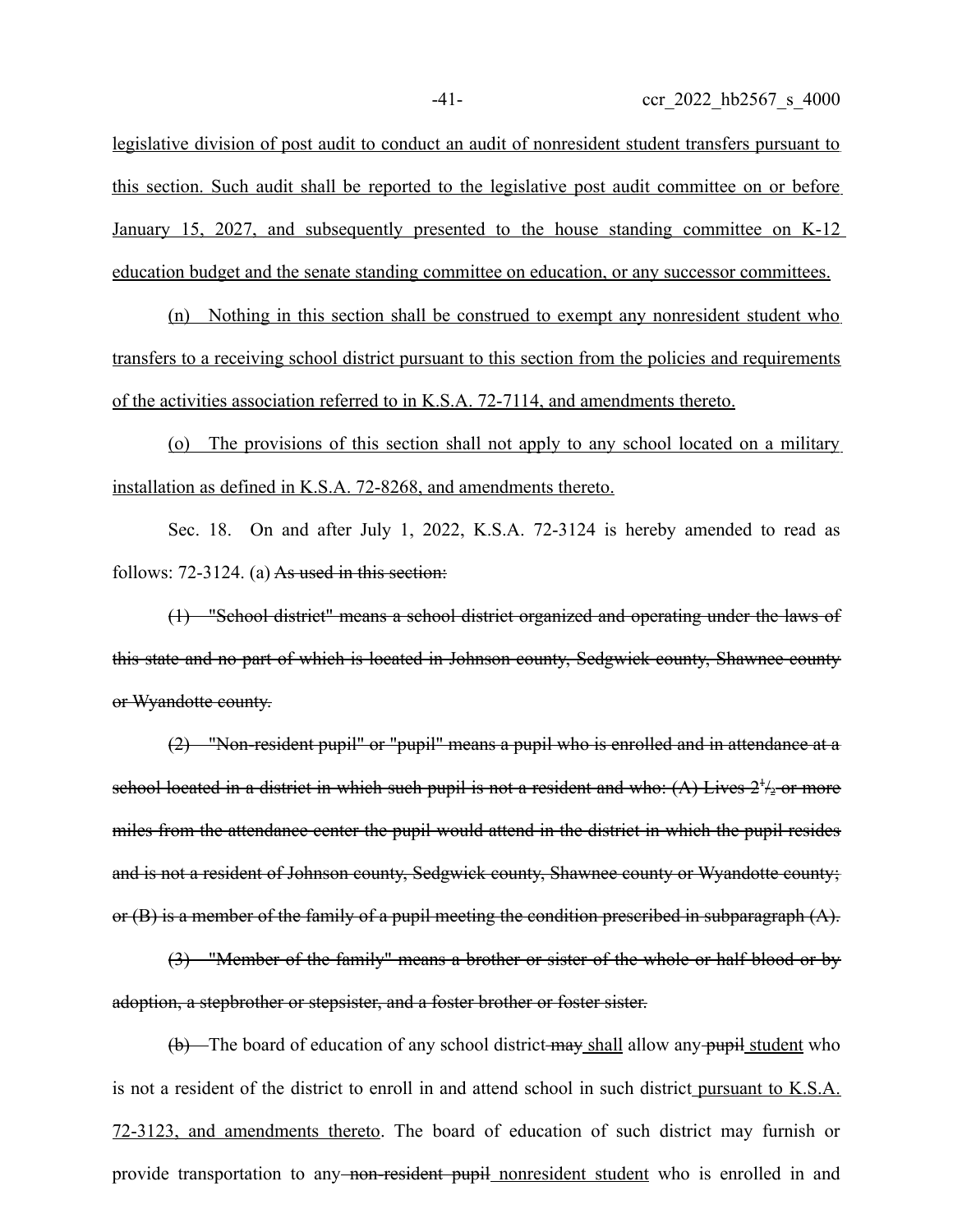attending school in the district pursuant to this section. If the district agrees to furnish or provide transportation to a non-resident pupil nonresident student, such transportation shall be furnished or provided until the end of the school year. Prior to providing or furnishing transportation to a non-resident pupil nonresident student, the receiving school district shall notify the board of education of the sending school district in which the pupil resides that transportation will be furnished or provided for such student.

(c) Pupils attending school in a school district in which the pupil does not reside pursuant to this section

(b) Nonresident students shall be counted as regularly enrolled in and attending school in the receiving school district where the pupil is enrolled for the purpose of computations under the Kansas school equity and enhancement act, K.S.A. 72-5131 et seq., and amendments thereto, except computation of transportation weighting under such act, and for the purposes of the statutory provisions contained in article 64 of chapter 72 of the Kansas Statutes Annotated, and amendments thereto. Such non-resident pupil nonresident student shall not be charged for the costs of attendance at school.

Sec. 19. On and after July 1, 2022, K.S.A. 72-3125 is hereby amended to read as follows:  $72-3125$ . (a) As used in this section:

(1) "Receiving school district" means a school district of nonresidence of a pupil who attends school in such school district.

(2) "Sending school district" means a school district of residence of a pupil who attends school in a school district not of the pupil's residence.

(b) The board of education of any school district may make and enter into contracts with the board of education of any receiving school district located in this state for the purpose of providing for the attendance of pupils students at school in the receiving school district.

 $(e)(b)$  The board of education of any school district may make and enter into contracts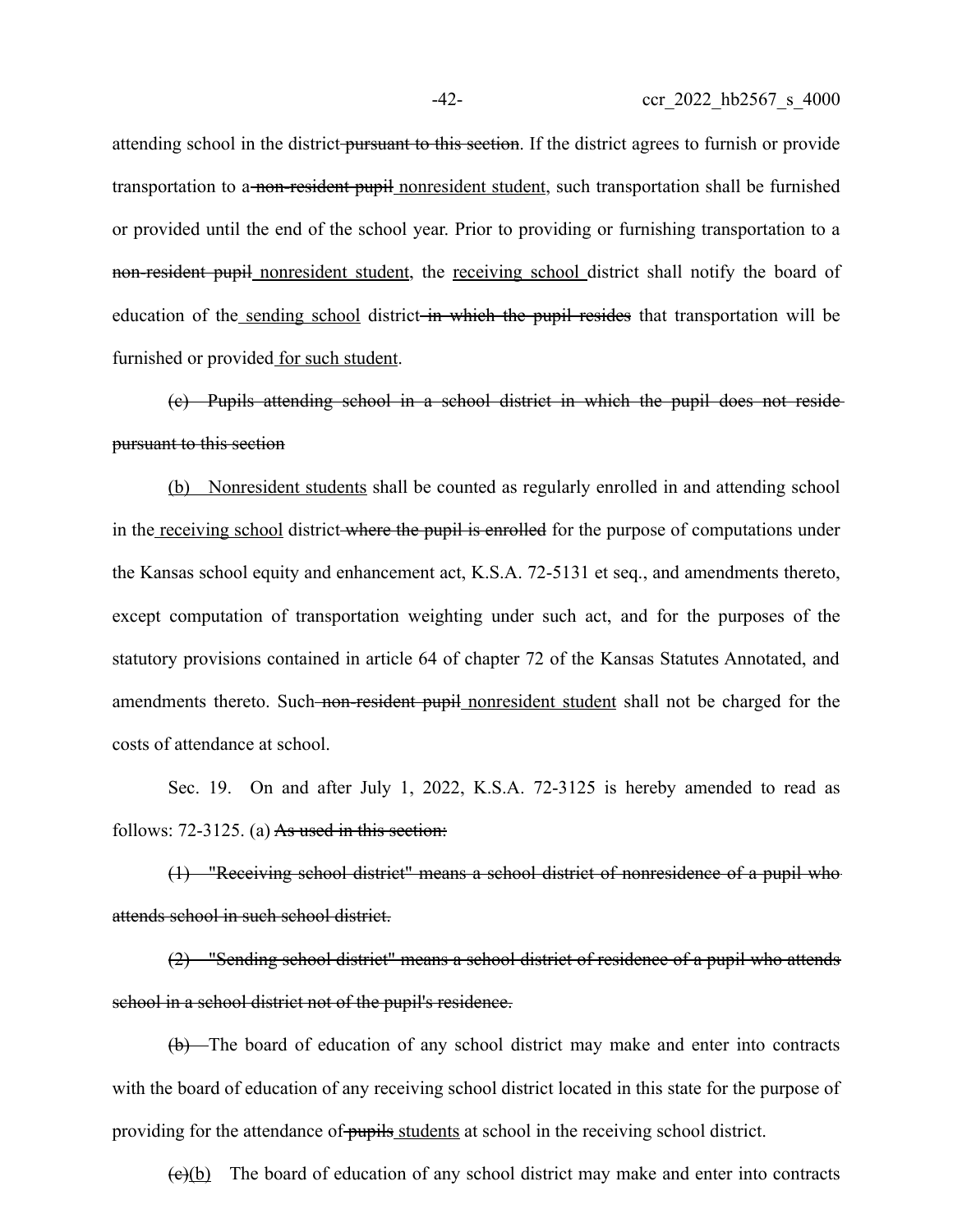with the governing authority of any accredited school district located in another state for the purpose of providing for the attendance of pupils students from this state at school in such other state or for the attendance of pupils students from such other state at school in this state.

 $(d)(c)$  Pupils Students attending school in a receiving school district in accordance with a contract authorized by this section and made and entered into by such receiving school district with a sending school district located in this state shall be counted as regularly enrolled in and attending school in the sending school district for the purpose of computations under the Kansas school equity and enhancement act, K.S.A. 72-5131 et seq., and amendments thereto.

 $(e)(d)$  Any contract made and entered into under authority of this section is subject to the following conditions:

(1) The contract shall be for the benefit of pupils students who reside at inconvenient or unreasonable distances from the schools maintained by the sending school district or forstudents who, for any other reason deemed sufficient by the board of education of the sending school district, should attend school in a receiving school district;

(2) the contract shall make provision for the payment of tuition by the sending school district to the receiving school district;

(3) if a sending school district is located in this state and the receiving school district is located in another state, the amount of tuition provided to be paid for the attendance of a-pupil student or-pupils students at school in the receiving school district shall not exceed  $\frac{1}{2}$  of the amount of the budget per-pupil student of the sending school district under the Kansas school equity and enhancement act, K.S.A. 72-5131 et seq., and amendments thereto, for the current school year; and

(4) the contract shall make provision for transportation of pupils students to and from the school attended on every school day.

 $(f)(e)$  Amounts received pursuant to contracts made and entered into under authority of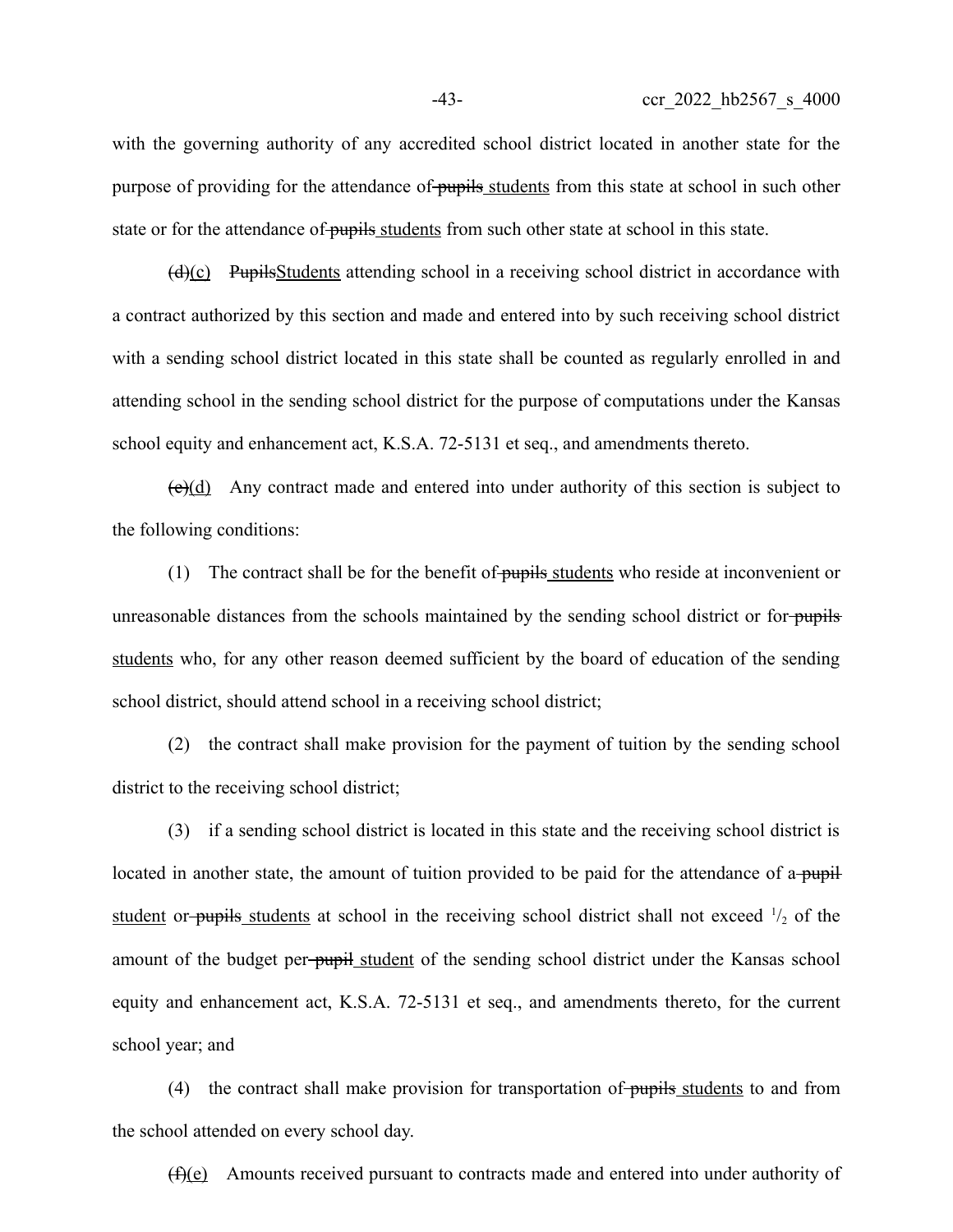this section by a school district located in this state for enrollment and attendance of pupils students at school in regular educational programs shall be deposited in the general fund of the school district.

 $(g)(f)$  The provisions of subsection  $(e)(3)(d)(3)$  do not apply to unified school district No. 107, Rock Hills.

 $(h)(g)$  The provisions of this section do not apply to contracts made and entered into under authority of the special education for exceptional children act.

 $\frac{f(x+h)}{h}$  The provisions of this section are deemed to be alternative to the provisions of K.S.A. 72-13,101, and amendments thereto, and no procedure or authorization under K.S.A. 72- 13,101, and amendments thereto, shall be limited by the provisions of this section.

Sec. 20. On and after July 1, 2022, K.S.A. 72-3713 is hereby amended to read as follows: 72-3713. (a) Virtual schools shall be under the general supervision of the state board. The state board may adopt any rules and regulations relating to virtual schools—which that the state board deems necessary to administer and enforce the virtual school act.

(b) For purposes of accreditation by the state board, the four-year adjusted cohort graduation rate for a virtual school shall be determined by only including those students enrolled in such virtual school who had earned sufficient credits to be expected to graduate in the same school year as such student's cohort at the time such student first enrolled in such virtual school. The virtual school's four-year adjusted cohort graduation rate shall be determined in addition to the graduation rates determined for the school district that operates the virtual school and any other high schools operated by the school district.

(c) No virtual school shall offer or provide any financial incentive for a student to enroll in a virtual school.

(d) As used in this section, "financial incentive" means any monetary payment or award that is intended to encourage, entice or motivate a student to enroll in a virtual school.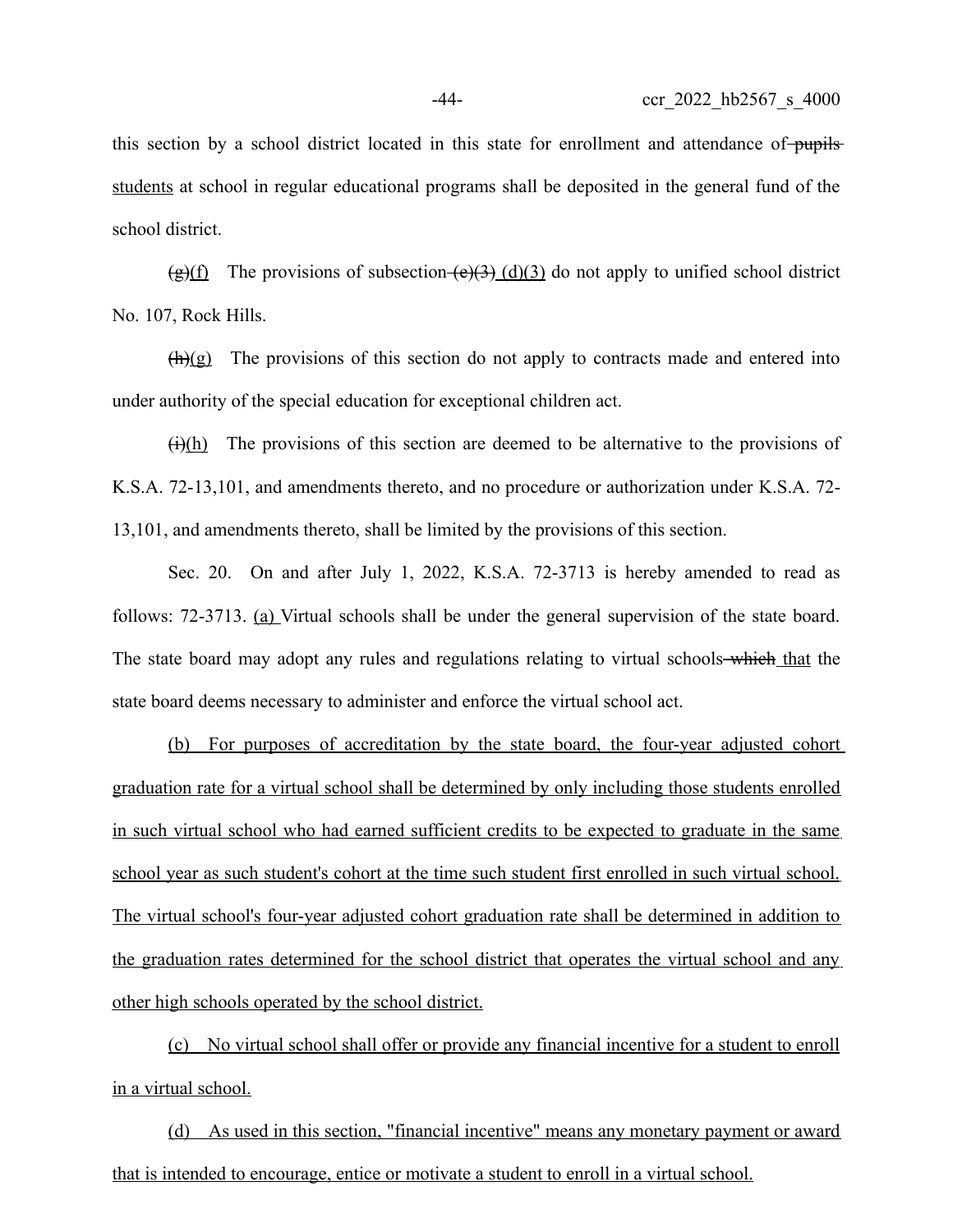Sec. 21. On and after July 1, 2022, K.S.A. 72-3715 is hereby amended to read as follows: 72-3715. (a) In order to be included in the full-time equivalent enrollment of a virtual school, a student shall be in attendance at the virtual school on:

(1) A single school day on or before September 19 of each the school year; and

(2) on a single school day on or after September 20, but before October 4 of each the school year.

(b) A school district-which that offers a virtual school shall determine the full-time equivalent enrollment of each student enrolled in the virtual school on September 20 of each the school year as follows:

(1) Determine the number of hours the student was in attendance on a single school day on or before September 19 of each the school year;

(2) determine the number of hours the student was in attendance on a single school day on or after September 20, but before October 4 of each the school year;

(3) add the numbers obtained under subsections  $(b)(1)$  and  $(b)(2)$ ;

(4) divide the sum obtained under subsection (b)(3) by 12. The quotient is the full-time equivalent enrollment of the student.

(c) The school days on which a district determines the full-time equivalent enrollment of a student under subsections  $(b)(1)$  and  $(2)$  shall be the school days on which the student has the highest number of hours of attendance at the virtual school. No more than six hours of attendance may be counted in a single school day. Attendance may be shown by a student's online activity or entries in the student's virtual school journal or log of activities.

(d) Subject to the availability of appropriations and within the limits of any such appropriations, each school year a school district-which that offers a virtual school shall receive virtual school state aid. The state board of education shall determine the amount of virtual school state aid a school district is to receive as follows: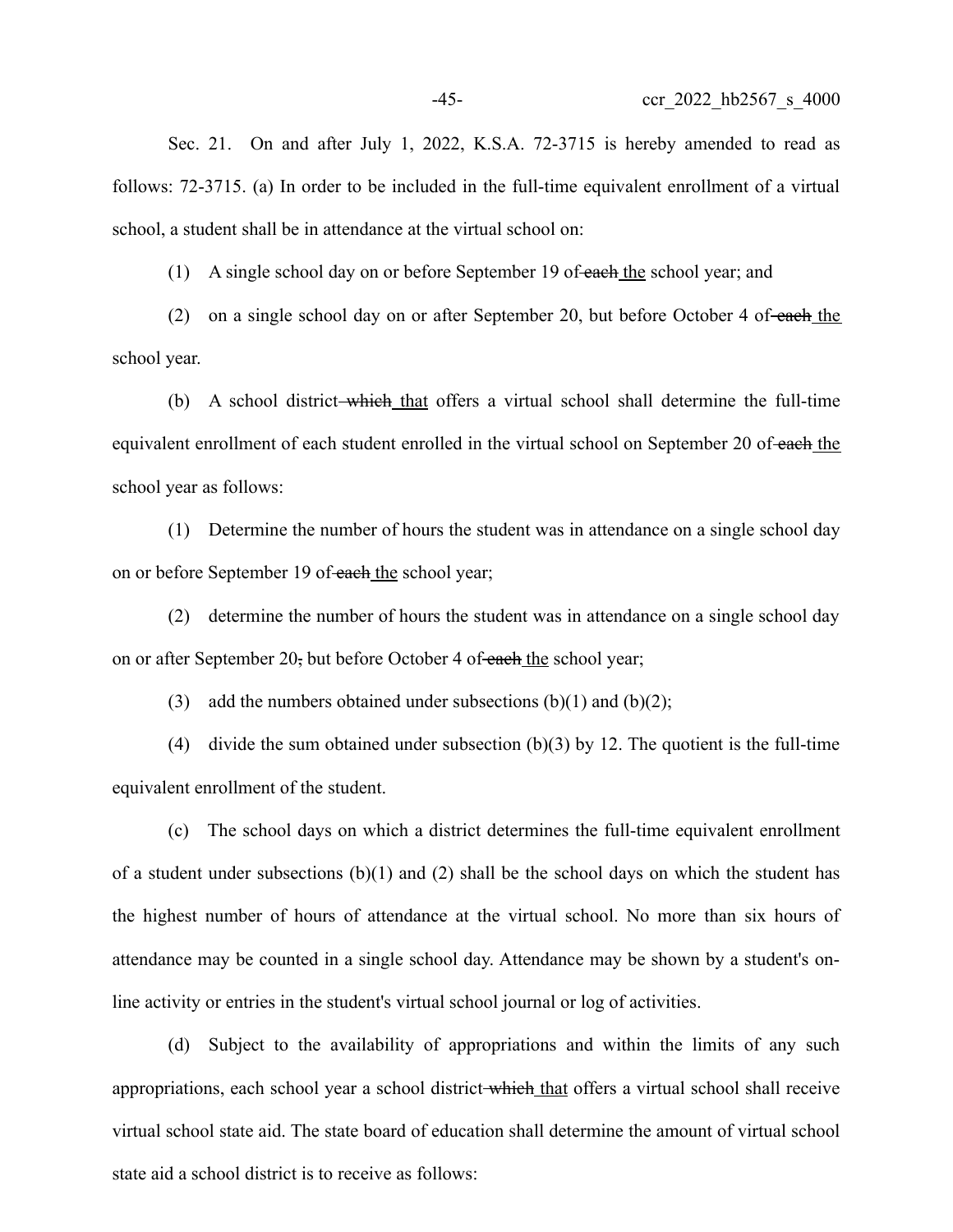(1) Determine the number of students enrolled in virtual school on a full-time basis, excluding those students who are over 19 years of age and those students who are 19 years of age or younger who qualify for virtual school state aid pursuant to paragraph (4), and multiply the total number of such students by \$5,000;

(2) determine the full-time equivalent enrollment of students enrolled in virtual school on a part-time basis, excluding those-pupils students who are over 19 years of age and those students who are 19 years of age or younger who qualify for virtual school state aid pursuant to paragraph (4), and multiply the total full-time equivalent enrollment of such students by \$1,700;

(3) for students enrolled in a virtual school who are over 19 years of age, determine the number of one-hour credit courses such students have passed, not to exceed six credit courses per school year, and multiply the total number of such courses by \$709; and

(4) for students who are 19 years of age or younger who enroll in a virtual school as a dropout diploma completion virtual student, determine the number of one-hour credit courses such students have passed, not to exceed six credit courses per school year, and multiply the total number of such courses by \$709; and

(5) add the amounts calculated under subsections  $(d)(1)$  through  $(d)(4)$ . The resulting sum is the amount of virtual school state aid the school district shall receive.

(e) (1) There is hereby established in every school district a fund which shall be called the virtual school fund, which. Such fund shall consist of all moneys deposited therein or transferred thereto according to law. The expenses of a school district directly attributable to virtual schools offered by a school district may be paid from the virtual school fund. The cost of an advance placement course provided to a student by a virtual school shall be paid by the virtual school. Moneys deposited in or otherwise transferred to the virtual school fund shall only be expended for those costs directly attributable to the provision of virtual instruction.

(2) Any balance remaining in the virtual school fund at the end of the budget year shall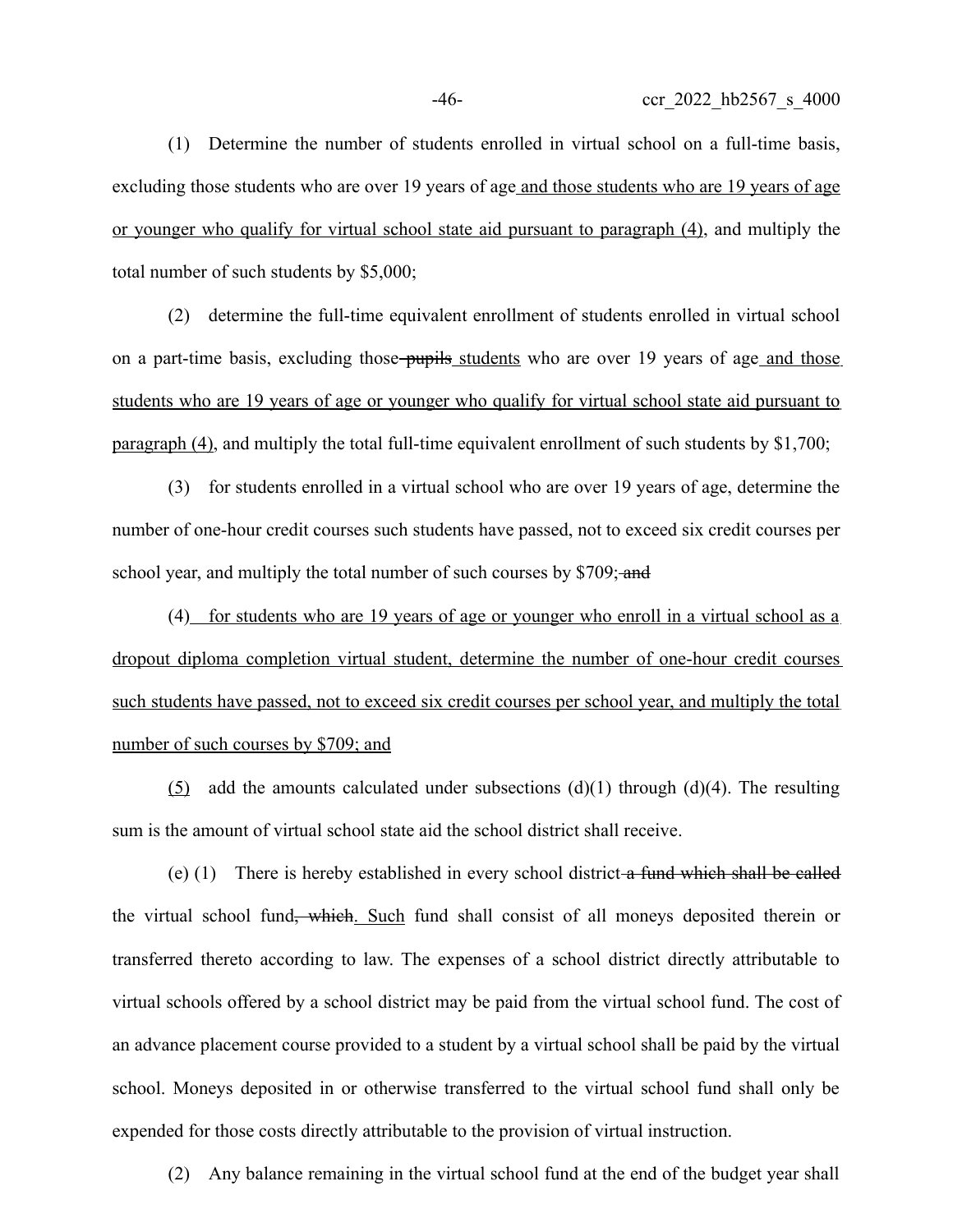be carried forward into the virtual school fund for succeeding budget years. Such fund shall not be subject to the provisions of K.S.A. 79-2925 through 79-2937, and amendments thereto.

(3) In preparing the budget of such school district, the amounts credited to and the amount on hand in the virtual school fund, and the amount expended therefrom shall be included in the annual budget for the information of the residents of the school district. Interest earned on the investment of moneys in any such fund shall be credited to that fund.

(f) For the purposes of this section, a student enrolled in a virtual school who is not a resident of the state of Kansas shall not be counted in the full-time equivalent enrollment of the virtual school. The virtual school shall record the permanent address of any student enrolled in such virtual school.

(g) For purposes of As used in this section:

(1) "Dropout diploma completion virtual student" means any student who is 19 years of age or younger who has:

(A) A ratio of earned credits to expected credits for the student's cohort year of less than 75% when enrolling in a virtual school;

(B) (i) dropped out of high school such that the student has not attended any school of a school district for 60 consecutive days or more during the current school year and the student is not reasonably anticipated to recommence enrollment or attendance at any school of a school district during the current school year;

(ii) dropped out of high school such that the student has not attended any school of a school district for 60 consecutive days or more during the preceding school year, the student did not finish such preceding school year and the student is not reasonably anticipated to recommence enrollment or attendance at any school of a school district during the current school year; or

(iii) been exempted from compulsory student attendance by written consent of the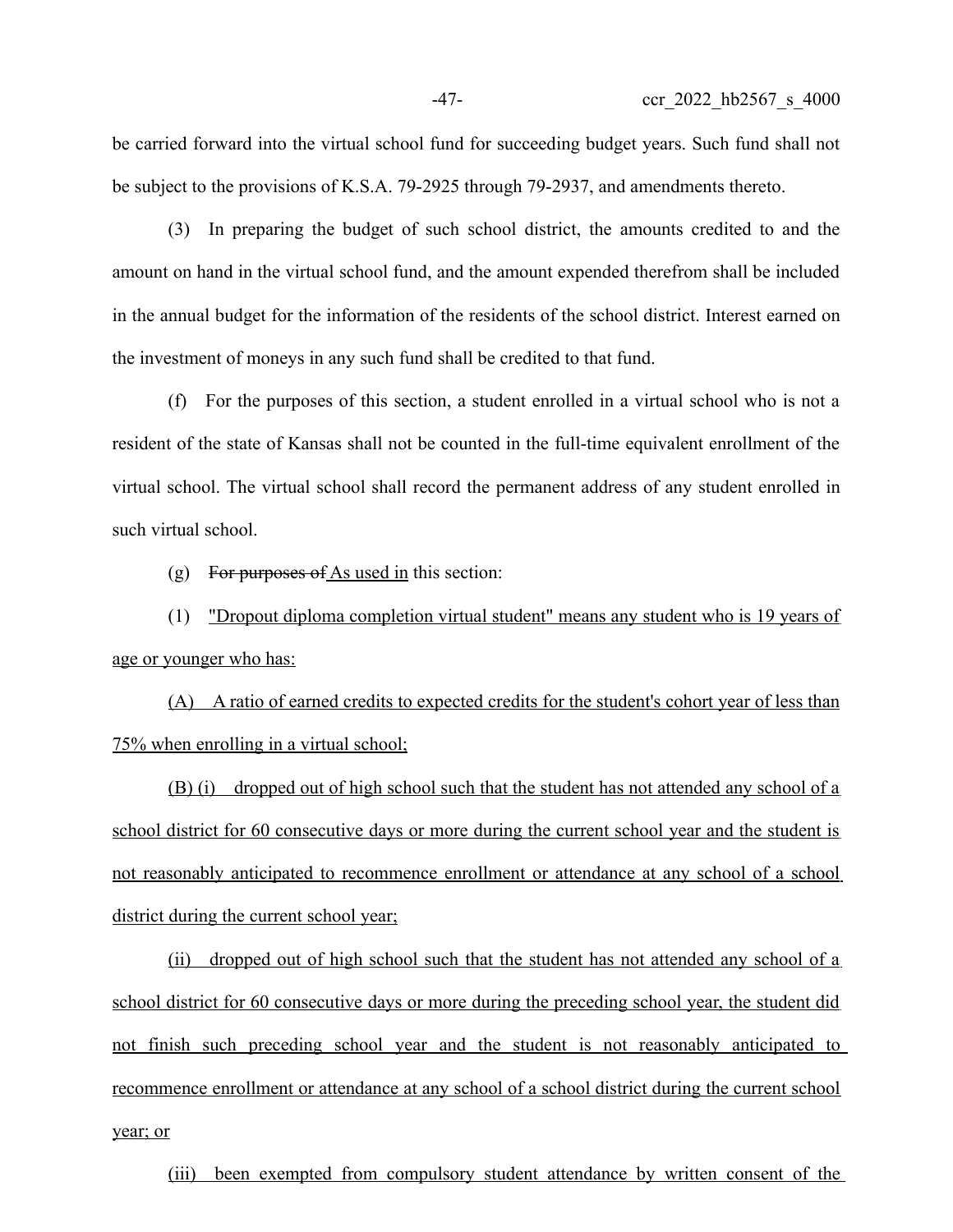## parent pursuant to K.S.A. 72-3120, and amendments thereto; and

(C) not been counted in the enrollment of a virtual school as a full-time or part-time virtual student during the school year in which such student enrolls as a dropout diploma completion virtual student.

(2) "Full-time" means attendance in a virtual school for no less than six hours as determined pursuant to subsection (b).

 $(2)(3)$  "Part-time" means attendance in a virtual school for less than six hours as determined pursuant to subsection (b).

Sec. 22. On and after July 1, 2022, K.S.A. 2021 Supp. 72-4352 is hereby amended to read as follows: 72-4352. As used in the tax credit for low income students scholarship program act:

(a) "Contributions" means monetary gifts or donations and in-kind contributions, gifts or donations that have an established market value.

(b) "Department" means the Kansas department of revenue.

(c) "Educational scholarship" means an amount not to exceed \$8,000 per school year provided to an eligible student, or to a qualified school with respect to an eligible student, to cover all or a portion of the costs of education including tuition, fees and expenses of a qualified school and, if applicable, the costs of transportation to a qualified school if provided by such qualified school.

(d) "Eligible student" means a child who:

(1) Resides in Kansas; and

(2) (A) (i) Is eligible for free or reduced-price meals under the national school lunch act; and

(ii) (a) was enrolled in kindergarten or any of the grades one through eight in any public school in the previous school year in which an educational scholarship is first sought for the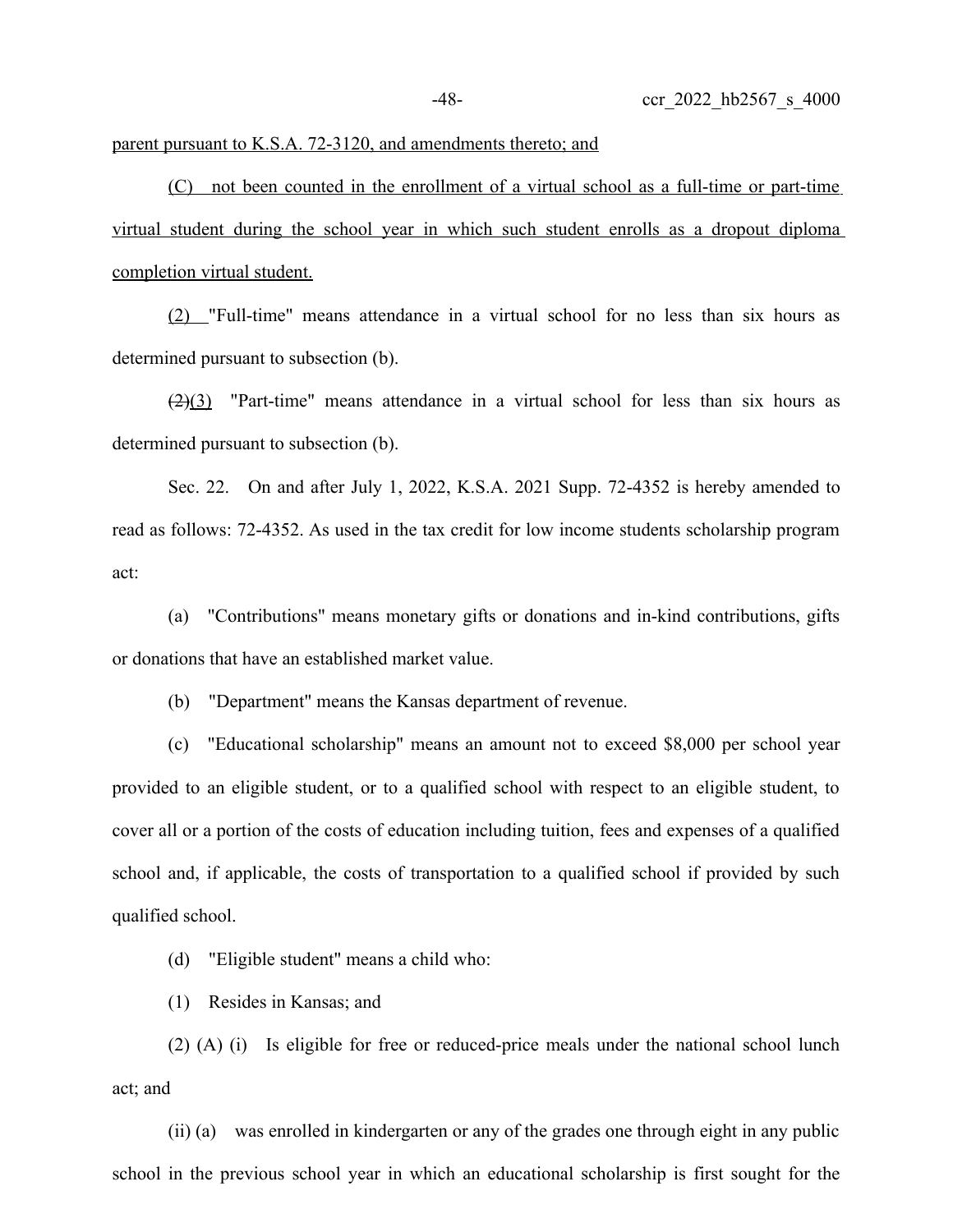child; or

(b) is eligible to be enrolled in any public school in the school year in which an educational scholarship is first sought for the child and the child is under the age of six years seven years of age or under; or

(B) has received an educational scholarship under the program and has not graduated from high school or reached the age of 21 years.

(e) "Parent" includes a guardian, custodian or other person with authority to act on behalf of the child.

(f) "Program" means the tax credit for low income students scholarship program established in K.S.A. 72-4351 through 72-4357, and amendments thereto.

(g) "Public school" means any school operated by a unified school district under the laws of this state.

(h) "Qualified school" means any nonpublic school that:

(1) Provides education to elementary or secondary students;

(2) is accredited by the state board or a national or regional accrediting agency that is recognized by the state board for the purpose of satisfying the teaching performance assessment for professional licensure;

(3) has notified the state board of its intention to participate in the program; and

(4) complies with the requirements of the program.

(i) "Scholarship granting organization" means an organization that complies with the requirements of this program and provides educational scholarships to eligible students or to qualified schools in which parents have enrolled eligible students.

(j) "School district" or "district" means any unified school district organized and operating under the laws of this state.

(k) "School year" means the same as in K.S.A. 72-5132, and amendments thereto.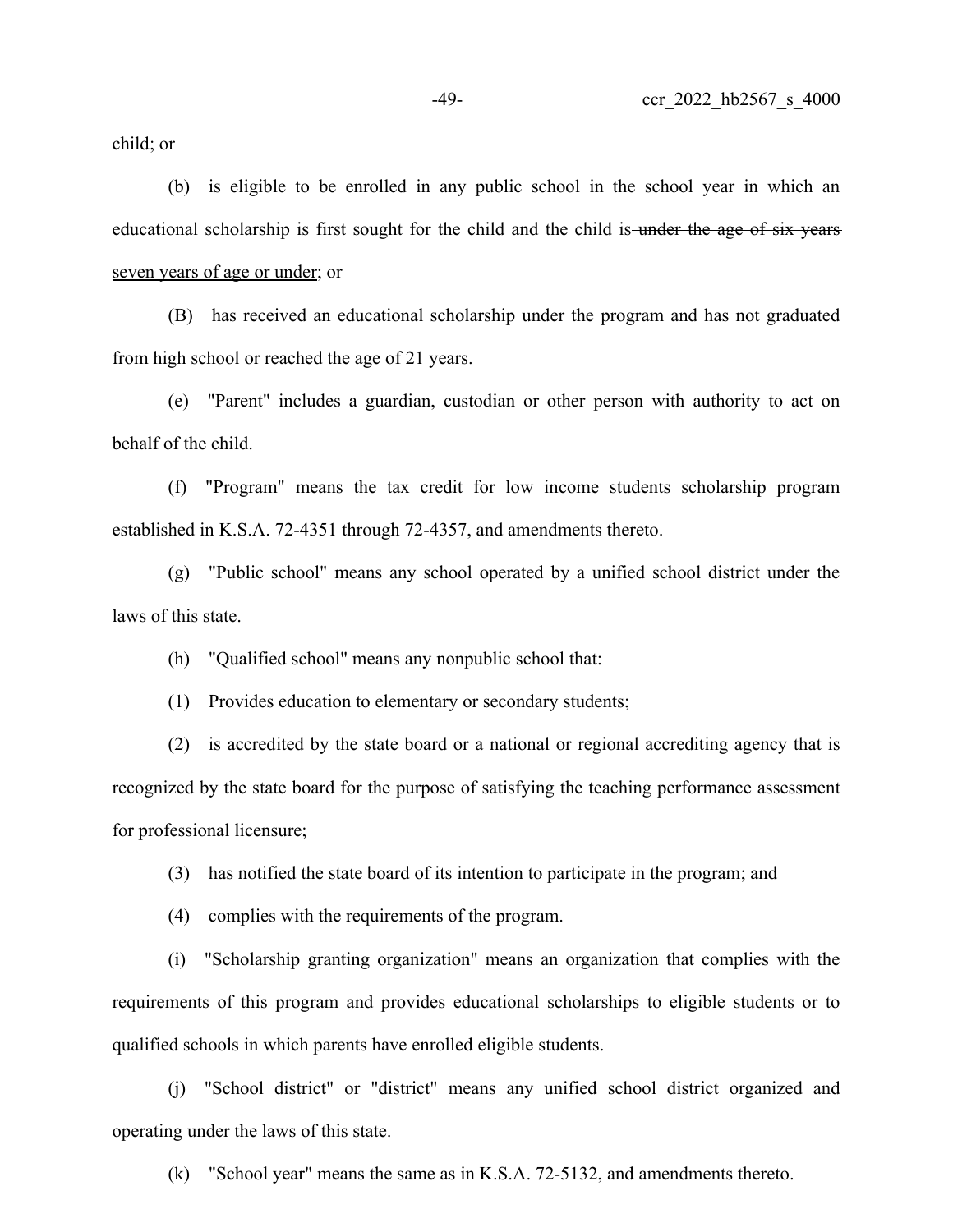(l) "Secretary" means the secretary of revenue.

(m) "State board" means the state board of education.";

Also on page 1, in line 10, before "K.S.A." by inserting "On and after July 1, 2022,";

On page 9, in line 4, before "K.S.A." by inserting "On and after July 1, 2022,"; following line 43, by inserting:

"Sec. 25. On and after July 1, 2022, K.S.A. 2021 Supp. 72-5178 is hereby amended to read as follows: 72-5178. (a) On or before January 15 of each year, the state department of education shall prepare and submit a digitally update on the website of the state department of education the performance accountability report reports and a longitudinal achievement reportfor reports upon all students enrolled in any public school or accredited nonpublic school in the state, each school district, each school operated by a school district and each accredited nonpublic school to the governor and to the legislature.

(b) Each performance accountability report shall be prepared in a single-page format containing the information that is required to be reported under the federal elementary and secondary education act, as amended by the federal every student succeeds act, public law 114- 95, or any successor federal acts, and the college and career readiness metrics developed and implemented by the state board. The report shall use the categories for achievement identified under the federal every student succeeds act, public law 114-95, or any successor achievement categories. All categories and metrics included in the report shall be clearly defined.

(c) Each longitudinal achievement report shall provide the achievement rates on the state assessments for English language arts, math and science for all students and each student subgroup and the change in achievement rate year-over-year starting with the school year in which the state board first implemented new achievement standards on such state assessments.

(d) On or before January 15 of each year, the state department of education shall prepare written academic achievement reports to provide a summary of student achievement in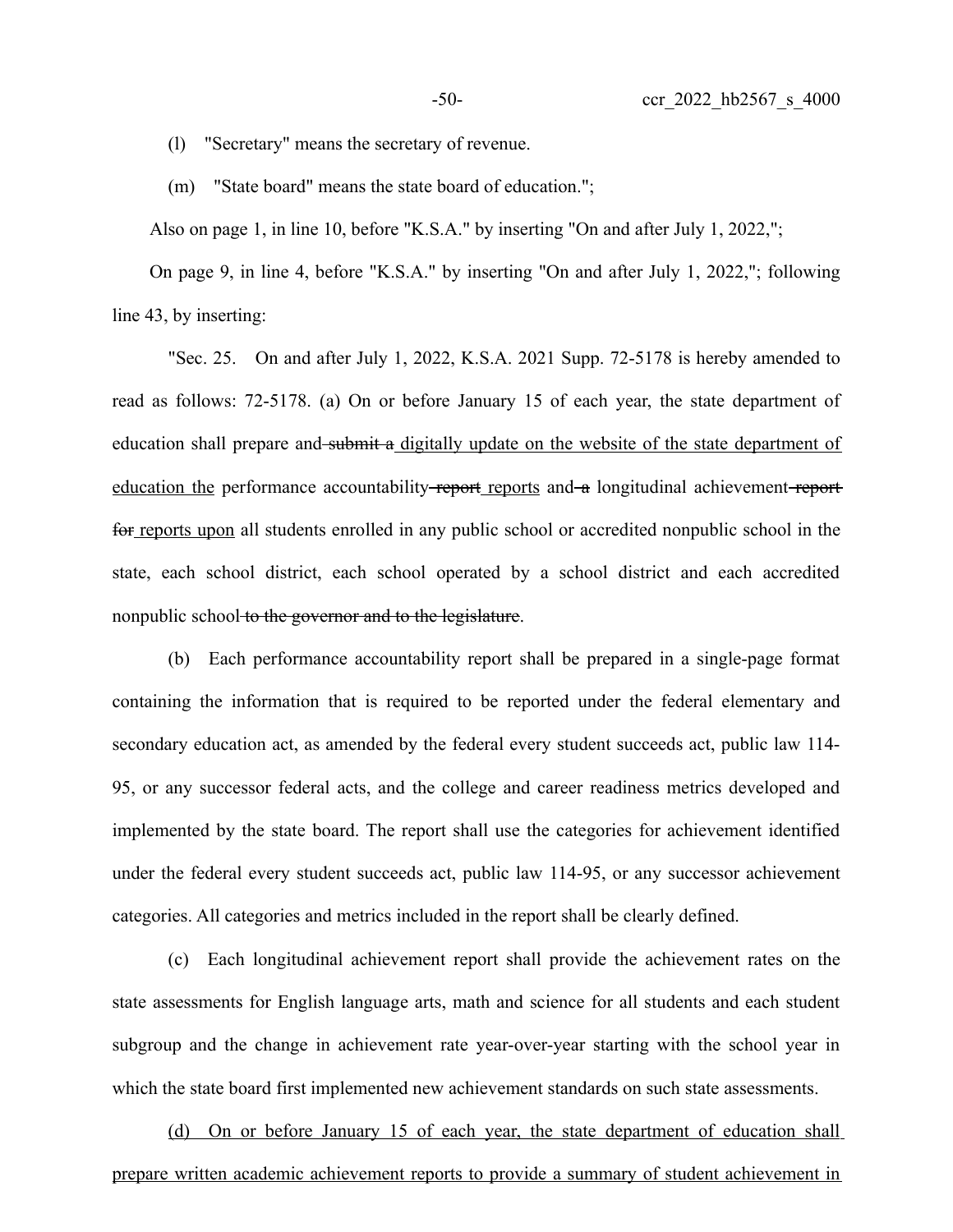this state and shall submit such reports to the governor and the legislature. Such written academic achievement reports shall:

(1) Provide a statewide summary of the performance accountability reports and longitudinal achievement reports prepared pursuant to this section. Such summary report shall provide:

(A) Achievement data from the English language arts assessments and math assessments over the preceding five years for all students and student subgroups to show whether there are statewide trends in academic improvement or learning loss among all students and student subgroups;

(B) a comparison to any other evaluation metric used by the state board of education to evaluate student achievement such as college and career readiness measurements or graduation rates;

(C) a comparison to other educational assessments that measure academic performance such as the national assessment of educational progress;

(D) an analysis of the trends in student achievement outcomes and a review of conditions that are impacting recent student achievement outcomes;

 (E) a review of the academic interventions that school districts are using to improve student performance, whether the state board of education has any specific recommendations regarding academic interventions to improve academic achievement and an estimation of the academic achievement gains that can be expected from such interventions; and

(F) a summary of the performance levels and the scale and cut scores for the statewide assessments and how such information should be used to draw conclusions about student achievement; and

(2) provide a student-focused longitudinal achievement report that provides information on the academic achievement of certain student cohort groups to show the achievement gains or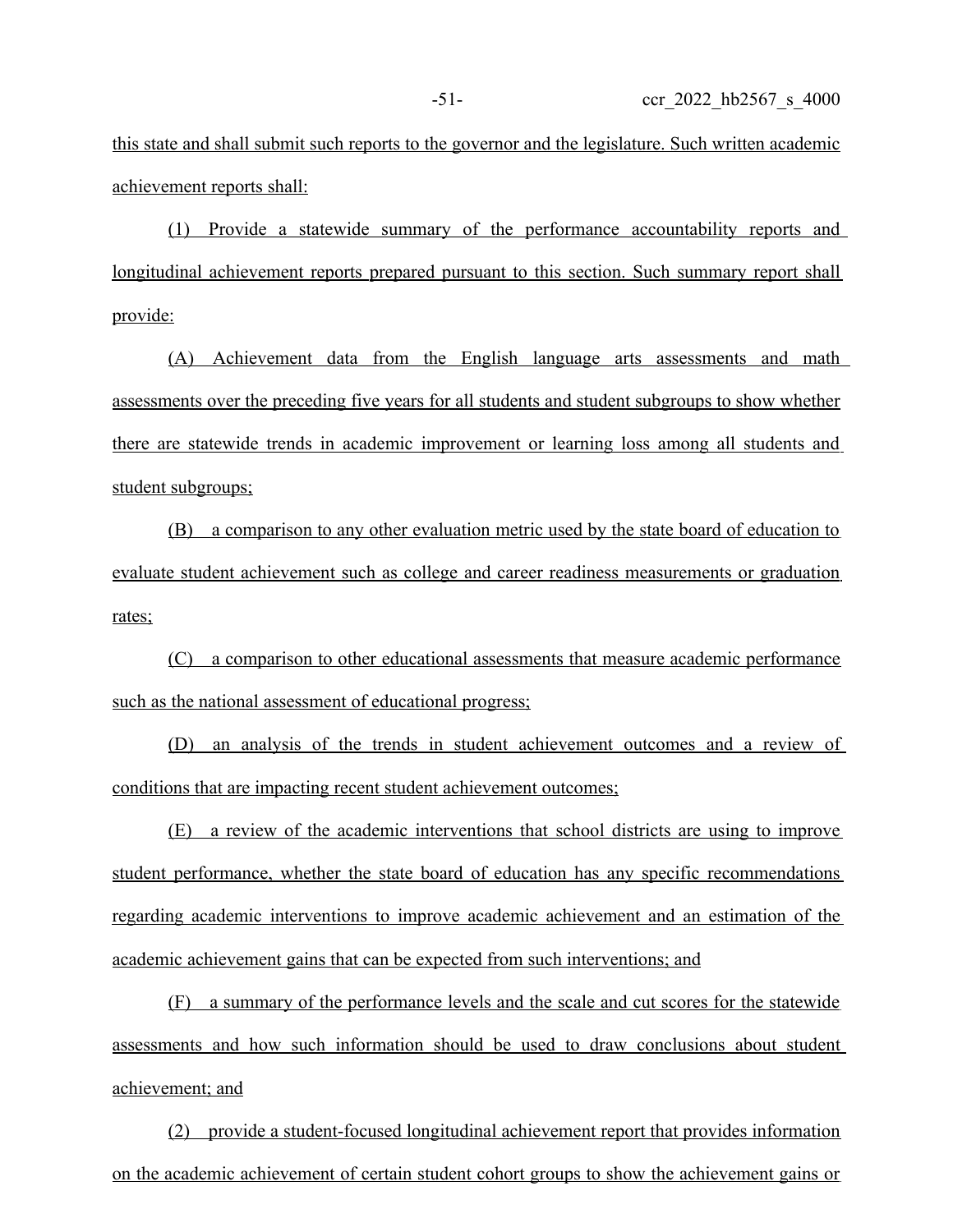learning losses that are occurring for such students. Such report shall begin with the students who are entering grade three and grade eight in school year 2022-2023. The report shall summarize the longitudinal achievement of such students over a three-year period and shall be repeated every three years for the students entering such grade levels. The longitudinal report shall provide:

(A) A summary of the improvement or learning loss that is occurring within such student cohort groups over such three-year period for all such students and the student subgroups;

(B) an analysis of the evaluations and metrics that are used to measure the year-overyear achievement of such student cohort groups;

(C) a review of the academic interventions that school districts are using to improve student performance within such student cohort groups, whether the state board of education has any specific recommendations regarding academic interventions to improve academic achievement and an estimate of the academic achievement gains that can be expected from such interventions; and

(D) the achievement results from the English language arts assessments and math assessments for such student cohort groups and any other assessment data pertaining to such student cohort groups, including, but not limited to, the national assessment for educational progress, the ACT college entrance exam and the pre-ACT assessment.

(d) All reports prepared pursuant to this section shall be published in accordance with K.S.A. 2021 Supp. 72-1181, and amendments thereto.";

On page 10, in line 1, before "K.S.A." by inserting "On and after July 1, 2022,";

On page 11, in line 26, before "K.S.A." by inserting "On and after July 1, 2022,";

On page 12, in line 28, after the second comma by inserting "but prior to July 1, 2022,"; in

line 29, by striking "Except as provided in subsection (b)(8),"; in line 33, by striking "except as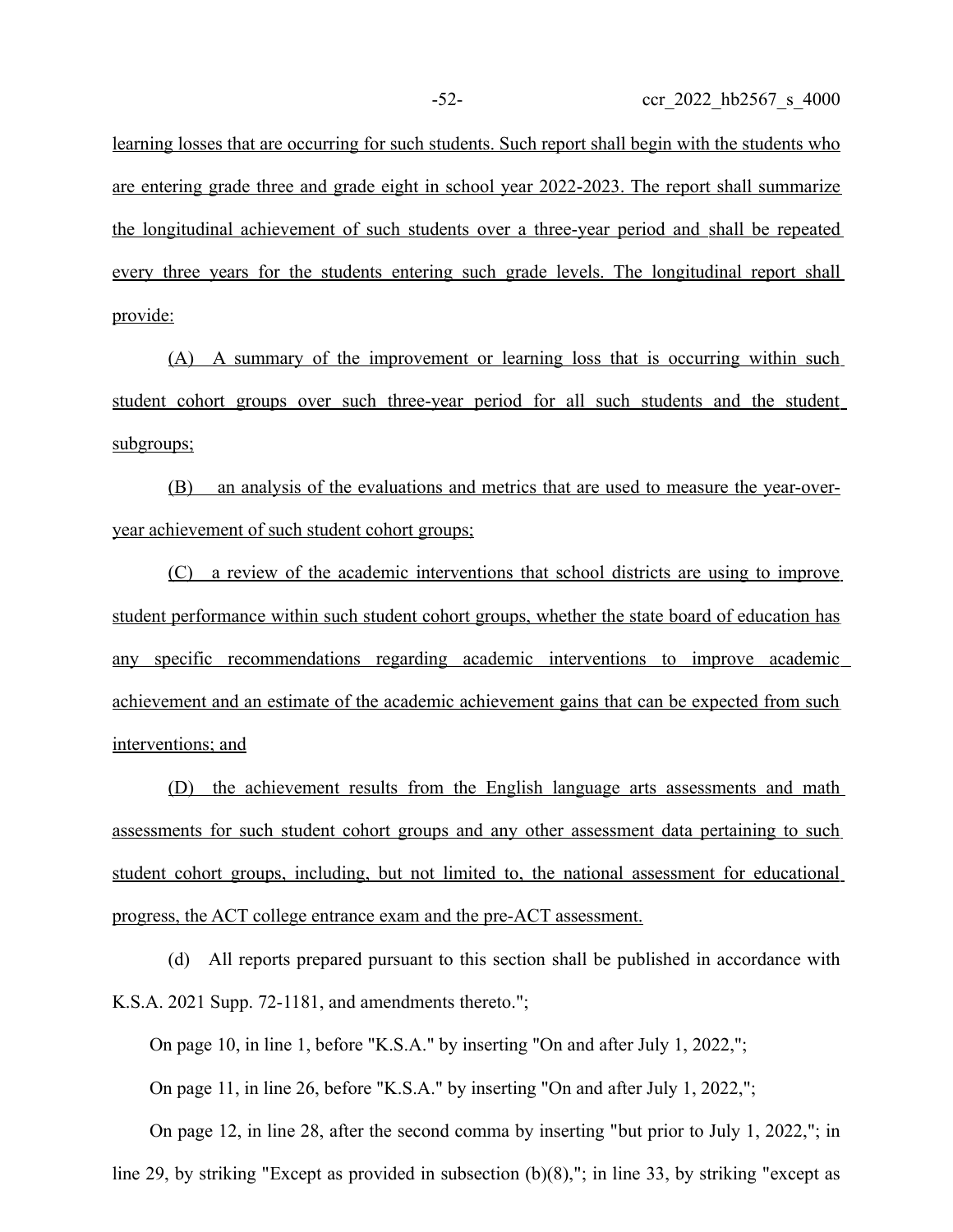provided in subsection (b)(8),";

On page 13, in line 5, by striking "51%" and inserting "75%"; in line 9, after "2015" by inserting ", but prior to July 1, 2022"; in line 12, after "(3)" by inserting "For general obligation bonds approved for issuance at an election held on or after July 1, 2022, the state board of education shall:

(A) Except as provided in subsection (b)(9), determine the amount of the AVPP of each school district in the state for the preceding school year and round such amount to the nearest \$1,000. The rounded amount is the AVPP of a school district for the purposes of this subsection  $(b)(3);$ 

(B) except as provided in subsection (b)(9), prepare a schedule of dollar amounts using the amount of the AVPP of the school district with the lowest AVPP of all school districts as the point of beginning. The schedule of dollar amounts shall range upward in equal \$1,000 intervals from the point of beginning to and including an amount that is equal to the amount of the AVPP of the school district with the highest AVPP of all school districts;

(C) determine a state aid percentage factor for each school district by assigning a state aid computation percentage to the amount of the lowest AVPP shown on the schedule and decreasing the state aid computation percentage assigned to the amount of the lowest AVPP by one percentage point for each \$1,000 interval above the amount of the lowest AVPP. Except as provided by K.S.A. 72-5463, and amendments thereto, the state aid percentage factor of a school district is the percentage assigned to the schedule amount that is equal to the amount of the AVPP of the school district. The state aid computation percentage is 51%;

(D) determine the amount of payments that a school district is obligated to make from its bond and interest fund attributable to general obligation bonds approved for issuance at an election held on or after July 1, 2022; and

(E) multiply the amount determined under subsection (b)(3)(D) by the applicable state aid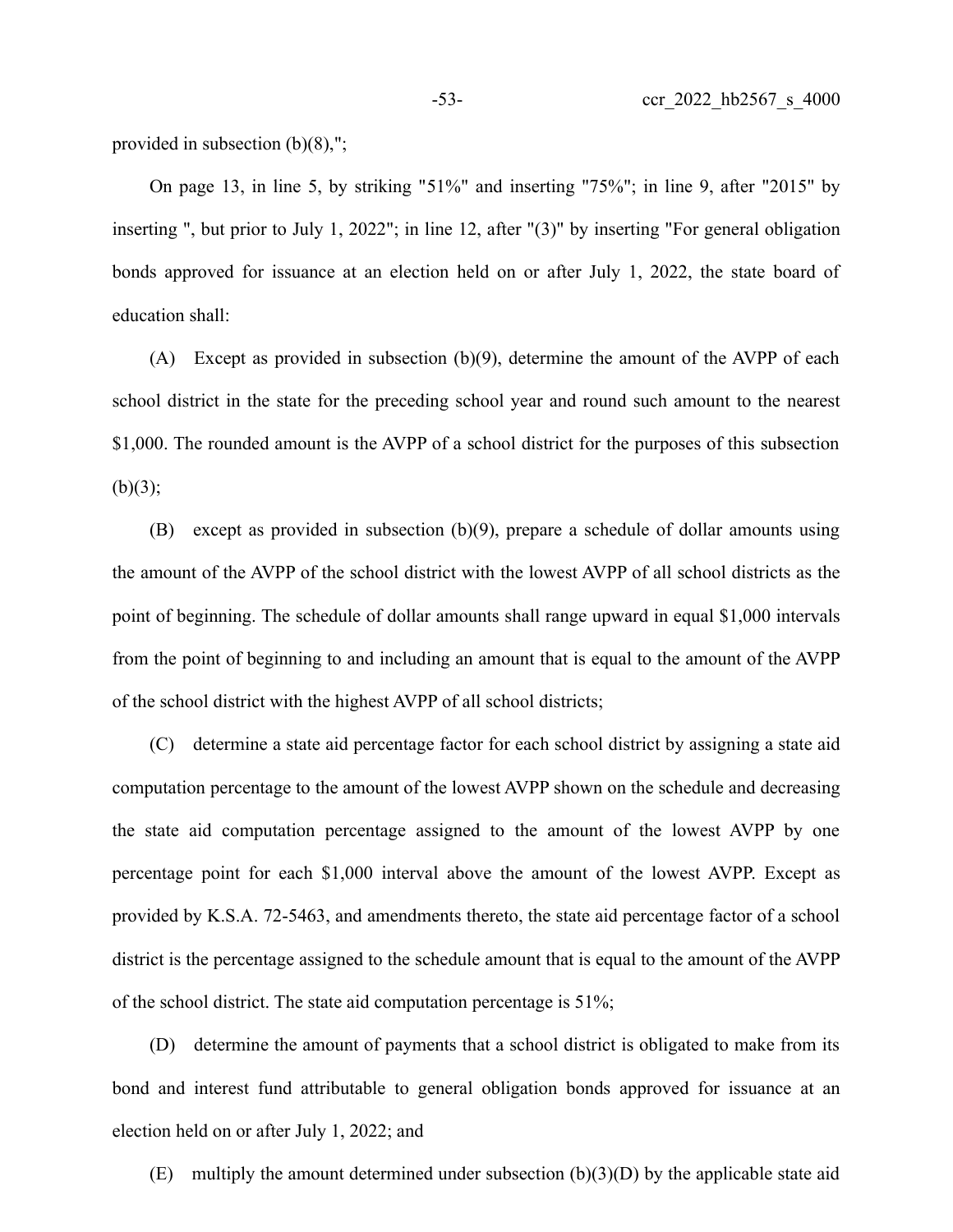percentage factor.

 $(4)$ ";

Also on page 13, in line 17, by striking " $(4)$ " and inserting " $(5)$ "; in line 19, after " $(b)(2)(E)$ " by inserting "or  $(b)(3)(E)$ ";

On page 14, in line 11, by striking " $(b)(5)$ " and inserting " $(b)(6)$ "; in line 13, by striking " $(b)$ (6)" and inserting "(b)(7)"; also in line 13, by striking "(b)(8)" and inserting "(b)(9)"; in line 14, by striking " $(b)(3)$ " and inserting " $(b)(4)$ "; in line 16, by striking " $(b)(4)$ " and inserting " $(b)(5)$ "; in line 31, after " $(b)(2)(D)$ " by inserting "and  $(b)(3)(D)$ "; in line 43, by striking " $(b)(2)(B)$ " and inserting  $"({b})(3)(B)"$ ;

On page 15, in line 15, by striking "June 30, 2021,"; in line 16, by striking "and"; also in line 16, after the third comma by inserting "and June 30, 2024,"; in line 40, by striking "(b)(4) (D)" and inserting " $(b)(5)(D)$ ";

And by redesignating subsections, paragraphs, subparagraphs and clauses accordingly;

Also on page 15, following line 40, by inserting:

"Sec. 28. On and after July 1, 2022, K.S.A. 72-6316 is hereby amended to read as follows: 72-6316. No(a) A nonacademic test, questionnaire, survey or examination containing any questions about the student's personal and private attitudes, values, beliefs or practices on issues such as sex, family life, morality or religion, or any questions about the student's parents' or guardians' beliefs and practices on issues such as sex, family life, morality or religion, of the student or the student's parents, guardians, family members, associates, friends or peers that is administered during the school day shall not be administered to any student enrolled in kindergarten or grades one through 12, unless the parent or guardian of the student:

(1) Is notified in writing not more than four months in advance of the administration of such test, questionnaire, survey or examination that this such test, questionnaire, survey or examination is to be administered and the parent or guardian of the student. Such notification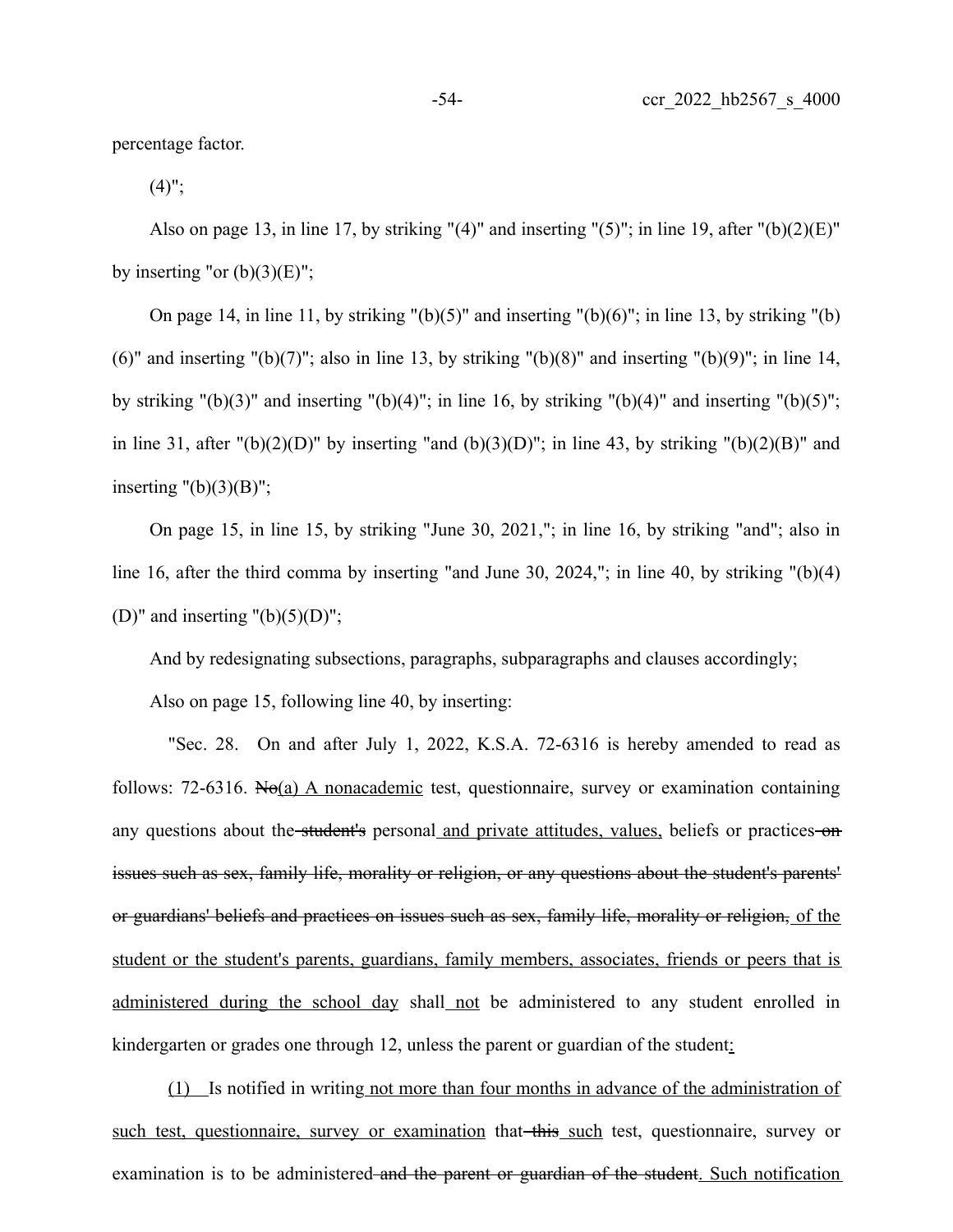shall include:

(A) A copy of the test, questionnaire, survey or examination that is to be administered;

(B) information on how the parent or guardian may provide written consent to authorize the student to take such test, questionnaire, survey or examination;

(C) the name of the company or entity that produces or provides the test, questionnaire, survey or examination to the school; and

(D) whether the school will receive or maintain the resulting data and an explanation of how the school intends to use and maintain such data; and

(2) gives written permission for consent through a written or electronic signature to authorize the student to take this the test, questionnaire, survey or examination or, in the event of an immediate need, gives verbal consent. This section shall not prohibit school counselors from providing counseling services to a student, including the administration of tests and forms which are part of a counselor's student counseling services. Any information obtained through such tests or counseling services shall not be stored on any personal mobile electronic device which is not owned by the school district, including but not limited to, laptops, tablets, phones, flash drives, external hard drives or virtual servers Such written consent may only be accepted after a parent or guardian has received the notification required pursuant to paragraph (1) and had an opportunity to review the information contained in such notification. Written consent shall be provided separately for each individual test, questionnaire, survey or examination that is to be administered.

(b) Notwithstanding a parent or guardian's consent for a student to take any such test, questionnaire, survey or examination, a student shall have the right to refuse to take any such test, questionnaire, survey or examination at any time without limitation. Prior to the administration of any such test, questionnaire, survey or examination, each student shall be informed that such student has the right to refuse to take such test, questionnaire, survey or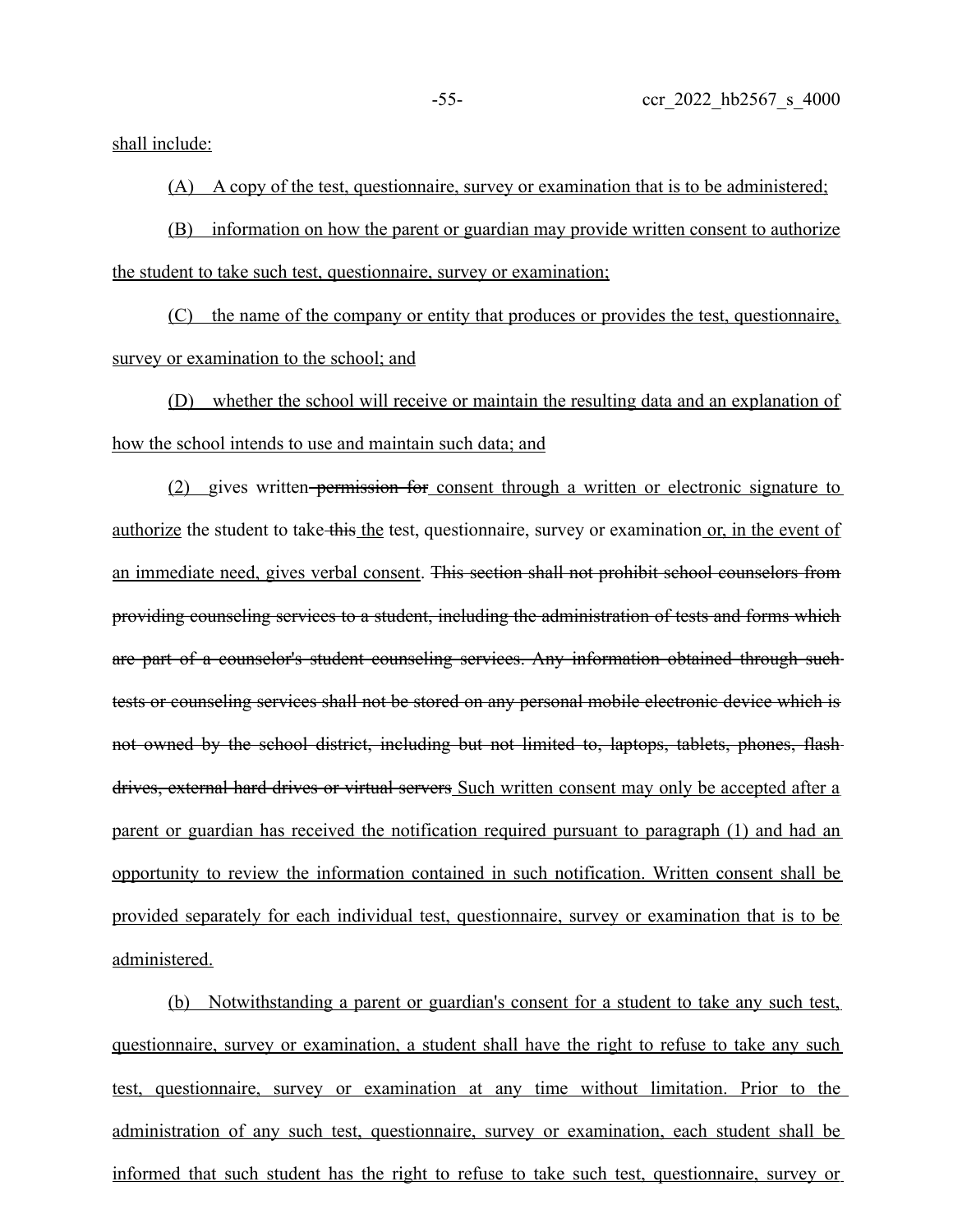examination and that the student will not suffer any adverse consequences based on such refusal.

(c) Prior to the administration of any such test, questionnaire, survey or examination, a school district shall post and maintain a copy of such test, questionnaire, survey or examination on the school district website.

(d) No personally identifiable student data shall be collected through any such test, questionnaire, survey or examination.

Sec. 29. K.S.A. 2021 Supp. 74-32,271 is hereby amended to read as follows: 74- 32,271. (a) K.S.A. 2021 Supp. 74-32,271 et seq., and amendments thereto, shall be known and may be cited as the Kansas promise scholarship act.

(b) As used in the Kansas promise scholarship act:

(1) "Eligible postsecondary educational institution" means:

(A) Any community college or technical college established under the laws of this state and with a recognized service area;

(B) the Washburn institute of technology; or

(C) any not-for-profit institution of postsecondary education with its main campus or principal place of operation in Kansas that offers a promise eligible program, is operated independently and not controlled or administered by any state agency or subdivision of the state, maintains open enrollment and is accredited by a nationally recognized accrediting agency for higher education in the United States.

(2) "Military servicemember" means the same as defined in K.S.A. 2021 Supp. 48- 3406, and amendments thereto.

(3) "Part-time student" means a student who is enrolled for six credit hours or more in- $\alpha$ the fall, summer or spring semester and is not enrolled as a full-time student.

(4) "Promise eligible program" means any two-year associate degree program or career and technical education certificate or stand-alone program offered by an eligible postsecondary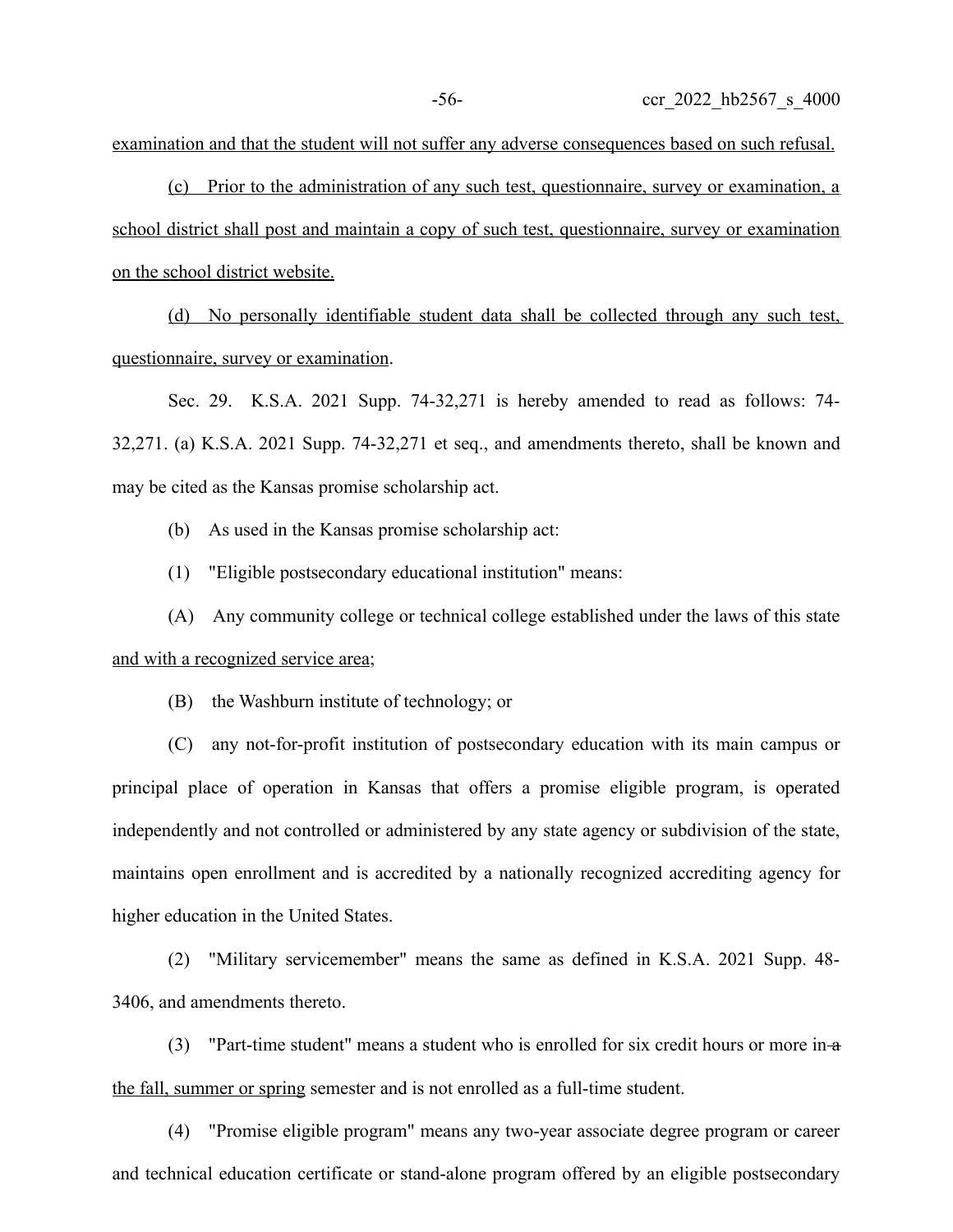educational institution that is:

(A) Approved by the state board of regents;

(B) high wage, high demand or critical need; and

(C) identified as a "promise eligible program" by the state board of regents pursuant to K.S.A. 2021 Supp. 74-32,272, and amendments thereto, or designated as a "promise eligible program" within a field of study designated by an eligible postsecondary educational institution pursuant to K.S.A. 2021 Supp. 74-32,273, and amendments thereto.

Sec. 30. On and after July 1, 2023, K.S.A. 2021 Supp. 74-32,271, as amended by section 29 of this act, is hereby amended to read as follows: 74-32,271. (a) K.S.A. 2021 Supp. 74-32,271 et seq., and amendments thereto, shall be known and may be cited as the Kansas promise scholarship act.

(b) As used in the Kansas promise scholarship act:

(1) "Eligible postsecondary educational institution" means:

(A) Any community college or technical college established under the laws of this state and with a recognized service area;

(B) the Washburn institute of technology; or

(C) any not-for-profit institution of postsecondary education with its main campus or principal place of operation in Kansas that offers a promise eligible program, is operated independently and not controlled or administered by any state agency or subdivision of the state, maintains open enrollment and is accredited by a nationally recognized accrediting agency for higher education in the United States.

(2) "Military servicemember" means the same as defined in K.S.A. 2021 Supp. 48- 3406, and amendments thereto.

(3) "Part-time student" means a student who is enrolled for six credit hours or more in the fall, summer or spring semester and is not enrolled as a full-time student.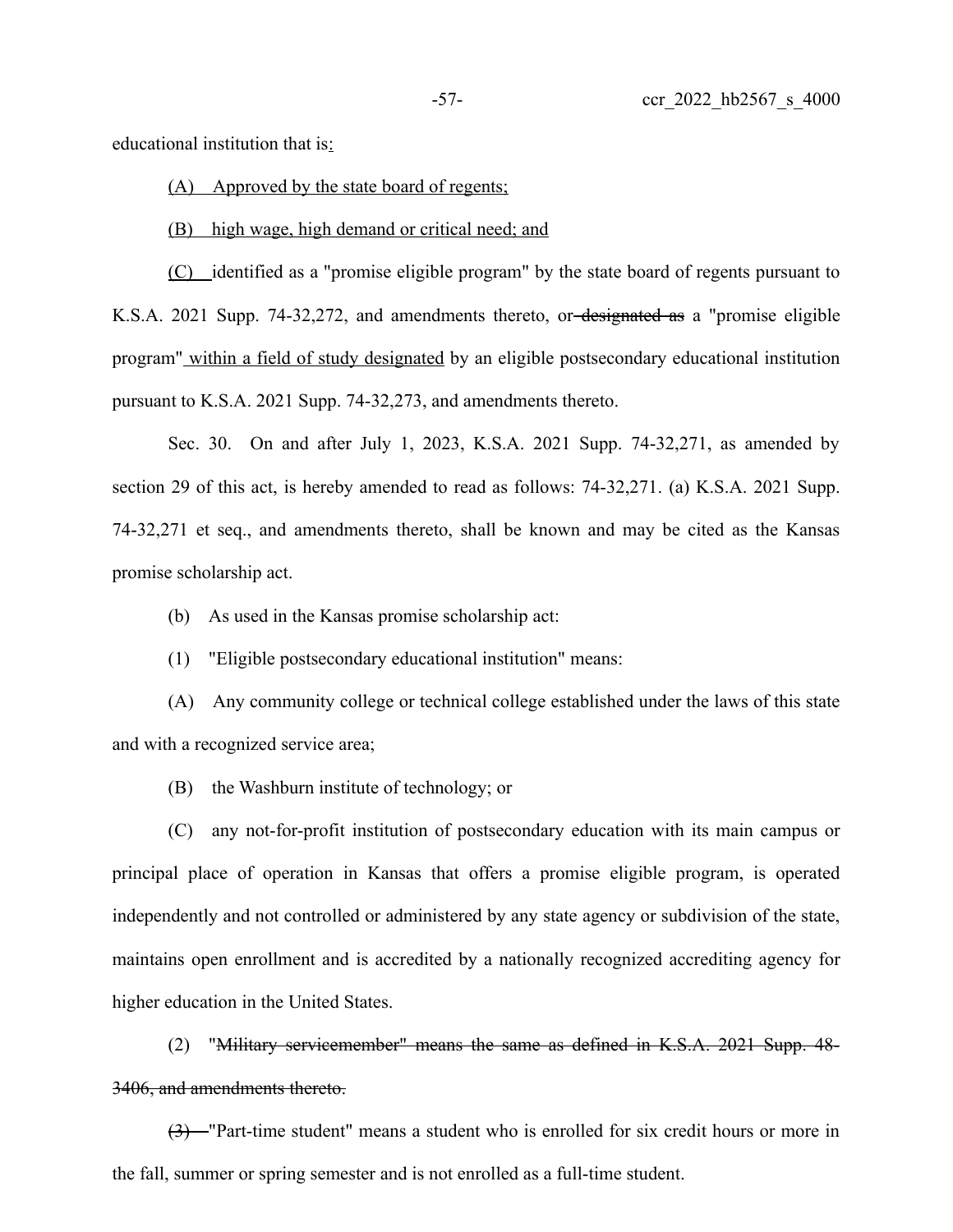(4)(3) "Promise eligible program" means any two-year associate degree program or career and technical education certificate or stand-alone program offered by an eligible postsecondary educational institution that is:

(A) Approved by the state board of regents;

(B) high wage, high demand or critical need; and

(C) identified as a "promise eligible program" by the state board of regents pursuant to K.S.A. 2021 Supp. 74-32,272, and amendments thereto, or a "promise eligible program" within a field of study designated by an eligible postsecondary educational institution pursuant to K.S.A. 2021 Supp. 74-32,273, and amendments thereto.

Sec. 31. K.S.A. 2021 Supp. 74-32,272 is hereby amended to read as follows: 74- 32,272. (a) There is hereby established the Kansas promise scholarship program. The state board of regents shall implement and administer the program.

(b) On or before March 1, 2022 2023, the state board of regents shall adopt rules and regulations to implement and administer the Kansas promise scholarship program. Such rules and regulations shall establish:

(1) A scholarship application deadlines process, including, but not limited to, accepting scholarship applications throughout the academic year and processing such applications in the order such applications were received;

(2) appeal procedures for denial or revocation of a Kansas promise scholarship;

(3) guidelines to ensure as much as is practicable that, if a student who received a Kansas promise scholarship graduates from a promise eligible program and subsequently enrolls in a state educational institution, as defined in K.S.A. 76-711, and amendments thereto, or municipal university, any courses taken by such student shall be transferred to the state educational institution or municipal university and qualify toward the student's baccalaureate degree;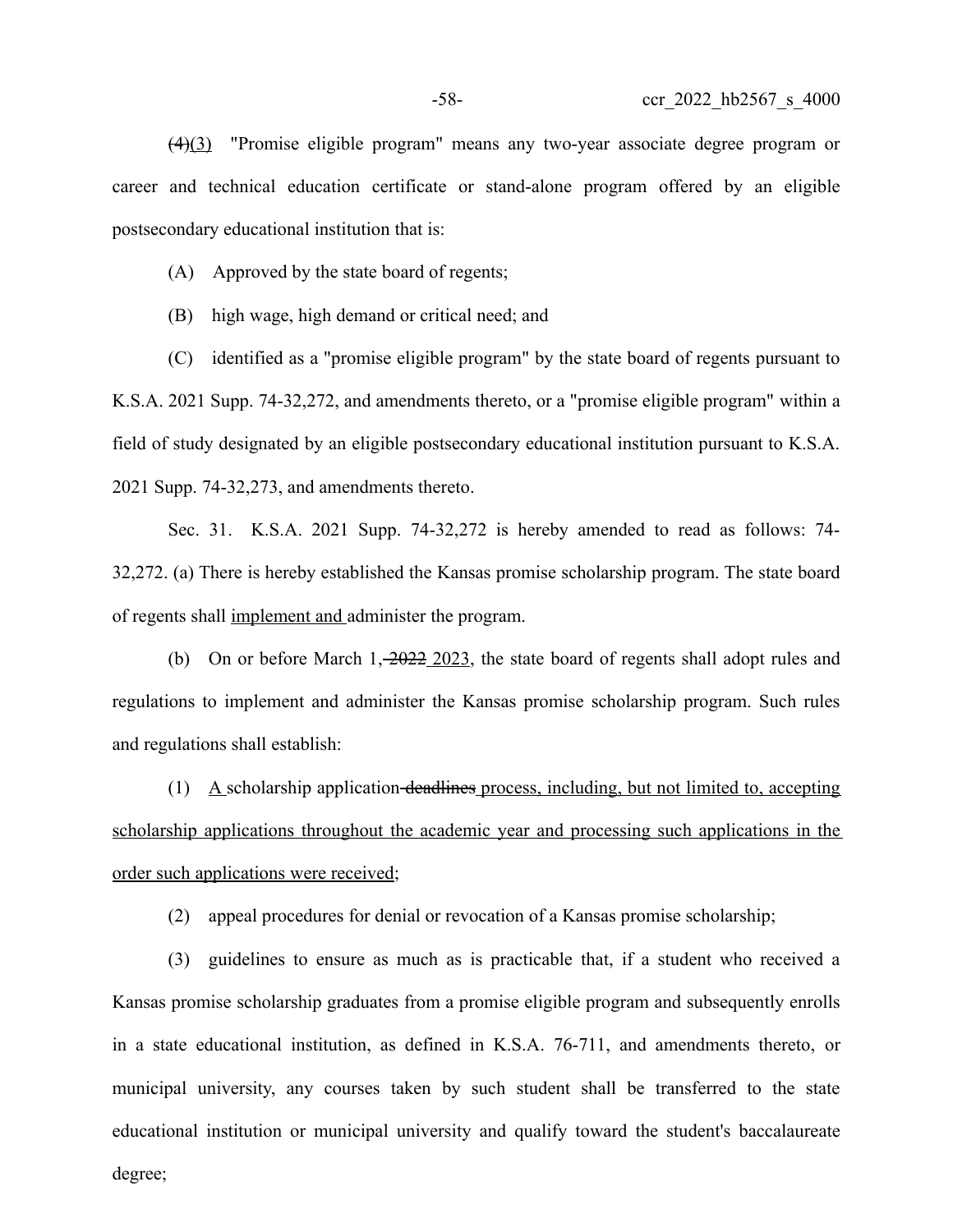(4) the terms, conditions and requirements that shall be incorporated into each Kansas promise scholarship agreement, which shall not be more stringent than the requirements for Kansas promise scholarship agreements provided in this act;

(5) procedures for requesting and approving medical, military and personal absences from an eligible postsecondary educational institution while receiving a Kansas promise scholarship;

(6) criteria for determining whether a student who received a Kansas promise scholarship fulfilled the residency, employment and repayment requirements included in a Kansas promise scholarship agreement as provided in K.S.A. 2021 Supp. 74-32,276, and amendments thereto; and

(7) criteria for determining when a student who received a Kansas promise scholarship may be released from the requirements of a Kansas promise scholarship, if there are special circumstances that caused such student to be unable to complete such requirements; and

(8) that no eligible postsecondary educational institution may:

(A) Limit scholarship awards to certain promise eligible programs at such institution; or

(B) award less than the full Kansas promise scholarship amount for which a student qualifies as long as funds are available in the Kansas promise scholarship program fund.

(c) The state board of regents shall:

(1) Identify the promise eligible programs offered by each eligible postsecondary educational institution that are:

(A) Within a field of study designated by the eligible postsecondary educational institution pursuant to K.S.A. 2021 Supp. 74-32,273, and amendments thereto; and

(B) in any of the following fields of study:

(i) Information technology and security;

(ii) mental and physical healthcare;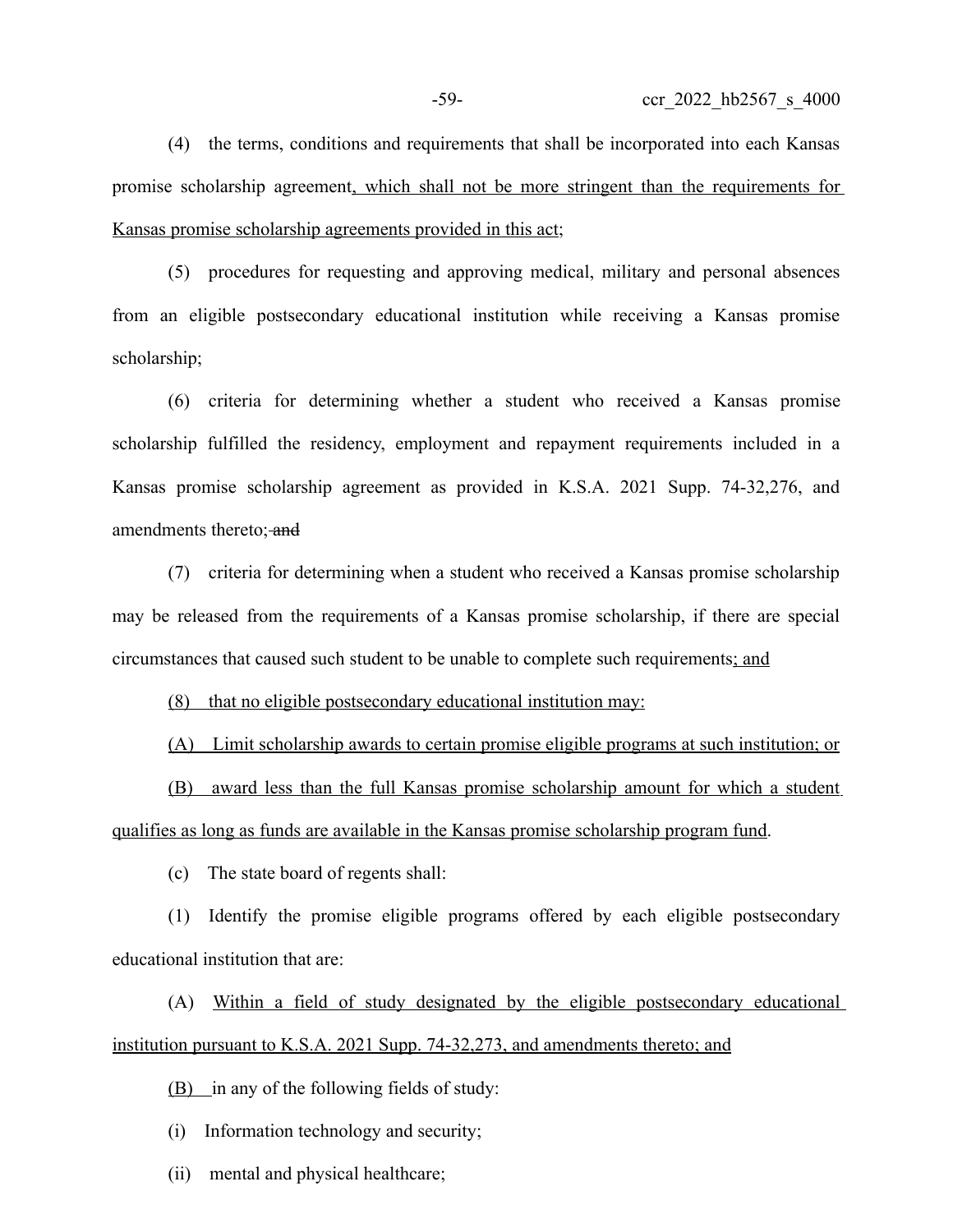(iii) advanced manufacturing and building trades; or

(iv) early childhood education and development;  $-$ or

(B) designated by the eligible postsecondary educational institution pursuant to K.S.A. 2021 Supp. 74-32,273, and amendments thereto;

(2) work with community partners, such as community foundations, school districts, postsecondary educational institutions, Kansas business and industry and Kansas economic development organizations to publicize Kansas promise scholarships, including, but not limited to, publicizing eligible postsecondary educational institutions, approved scholarship-eligible educational programs, application procedures and application deadlines;

(3) disburse funds to each eligible postsecondary educational institution for the purpose of awarding Kansas promise scholarships;

(4) request information from eligible postsecondary educational institutions and any state agency necessary for the administration of this act;

(5) ensure that any student-accept electronic signatures as sufficient and valid on all forms and agreements required by the Kansas promise scholarship program and any rules and regulations adopted thereunder;

(6) enforce Kansas promise scholarship agreements;

(7) collect any moneys repaid by students pursuant to K.S.A. 2021 Supp. 74-32,276, and amendments thereto;

(8) determine whether students who received a Kansas promise scholarship fulfills fulfill the residency, employment and repayment requirements provided in K.S.A. 2021 Supp. 74-32,276, and amendments thereto; and

 $(6)(9)$  beginning in January 2022, annually evaluate the Kansas promise scholarship program and prepare and submit a report to the senate standing committee on education and the house of representatives standing committee on education. Such report shall include, but not be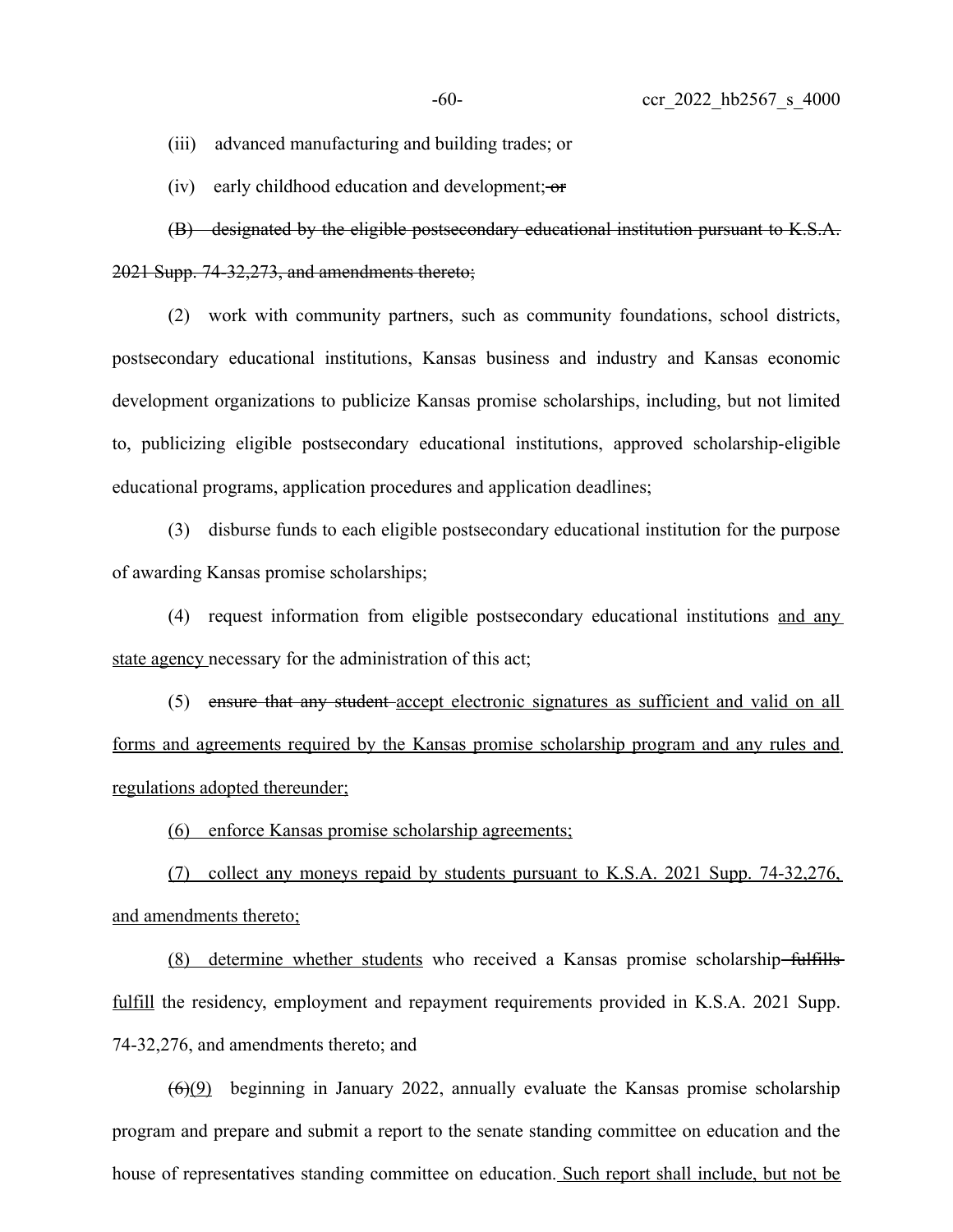limited to, the total program cost for each promise eligible program at each eligible postsecondary educational institution, the amount of scholarship moneys awarded that went to each promise eligible program, the number of credit hours paid for with scholarship moneys, the amount of scholarship moneys expected to be awarded to each institution for each semester, the number of scholarships awarded, the total amount of scholarship moneys awarded, the amount of scholarship moneys provided for tuition, fees, books and supplies, measures postsecondary educational institutions have taken in working with private business and industry in the state to determine appropriate fields of study and a review of the employment of scholarship recipients who have completed the Kansas promise scholarship program, including, but not limited to, employment fields and geographic location of such employment.

 (d) (1) The state board of regents may designate an associate degree transfer program as an eligible program only if such program is included in:

(A) An established 2+2 agreement with a Kansas four-year postsecondary educational institution; or

(B) an articulation agreement with a Kansas four-year postsecondary educational institution and is part of an established degree pathway that allows a student to transfer at least 60 credit hours from the eligible postsecondary educational institution to a four-year postsecondary educational institution for the completion of an additional 60 credit hours toward a bachelor's degree.

(2) The provisions of this subsection shall be construed and applied retroactively to the enactment of the Kansas promise scholarship program on July 1, 2021.

Sec. 32. K.S.A. 2021 Supp. 74-32,273 is hereby amended to read as follows: 74- 32,273. (a) Subject to subsection (b) In addition to the fields of study provided in K.S.A. 2021 Supp. 74-32,272, and amendments thereto, an eligible postsecondary educational institution may designate an additional field of study for awarding a Kansas promise scholarship to meet local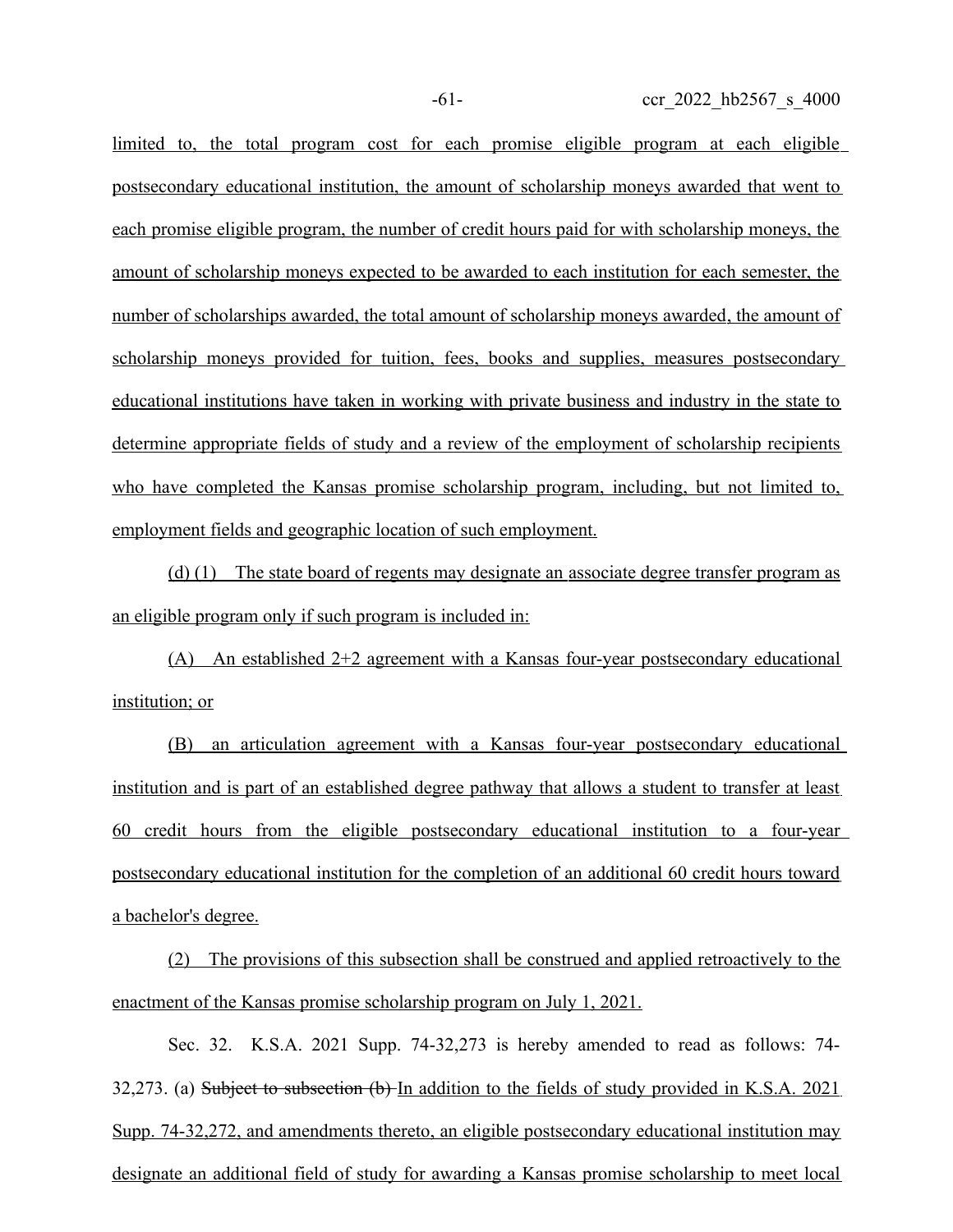employment needs if:

(1) Promise eligible programs within such field of study are two-year associate degree programs or career and technical education certificates or stand-alone programs approved by the state board of regents that correspond to jobs that are high wage, high demand or critical need in the community;

(2) the institution already offers such field of study; and

(3) such field of study is one of the following:

(A) Agriculture;

(B) food and natural resources;

(C) education and training;

(D) law, public safety, corrections and security; or

(E) distribution and logistics.

(b) , an eligible postsecondary educational institution may designate one additionalpromise eligible program if the additional program is a two-year associate degree program or a career and technical education certificate or stand-alone program that corresponds to a high wage, high demand or critical need occupation.

(b) To designate an additional promise eligible program, such institution shall have and maintain an existing promise eligible program in any of the following fields of study:

(1) Information technology and security;

(2) mental and physical healthcare;

(3) advanced manufacturing and building trades; or

(4) early childhood education and development.

(c) An eligible postsecondary educational institution that designates an additional promise eligible program field of study pursuant to this subsection  $(a)$  section shall maintain the promise eligible program field of study designation of such program for at least three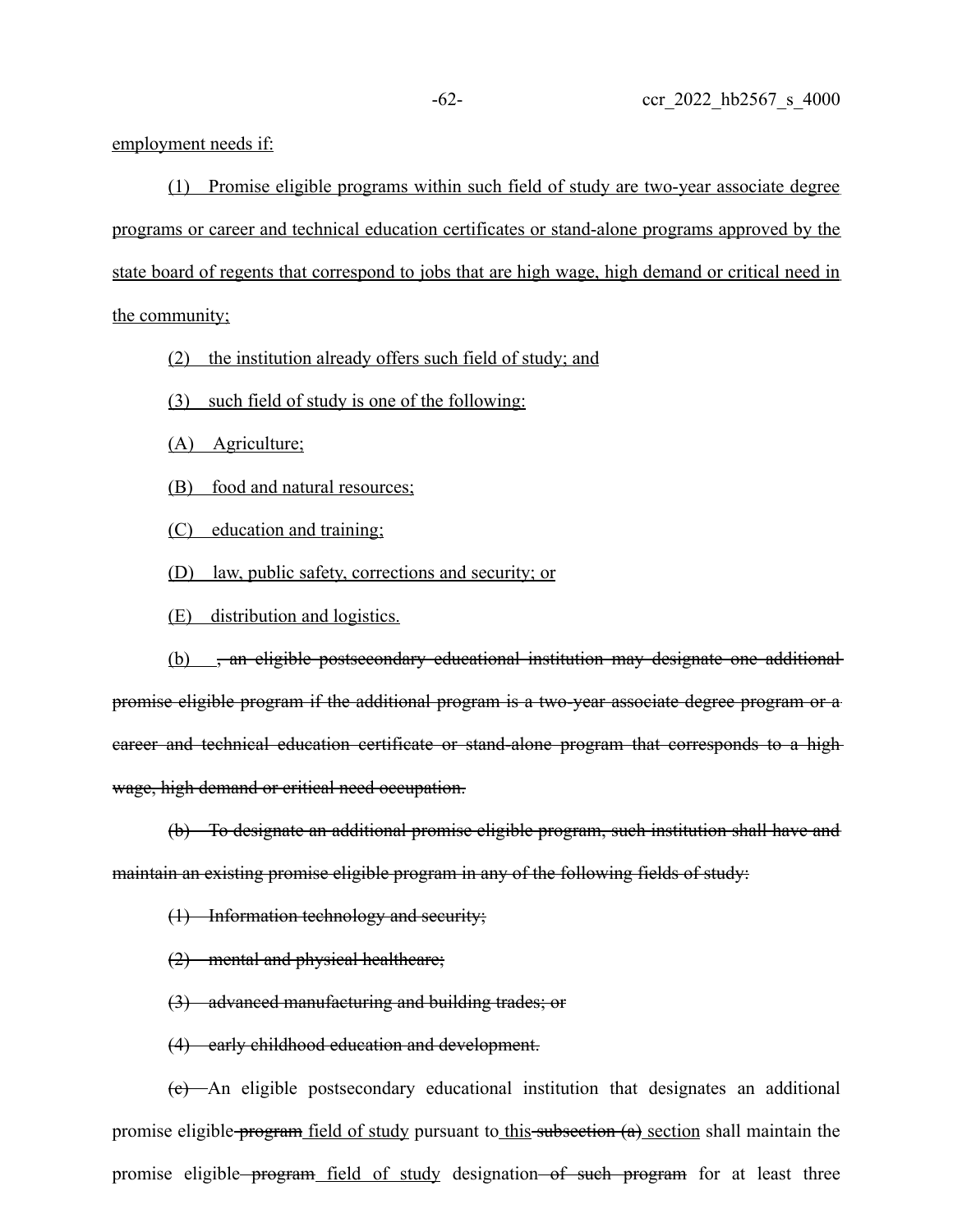consecutive years. After maintaining such-program field of study for at least three years, the institution may designate a new promise eligible-program field of study that corresponds to a high wage, high demand or critical need occupation to replace the existing designated promise eligible program field of study. Any newly designated program field of study shall be subject to the requirements of this section.

(c) Programs designated by eligible institutions prior to the effective date of this act shall be maintained until all students currently enrolled in such programs have exhausted their promise scholarship eligibility.

Sec. 33. K.S.A. 2021 Supp. 74-32,274 is hereby amended to read as follows: 74- 32,274. (a) (1) Subject to appropriations, the amount of a Kansas promise scholarship for a student for each-semester academic year shall be the aggregate amount of tuition, required fees and the cost of books and required materials for the promise eligible program at the eligible postsecondary educational institution for the academic year in which the student is enrolled and receiving the scholarship minus the aggregate amount of all other aid awarded to such student for such semester. Aid includes any grant, scholarship or financial assistance awards that do not require repayment academic year.

(2) If a student is enrolled in a promise eligible program offered by  $\alpha$  four-year-an eligible private postsecondary educational institution described in K.S.A. 2021 Supp. 74-  $32,271(b)(1)(C)$ , and amendments thereto, the aggregate amount of tuition, mandatory fees and the cost of books and materials for such program shall be the average cost of tuition, mandatory fees and the cost of books and materials for such promise eligible program when offered by an eligible public postsecondary educational institution that is not a four-year institution described in K.S.A. 2021 Supp. 74-32,271(b)(1)(A) or (B), and amendments thereto.

(b) Except as otherwise provided in this subsection, Kansas promise scholarships shall only be awarded to an eligible student whose family household income equals \$100,000 or less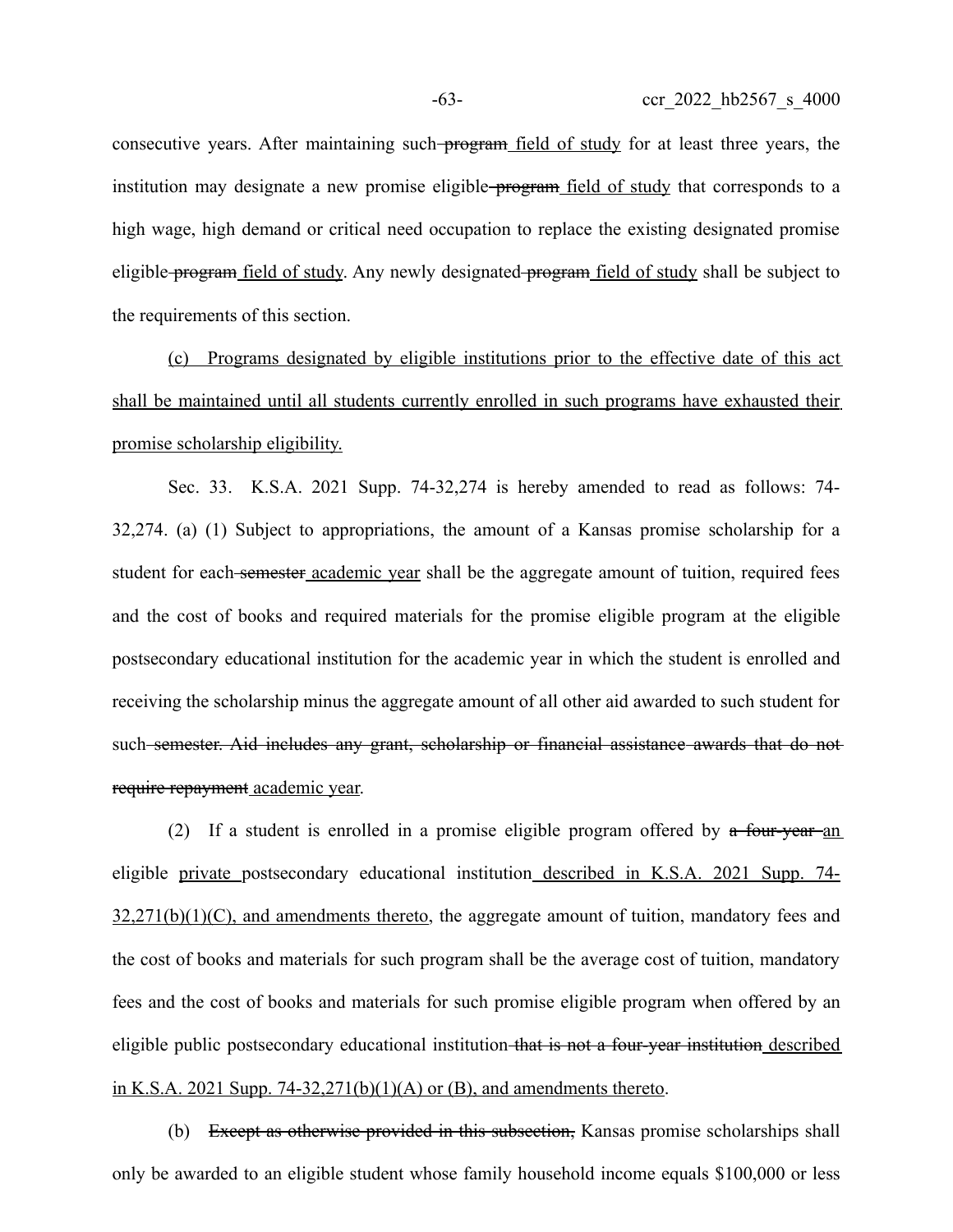for a family of one or two, \$150,000 or less for a family of three and, for household sizes above three, a household income that is equal to or less than the family of three amount plus \$4,800 for each additional family member. If scholarship moneys remain in the Kansas promise scholarship program fund during the award year after awarding all other scholarships pursuant to this section, Kansas promise scholarships may be awarded to eligible students whose family household income exceeds such amounts.

 $(c)$  (1) Kansas promise scholarship awards shall be used only to pay for up to a total of 68 credit hours or a total of \$20,000 in Kansas promise scholarship awards, whichever occurs first, over the lifetime of the student who received the Kansas promise scholarship award regardless of the eligible postsecondary educational institution such student attended.

(2) Kansas promise scholarship awards shall not be used to fund:

(A) Prerequisite classes required for a promise eligible program unless such classes are a designated course within the eligible program; or

(B) any remedial course, as defined in K.S.A. 76-7,151, and amendments thereto, unless such course is offered in a corequisite format.

(d) For each fiscal years 2022 and 2023 year, the appropriation made for the Kansas promise scholarship program shall not exceed \$10,000,000. For fiscal year 2024 and each fiscal year thereafter, the appropriation shall not exceed 150% of the amount disbursed in promise scholarships for the immediately preceding fiscal year.

(e) The state board of regents shall disburse funds based on reimbursement requests from eligible postsecondary educational institutions. Reimbursement requests shall be based on the actual amount of Kansas promise scholarship amounts awarded by an eligible postsecondary educational institution for the appropriate academic period. Any eligible postsecondary educational institution seeking reimbursement shall submit a reimbursement request to the state board of regents on or before September 1, December 1, March 1 and June 1 of each year. The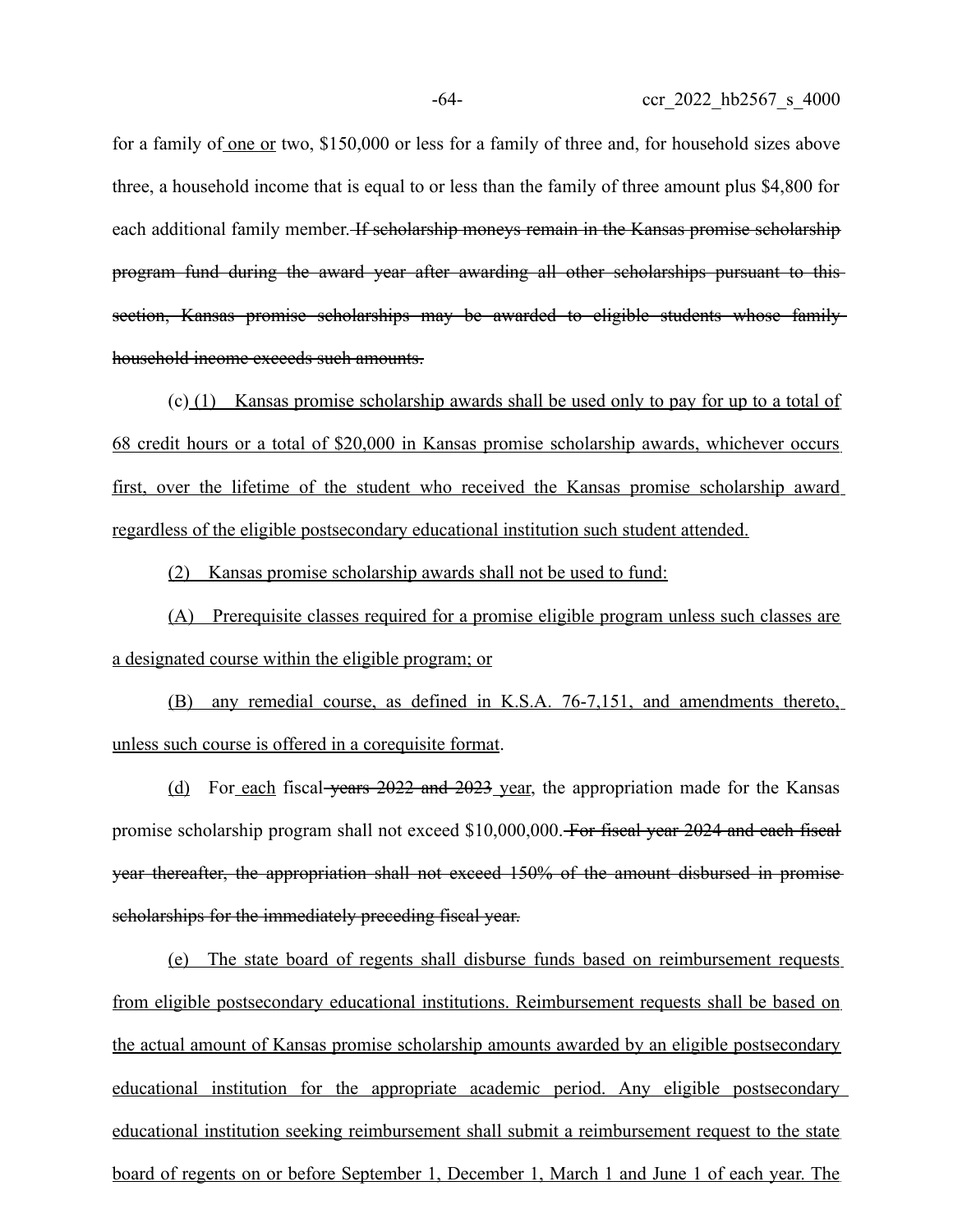state board of regents shall disburse the appropriate amount of funds to eligible postsecondary educational institutions on September 15, December 15, March 15 and June 15 each year.

(f) As used in this section, "aid" includes any grant, scholarship or financial assistance awards that do not require repayment. "Aid" does not include any military financial educational benefits or any family postsecondary savings account or other qualified tuition program established pursuant to section 529 of the internal revenue code of 1986, as amended.

Sec. 34. On and after July 1, 2023, K.S.A. 2021 Supp. 74-32,274, as amended by section 33 of this act, is hereby amended to read as follows: 74-32,274. (a) (1) Subject to appropriations, except as provided in section 10(b), and amendments thereto, the amount of a Kansas promise scholarship for a student for each academic year shall be the aggregate amount of in-state tuition, required fees and the cost of books and required materials for the promise eligible program at the eligible postsecondary educational institution for the academic year in which the student is enrolled and receiving the scholarship minus the aggregate amount of all other aid awarded to such student for such academic year.

(2) If a student is enrolled in a promise eligible program offered by an eligible private postsecondary educational institution described in K.S.A. 2021 Supp. 74-32,271(b)(1)(C), and amendments thereto, the aggregate amount of tuition, mandatory fees and the cost of books and materials for such program shall be the average cost of in-state tuition, mandatory fees and the cost of books and materials for such promise eligible program when offered by an eligible public postsecondary educational institution described in K.S.A. 2021 Supp. 74-32,271(b)(1)(A) or (B), and amendments thereto.

(b) Kansas promise scholarships shall only be awarded to an eligible student whose family household income equals \$100,000 or less for a family of one or two, \$150,000 or less for a family of three and, for household sizes above three, a household income that is equal to or less than the family of three amount plus \$4,800 for each additional family member.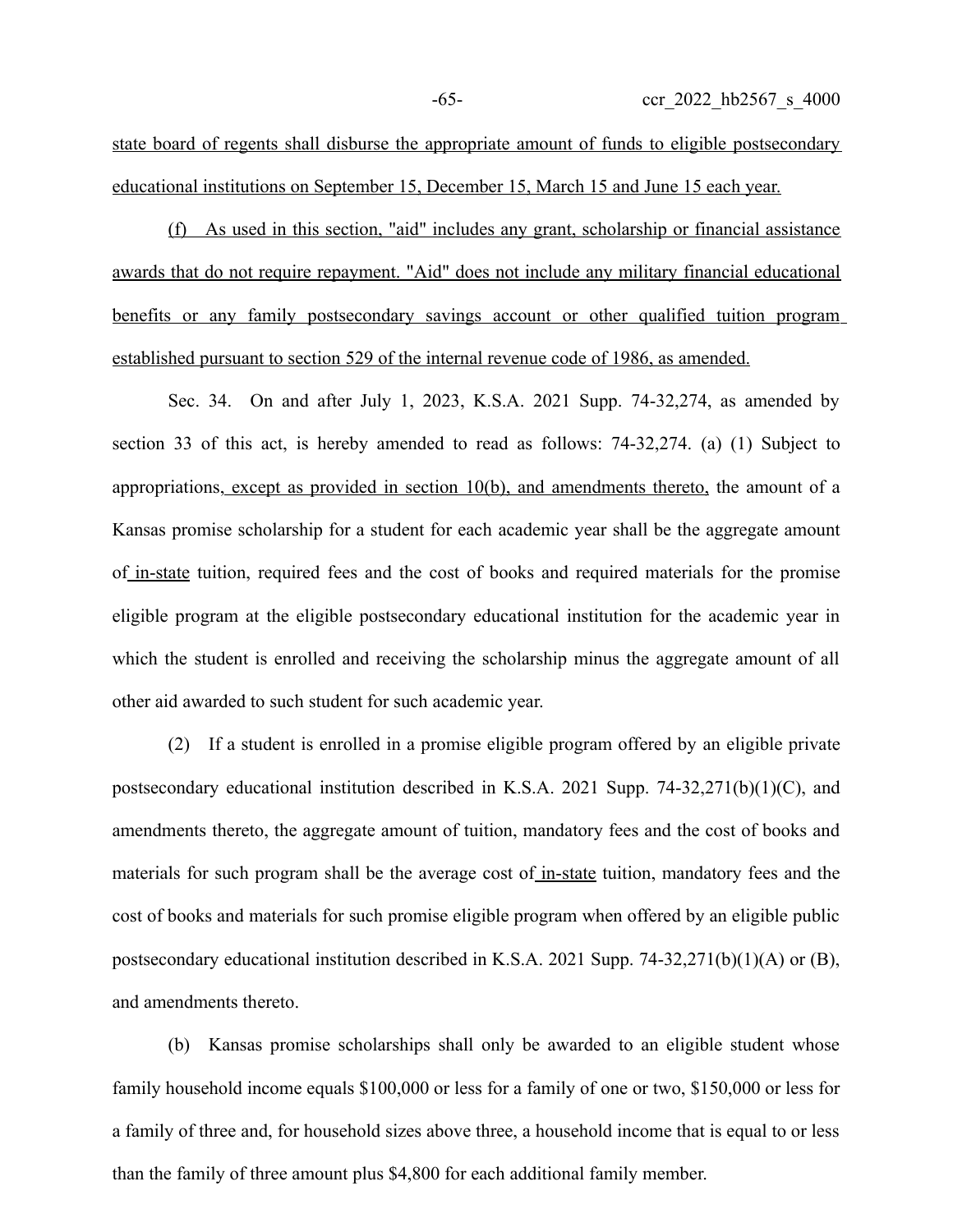(c) (1) Kansas promise scholarship awards shall be used only to pay for up to a total of 68 credit hours or a total of \$20,000 in Kansas promise scholarship awards, whichever occurs first, over the lifetime of the student who received the Kansas promise scholarship award regardless of the eligible postsecondary educational institution such student attended.

(2) Kansas promise scholarship awards shall not be used to fund:

(A) Prerequisite classes required for a promise eligible program unless such classes are a designated course within the eligible program; or

(B) any remedial course, as defined in K.S.A. 76-7,151, and amendments thereto, unless such course is offered in a corequisite format.

(d)  $(1)$  For each fiscal year, the appropriation made for the Kansas promise scholarship program shall not exceed \$10,000,000.

 (2) Not more than 10% of any appropriation made for the Kansas promise scholarship program shall be used to fund scholarship awards for students who receive a Kansas promise scholarship under section 10, and amendments thereto. This paragraph shall apply to such students for each semester the students receive a Kansas promise scholarship award, regardless of whether such students become Kansas residents while participating in the Kansas promise scholarship program.

(3) Any moneys not expended pursuant to paragraph (2) may be used to provide Kansas promise scholarship awards to eligible students who were Kansas residents at the time such students entered the Kansas promise scholarship program.

(e) The state board of regents shall disburse funds based on reimbursement requests from eligible postsecondary educational institutions. Reimbursement requests shall be based on the actual amount of Kansas promise scholarship amounts awarded by an eligible postsecondary educational institution for the appropriate academic period. Any eligible postsecondary educational institution seeking reimbursement shall submit a reimbursement request to the state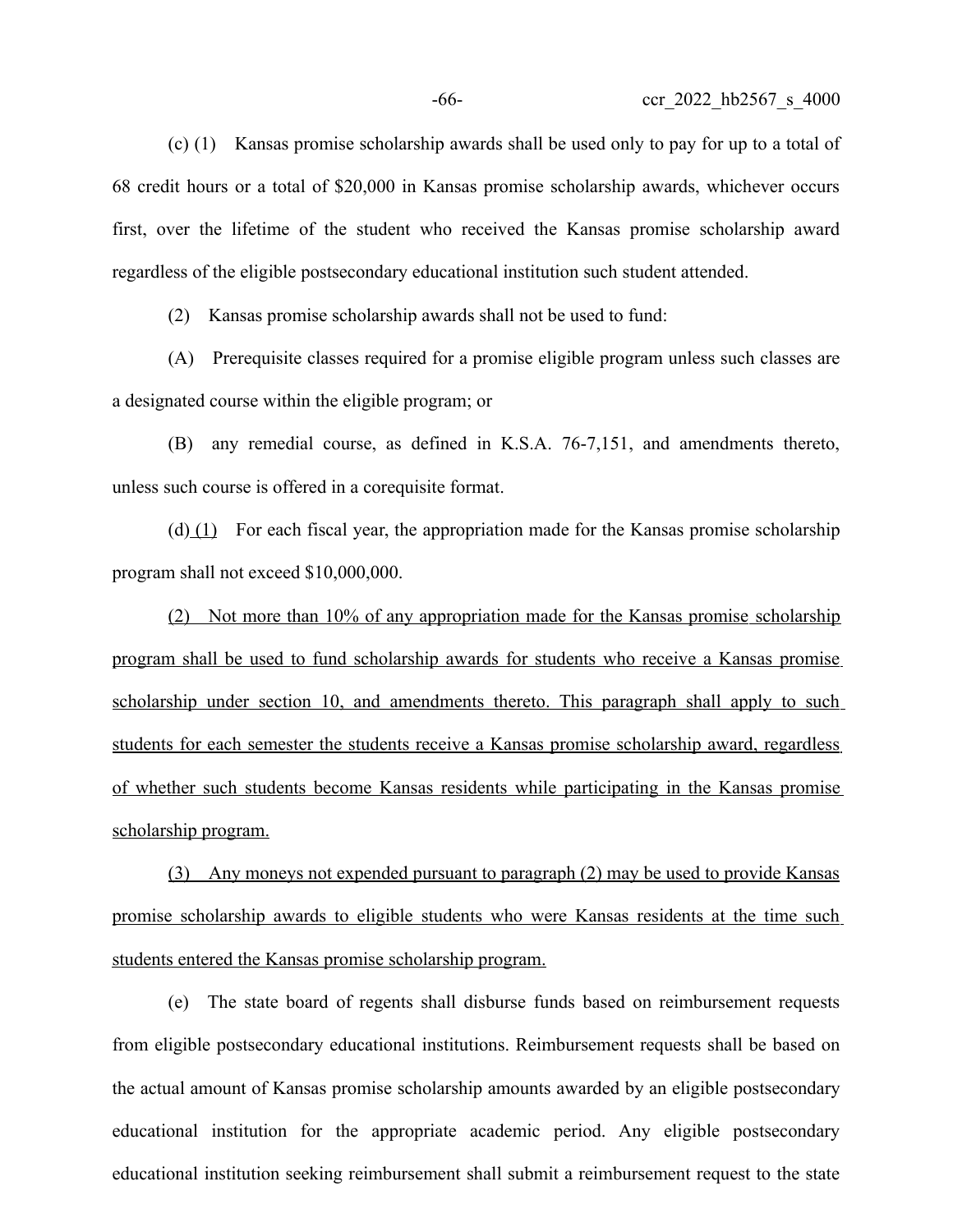board of regents on or before September 1, December 1, March 1 and June 1 of each year. The state board of regents shall disburse the appropriate amount of funds to eligible postsecondary educational institutions on September 15, December 15, March 15 and June 15 each year.

(f) As used in this section, "aid" includes any grant, scholarship or financial assistance awards that do not require repayment. "Aid" does not include any military financial educational benefits or any family postsecondary savings account or other qualified tuition program established pursuant to section 529 of the internal revenue code of 1986, as amended.

Sec. 35. K.S.A. 2021 Supp. 74-32,275 is hereby amended to read as follows: 74- 32,275. (a) To be eligible for a Kansas promise scholarship, a student shall:

(1) Be a United States citizen;

(2) be a Kansas resident;

 $\left(\frac{2}{3}\right)$  (A) have graduated from an accredited Kansas public or private secondary school within the preceding 12 months;

(B) have completed the requirements for graduation at a non-accredited private secondary school as provided in K.S.A. 72-4345, and amendments thereto, within the preceding 12 months;

(C) attended an accredited Kansas public or private secondary school or non-accredited private school as provided in K.S.A. 72-4345, and amendments thereto, and obtained a high school equivalency certificate within the preceding 12 months;

(D) be 21 years of age or older and, upon application for a scholarship, have been a resident of Kansas for three or more consecutive years as evidenced by the date of issuance on a Kansas-issued identification card or through Kansas voter registration records or Kansas income tax documentation; or

(E) be a dependent child of a military servicemember permanently stationed in another state and who, within the preceding 12 months, graduated from any out-of-state secondary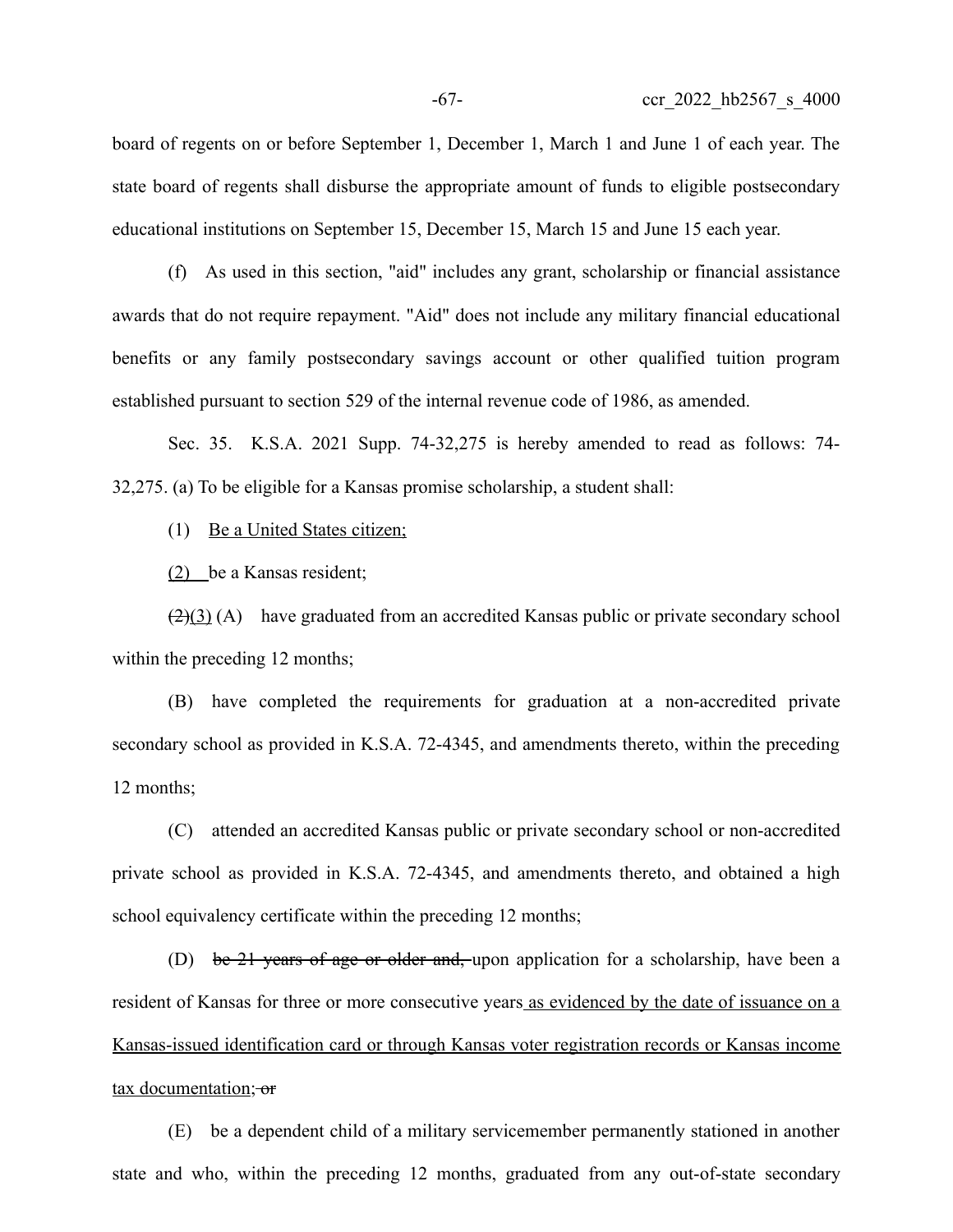school or obtained a high school equivalency certificate; or

(F) have been in the custody of the secretary for children and families at any time such student was enrolled in and attending any of the grades nine through 12 and not eligible for assistance under the Kansas foster child educational assistance act, K.S.A. 75-53,111 et seq., and amendments thereto;

 $\left(\frac{3}{4}\right)$  complete the required scholarship application on such forms and in such manner as established by the state board of regents;

(4)(5) enter into a Kansas promise scholarship agreement pursuant to K.S.A. 2021 Supp. 74-32,276, and amendments thereto;

(5)(6) complete the free application for federal student aid for the academic year in which the student applies to receive a Kansas promise scholarship. Such submitted application shall be determined to be valid and free of error codes in order to calculate the amount of scholarship to be awarded; and

 $(6)(7)$  enroll in an eligible postsecondary educational institution in a promise eligible program.

(b) To continue to receive a Kansas promise scholarship, a student shall:

(1) Maintain satisfactory academic progress toward completion of in the courses of the promise eligible program for which the student received a Kansas promise scholarship; and

(2) satisfy the requirements of a Kansas promise scholarship agreement as provided in K.S.A. 2021 Supp. 74-32,276, and amendments thereto.

(c) Nothing in this act shall prohibit a student who received postsecondary course credit while enrolled in high school from qualifying for a Kansas promise scholarship.

Sec. 36. On and after July 1, 2023, K.S.A. 2021 Supp. 74-32,275, as amended by section 35 of this act, is hereby amended to read as follows: 74-32,275. (a) To be eligible for a Kansas promise scholarship, a student shall: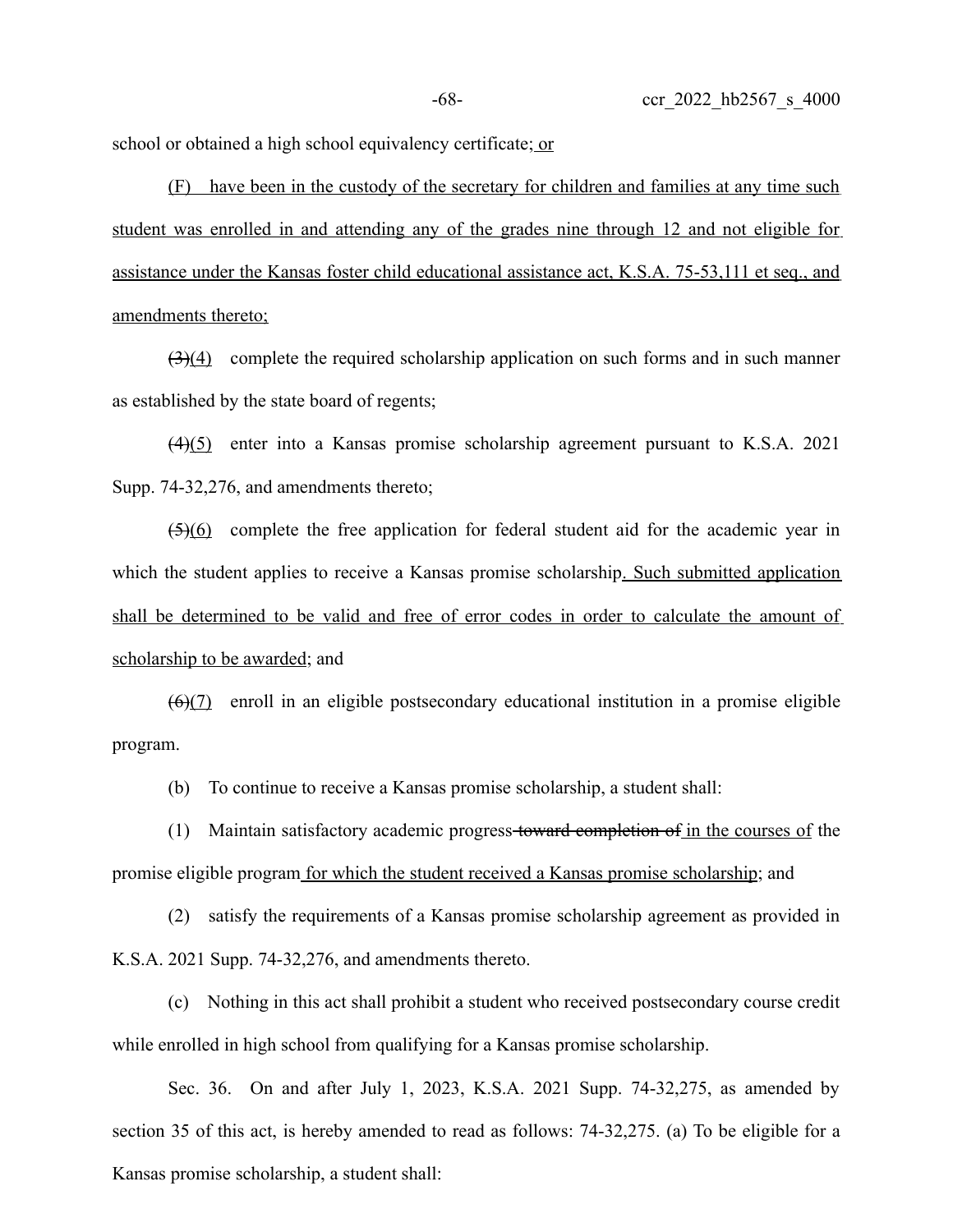(1) Be a United States citizen;

 $(2)$  be a Kansas resident;

(3) (A) have graduated from an accredited Kansas public or private secondary school within the preceding 12 months;

(B) have completed the requirements for graduation at a non-accredited private secondary school as provided in K.S.A. 72-4345, and amendments thereto, within the preceding 12 months;

(C) attended an accredited Kansas public or private secondary school or non-accredited private school as provided in K.S.A. 72-4345, and amendments thereto, and obtained a highschool equivalency certificate within the preceding 12 months;

(D) upon application for a scholarship, have been a resident of Kansas for three or more consecutive years as evidenced by the date of issuance on a Kansas-issued identification card or through Kansas voter registration records or Kansas income tax documentation;

(E) be a dependent child of a military servicemember permanently stationed in another state and who, within the preceding 12 months, graduated from any out-of-state secondary school or obtained a high school equivalency certificate; or

(F) have been in the custody of the secretary for children and families at any time such student was enrolled in and attending any of the grades nine through 12 and not eligible for assistance under the Kansas foster child educational assistance act, K.S.A. 75-53,111 et seq., and amendments thereto have obtained a high school diploma or high school equivalency credential;

 $(4)(3)$  complete the required scholarship application on such forms and in such manner as established by the state board of regents;

(5)(4) enter into a Kansas promise scholarship agreement pursuant to K.S.A. 2021 Supp. 74-32,276, and amendments thereto;

 $(6)(5)$  complete the free application for federal student aid for the academic year in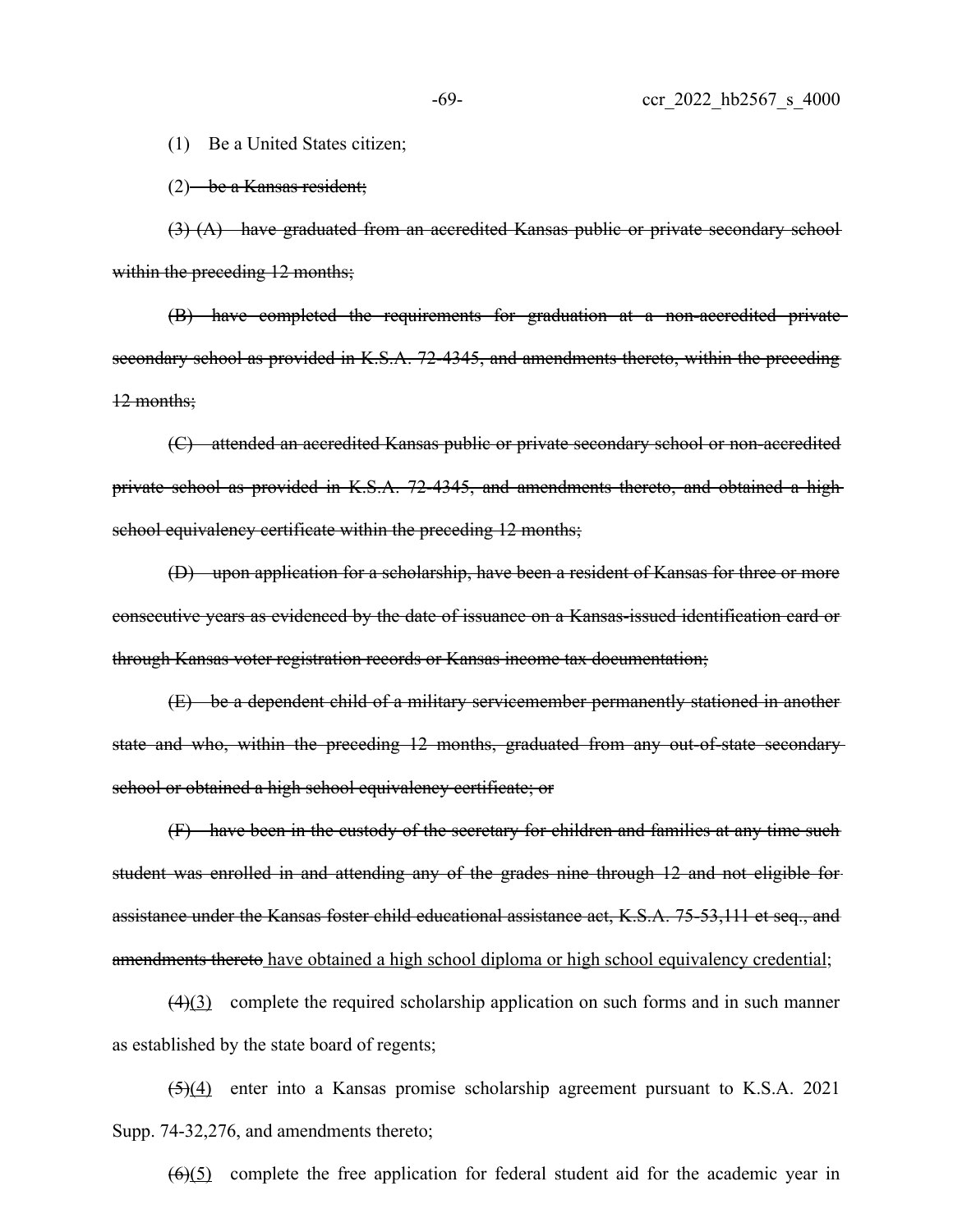which the student applies to receive a Kansas promise scholarship. Such submitted application shall be determined to be valid and free of error codes in order to calculate the amount of scholarship to be awarded; and

 $(7)(6)$  enroll in an eligible postsecondary educational institution in a promise eligible program.

(b) To continue to receive a Kansas promise scholarship, a student shall:

(1) Maintain satisfactory academic progress in the courses of the promise eligible program for which the student received a Kansas promise scholarship; and

(2) satisfy the requirements of a Kansas promise scholarship agreement as provided in K.S.A. 2021 Supp. 74-32,276, and amendments thereto.

(c) Nothing in this act shall prohibit a student who received postsecondary course credit while enrolled in high school from qualifying for a Kansas promise scholarship.

Sec. 37. K.S.A. 2021 Supp. 74-32,276 is hereby amended to read as follows: 74- 32,276. (a) As a condition to receiving a Kansas promise scholarship, an eligible student shall enter into a Kansas promise scholarship agreement with the state board of regents. The eligible postsecondary educational institution making the scholarship award to such student shall counsel each eligible student on the requirements and conditions of the promise scholarship agreement. Such agreement shall require such any student who receives a Kansas promise scholarship to:

(1) Enroll as a full-time or part-time student at the eligible postsecondary educational institution from which the student is receiving a Kansas promise scholarship and engage in and complete the required promise eligible program within  $\frac{30 \text{ 36}}{10}$  months of the date the scholarship was first awarded;

(2) within six months after graduation from the promise eligible program:

(A) Reside in and commence work in the state of Kansas for at least two consecutive years following completion of such program. A scholarship recipient may use a W-2 wage and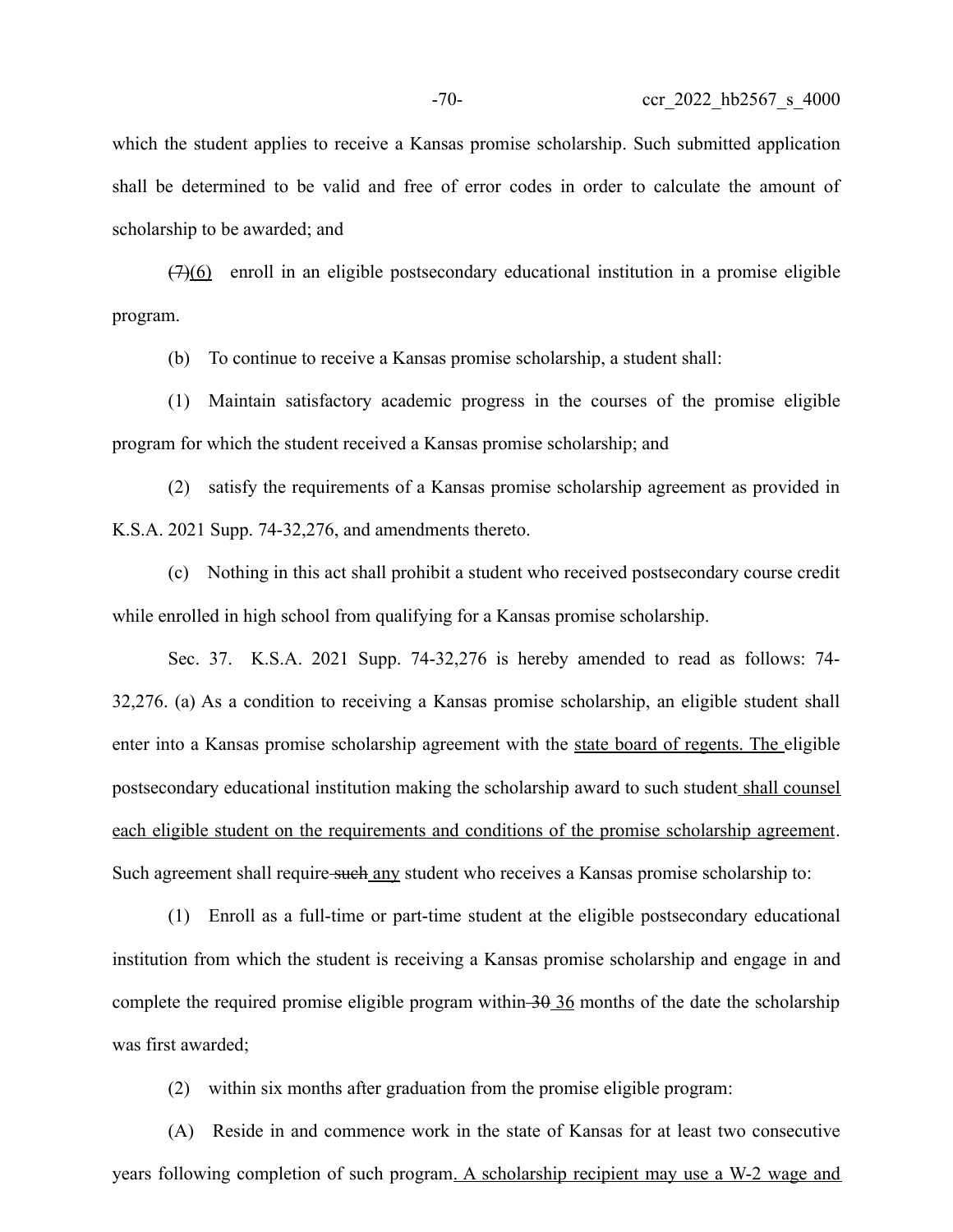tax statement showing Kansas withholding or estimated income tax to the state of Kansas as proof of work in Kansas; or

(B) enroll as a full-time or part-time student in any public or private postsecondary educational institution with its primary location in Kansas and upon graduation or failure to reenroll, reside in and commence work in Kansas for at least two consecutive years following the completion of such program;

(3) maintain records and make reports to the state board of regents on such forms and in such manner as required by the state board of regents to document the satisfaction of the requirements of this act; and

(4) upon failure to satisfy the requirements of a Kansas promise scholarship agreement, repay the amount of the Kansas promise scholarship the student received under the program as provided in subsection (b) to the state board of regents.

(b) (1) Except as provided in subsection (c), if any student who receives a Kansas promise scholarship fails to satisfy the requirements of a Kansas promise scholarship agreement, such student shall pay an amount equal to the total amount of money received by such student pursuant to such agreement that is financed by the state of Kansas plus accrued interest at a rate equivalent to the interest rate applicable to loans made under the federal PLUS program at the time such person first entered into an agreement student's first course funded by a Kansas promise scholarship award began. Interest shall begin accruing on the date the student is determined to be out of compliance with the Kansas promise scholarship agreement. Monthly installment payments of such amounts may be made in accordance with rules and regulations of the state board of regents. Such installment payments shall begin six months after the date of the action or circumstances that cause such student to fail to satisfy the requirements of a Kansas promise scholarship agreement, as determined by the state board of regents upon the circumstances of each individual case. All moneys received pursuant to this subsection shall be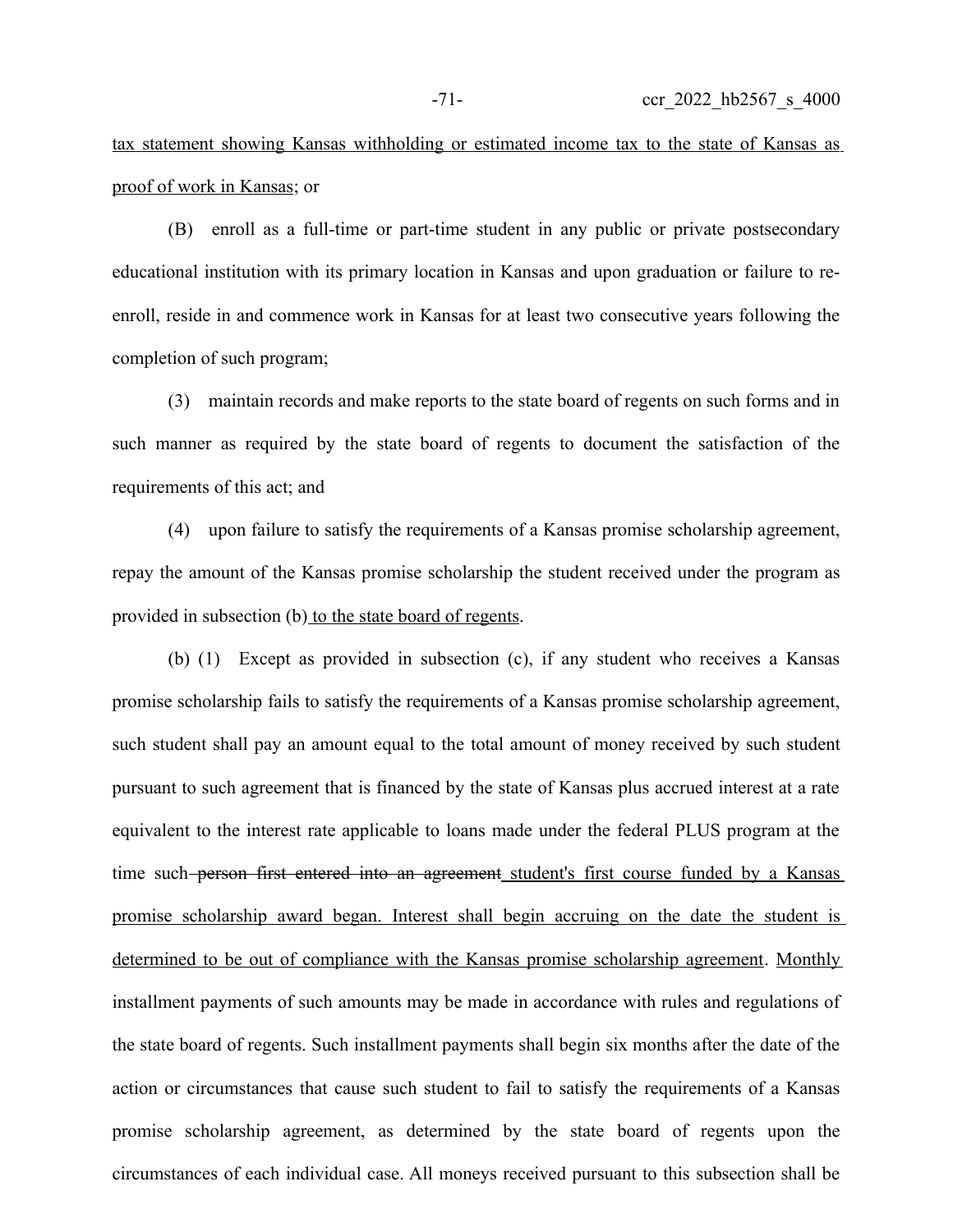remitted to the state treasurer in accordance with the provisions of K.S.A. 75-4215, and amendments thereto. Upon receipt of each such remittance, the state treasurer shall deposit the entire amount in the state treasury to the credit of the Kansas promise scholarship program fund.

(2) For any Kansas promise scholarship awarded on or after July 1, 2021, the state board of regents shall be the sole entity responsible for collecting or recouping any Kansas promise scholarship funds required to be repaid by a student who fails to satisfy the requirements of a Kansas promise scholarship agreement pursuant to this section.

(3) The state board of regents is authorized to turn any repayment account arising under this act to a designated loan servicer or collection agency to collect on the state board's behalf, the state not being involved other than to receive payments from the loan servicer or collection agency at the interest rate prescribed under this subsection.

(4) Eligible postsecondary educational institutions and each state agency are authorized to provide academic, employment, residency and contact information regarding students who received a Kansas promise scholarship to the state board of regents for the purposes of:

(A) Determining whether or not a student satisfied the requirements of this act and the Kansas promise scholarship agreement; and

(B) aiding in the collection or recoupment of any funds required to be repaid pursuant to this section.

(5) Eligible postsecondary educational institutions shall:

(A) Provide annually to the state board of regents the last known contact information of each student who received a Kansas promise scholarship until the requirements of the program and scholarship agreement are complete; and

(B) notify the state board of regents when a student who received a Kansas promise scholarship:

(i) Completes the program of study for which the student received the scholarship or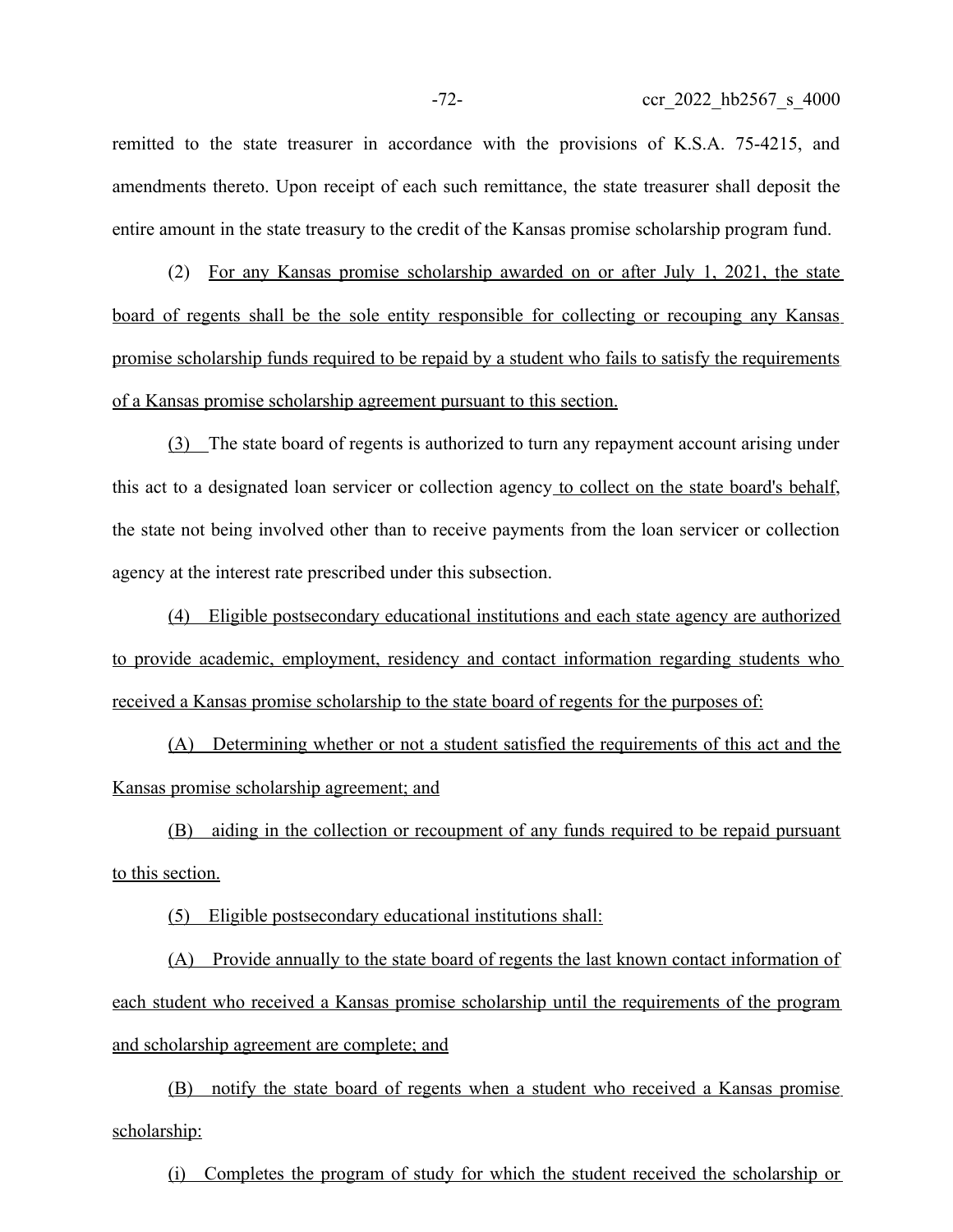has exhausted scholarship benefits; and

 (ii) exceeds the 36-month program completion requirement provided in this section. This requirement shall apply to any Kansas promise scholarship awarded on or after July 1, 2021.

(6) For any Kansas promise scholarship awarded on or after July 1, 2021, eligible postsecondary educational institutions shall not be considered a contractor of the state nor shall such institutions be required to participate in tracking, collecting or recouping any funds required to be repaid by a student who fails to satisfy the requirements of a Kansas promise scholarship agreement pursuant to this section.

(c) Any requirement of a Kansas promise scholarship agreement entered into pursuant to this section may be postponed for good cause in accordance with rules and regulations of the state board of regents.

(d) A scholarship recipient satisfies the requirements of the Kansas promise scholarship program if such recipient:

(1) Completes the requirements of the scholarship agreement;

(2) commences service as a military servicemember after receiving a Kansas promise scholarship;

(3) fails to satisfy the requirements after making the best possible effort to do so as determined by the state board of regents;

(4) is unable to obtain employment or continue in employment after making the best possible effort to do so; or

(5) is unable to satisfy the requirements due to disability or death of the scholarship recipient.

Sec. 38. On and after July 1, 2023, K.S.A. 2021 Supp. 74-32,276, as amended by section 37 of this act, is hereby amended to read as follows: 74-32,276. (a) As a condition to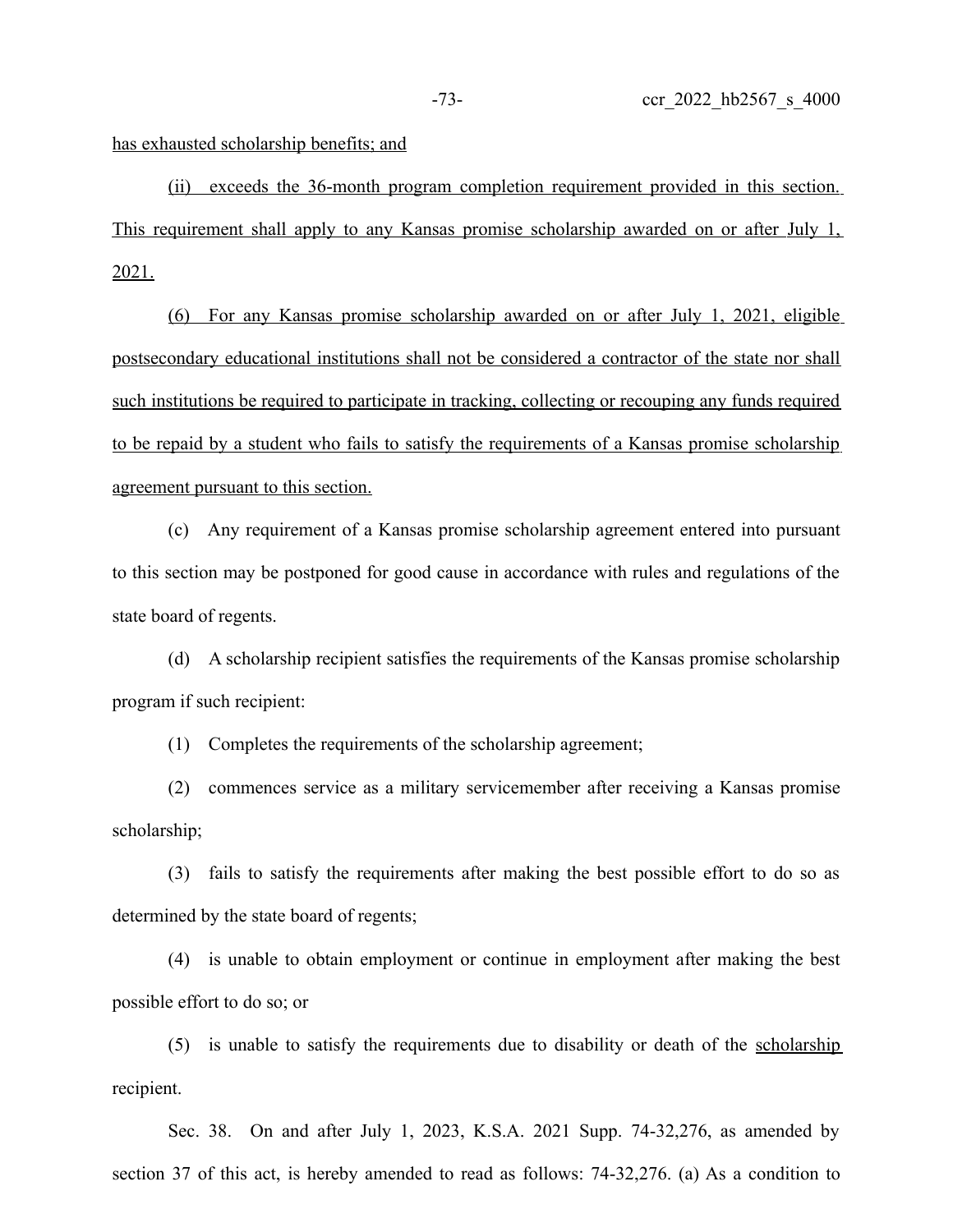receiving a Kansas promise scholarship, an eligible student shall enter into a Kansas promise scholarship agreement with the state board of regents. The eligible postsecondary educational institution making the scholarship award to such student shall counsel each eligible student on the requirements and conditions of the promise scholarship agreement. Such agreement shall require any student who receives a Kansas promise scholarship to:

(1) Enroll as a full-time or part-time student at the eligible postsecondary educational institution from which the student is receiving a Kansas promise scholarship and engage in and complete the required promise eligible program within 36 months of the date the scholarship was first awarded;

(2) within six months after graduation from the promise eligible program:

(A) Reside in and commence work in the state of Kansas for at least two consecutive years following completion of such program. A scholarship recipient may use a W-2 wage and tax statement showing Kansas withholding or estimated income tax to the state of Kansas as proof of work in Kansas; or

(B) enroll as a full-time or part-time student in any public or private postsecondary educational institution with its primary location in Kansas and upon graduation or failure to reenroll, reside in and commence work in Kansas for at least two consecutive years following the completion of such program;

(3) maintain records and make reports to the state board of regents on such forms and in such manner as required by the state board of regents to document the satisfaction of the requirements of this act; and

(4) upon failure to satisfy the requirements of a Kansas promise scholarship agreement, repay the amount of the Kansas promise scholarship the student received under the program as provided in subsection (b) to the state board of regents.

(b) (1) Except as provided in subsection (c), if any student who receives a Kansas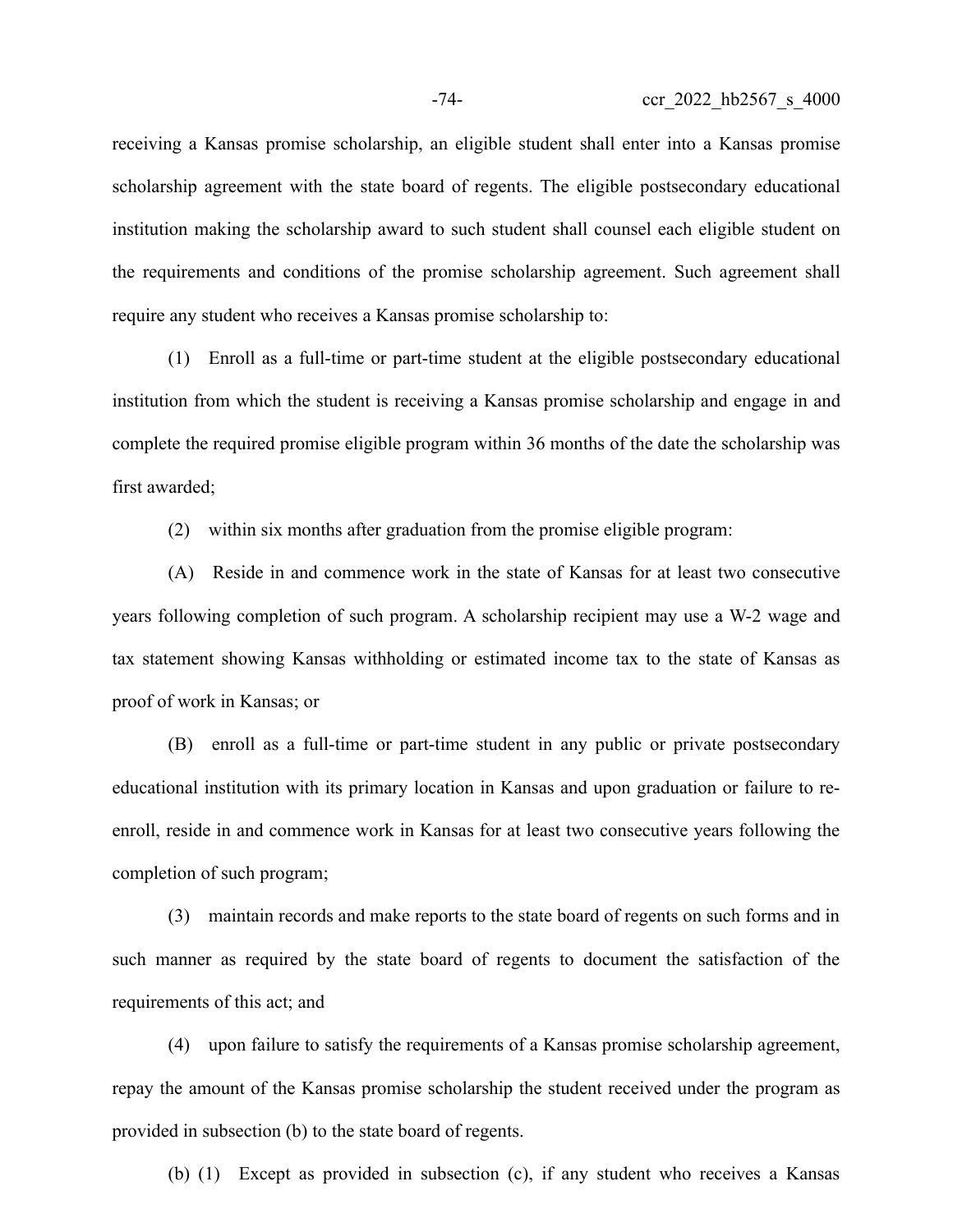promise scholarship fails to satisfy the requirements of a Kansas promise scholarship agreement, such student shall pay an amount equal to the total amount of money received by such student pursuant to such agreement that is financed by the state of Kansas plus accrued interest at a rate equivalent to the interest rate applicable to loans made under the federal PLUS program at the time such student's first course funded by a Kansas promise scholarship award began. Interest shall begin accruing on the date the student is determined to be out of compliance with the Kansas promise scholarship agreement. Monthly installment payments of such amounts may be made in accordance with rules and regulations of the state board of regents. Such installment payments shall begin six months after the date of the action or circumstances that cause such student to fail to satisfy the requirements of a Kansas promise scholarship agreement, as determined by the state board of regents upon the circumstances of each individual case. All moneys received pursuant to this subsection shall be remitted to the state treasurer in accordance with the provisions of K.S.A. 75-4215, and amendments thereto. Upon receipt of each such remittance, the state treasurer shall deposit the entire amount in the state treasury to the credit of the Kansas promise scholarship program fund.

(2) For any Kansas promise scholarship awarded on or after July 1, 2021, the state board of regents shall be the sole entity responsible for collecting or recouping any Kansas promise scholarship funds required to be repaid by a student who fails to satisfy the requirements of a Kansas promise scholarship agreement pursuant to this section.

(3) The state board of regents is authorized to turn any repayment account arising under this act to a designated loan servicer or collection agency to collect on the state board's behalf, the state not being involved other than to receive payments from the loan servicer or collection agency at the interest rate prescribed under this subsection.

(4) Eligible postsecondary educational institutions and each state agency are authorized to provide academic, employment, residency and contact information regarding students who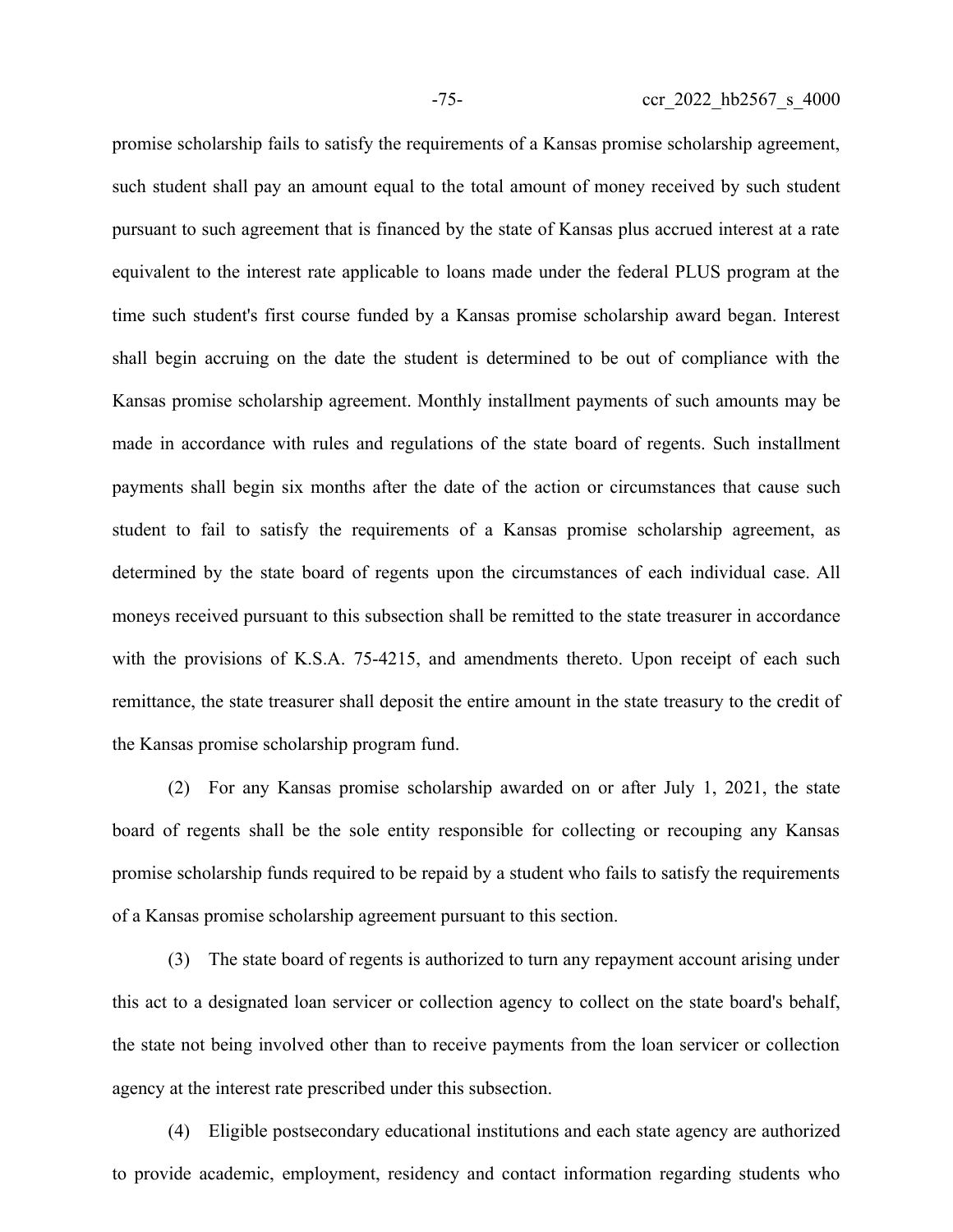received a Kansas promise scholarship to the state board of regents for the purposes of:

(A) Determining whether or not a student satisfied the requirements of this act and the Kansas promise scholarship agreement; and

(B) aiding in the collection or recoupment of any funds required to be repaid pursuant to this section.

(5) Eligible postsecondary educational institutions shall:

(A) Provide annually to the state board of regents the last known contact information of each student who received a Kansas promise scholarship until the requirements of the program and scholarship agreement are complete; and

(B) notify the state board of regents when a student who received a Kansas promise scholarship:

(i) Completes the program of study for which the student received the scholarship or has exhausted scholarship benefits; and

(ii) exceeds the 36-month program completion requirement provided in this section. This requirement shall apply to any Kansas promise scholarship awarded on or after July 1, 2021.

(6) Eligible postsecondary educational institutions shall not advertise Kansas promise scholarships in any state other than Kansas.

 (7) For any Kansas promise scholarship awarded on or after July 1, 2021, eligible postsecondary educational institutions shall not be considered a contractor of the state nor shall such institutions be required to participate in tracking, collecting or recouping any funds required to be repaid by a student who fails to satisfy the requirements of a Kansas promise scholarship agreement pursuant to this section.

(c) Any requirement of a Kansas promise scholarship agreement entered into pursuant to this section may be postponed for good cause in accordance with rules and regulations of the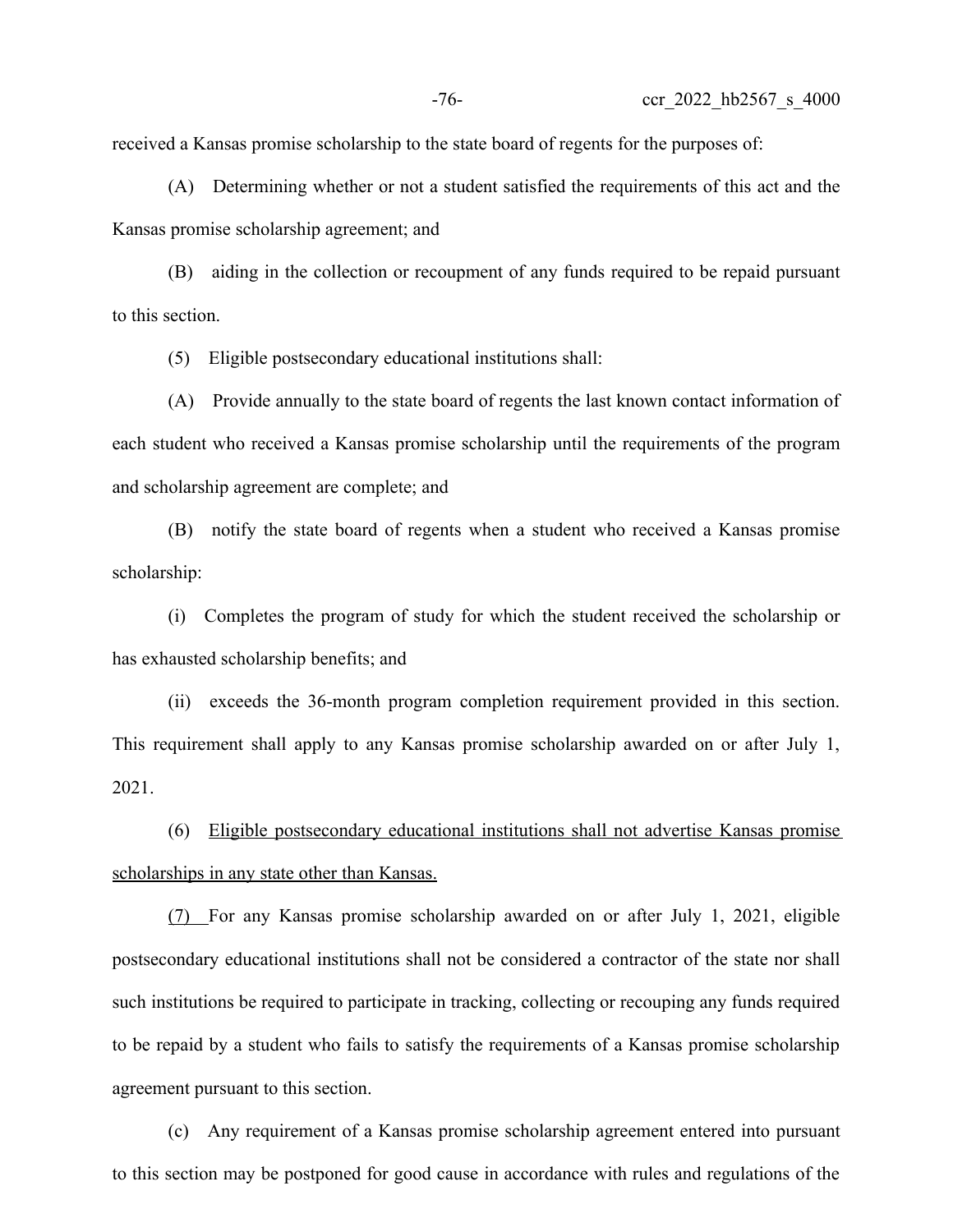state board of regents.

(d) A scholarship recipient satisfies the requirements of the Kansas promise scholarship program if such recipient:

(1) Completes the requirements of the scholarship agreement;

(2) commences service as a military servicemember after receiving a Kansas promise scholarship;

(3) fails to satisfy the requirements after making the best possible effort to do so as determined by the state board of regents;

(4) is unable to obtain employment or continue in employment after making the best possible effort to do so; or

(5) is unable to satisfy the requirements due to disability or death of the scholarship recipient.

Sec. 39. On and after July 1, 2022, K.S.A. 2021 Supp. 75-4364 is hereby amended to read as follows: 75-4364. (a) This section shall be known and may be cited as the Kansas hero's scholarship act.

 $(b)$  As used in this section:

(1) "Accident" means an undesigned, sudden and unexpected traumatic event, usually of an afflictive or unfortunate nature and often, but not necessarily, accompanied by a manifestation of force. An "accident" shall be identifiable by the time and place of occurrence, produce at the time symptoms of an injury and occur during a single work shift. The "accident" shall be the prevailing factor in causing the injury.

(2) "Covered person" means a public safety officer or Kansas resident in military service to whom this section applies.

(3) "Dependent" means: (A) A birth child, adopted child or stepchild; or (B) any child other than the foregoing who is actually dependent in whole or in part on the individual and who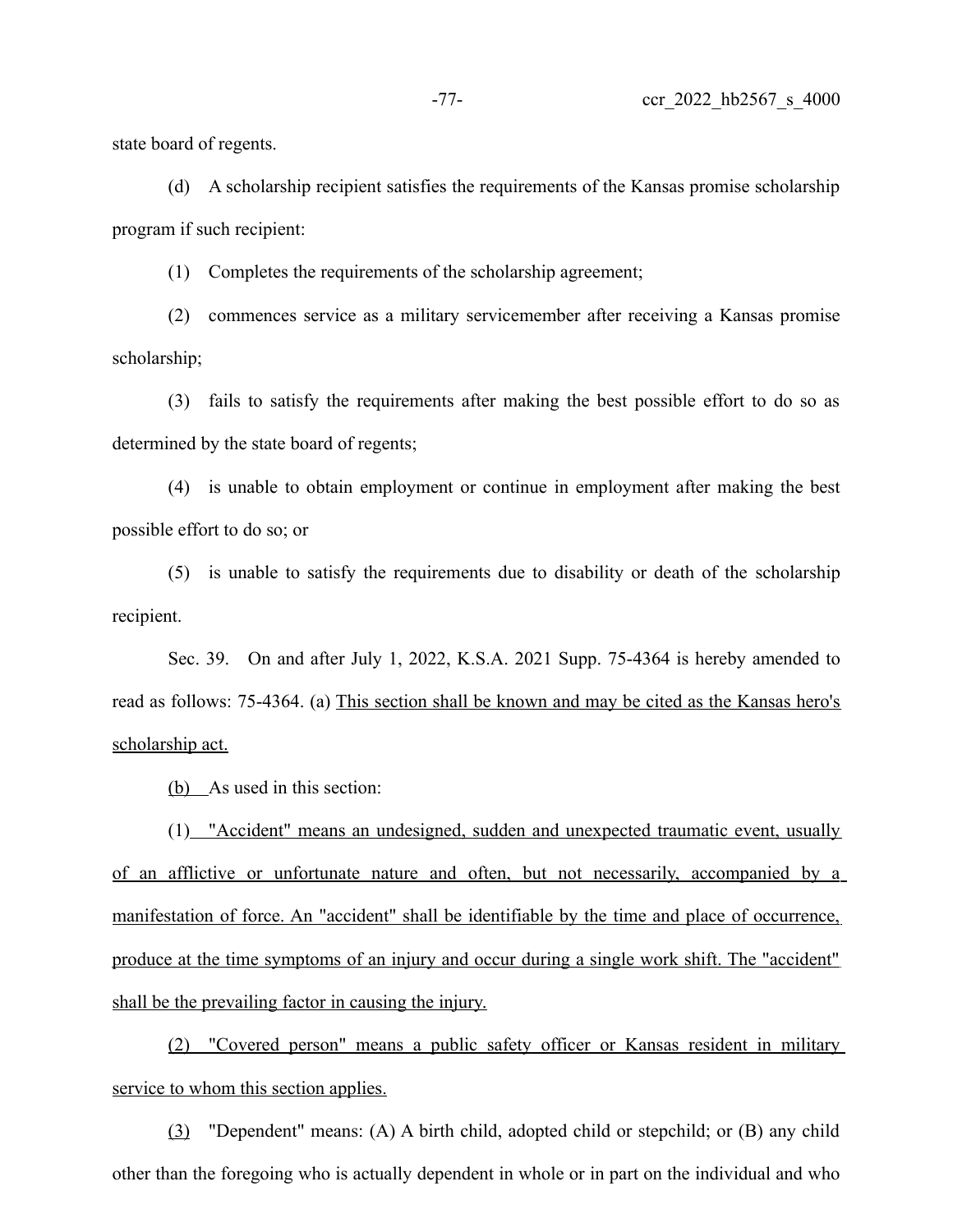is related to such individual by marriage or consanguinity.

 $\left(\frac{2}{4}\right)$  "Emergency medical service provider" means the same as defined in K.S.A. 65-6112, and amendments thereto.

(5) "Fees" mean those charges required by an institution to be paid by every student as a condition of enrollment. "Fees" do not include all other charges associated with the student's academic program or living costs.

 $\left(\frac{3}{6}\right)$  "Firefighter" means a person who is: (A) Employed by any city, county, township or other political subdivision of the state and who is assigned to the fire department thereof and engaged in the fighting and extinguishment of fires and the protection of life and property therefrom; or (B) a volunteer member of a fire district, fire department or fire company.

(7) "Injured or disabled" means that the covered person, because of the injury or disability, has been rendered incapable of performing the duties of the following:

(A) The position being performed at the time the injury or disability was sustained; and

(B) any position that is at or above the pay level of the position the covered person was in at the time the injury or disability was sustained, if the covered person is a paid employee.

 (8) "Injury" and "disability" mean any lesion or change in the physical structure of the body causing damage or harm thereto that is not transitory or minor. "Injury" and "disability" shall occur only by accident, intentional act of violence or repetitive trauma.

(9) (A) "Intentional act of violence" means one or a combination of the following:

(i) A deliberate act by a third party that results in inflicting harm on a covered person while such person is performing those duties; or

(ii) a deliberate act by a covered person in the reasonable performance of duties as a covered person that results in the infliction of harm on the covered person.

(B) An "intentional act of violence" shall be identifiable by the time and place of occurrence, produce at the time symptoms of an injury and occur during a single work shift. The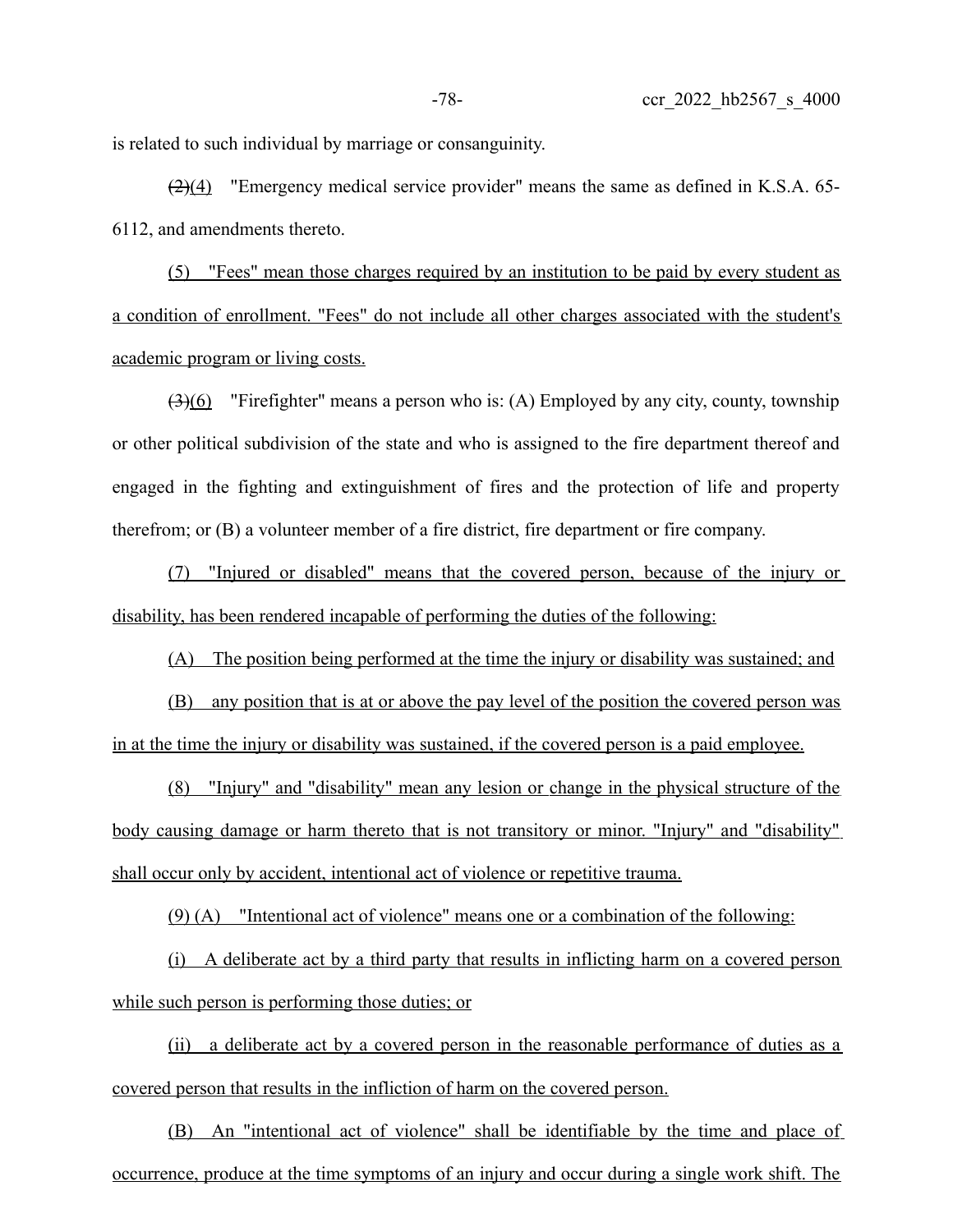## "intentional act of violence" shall be the prevailing factor in causing the injury.

(C) "Intentional act of violence" does not include repetitive trauma in any form.

 $(4)(10)$  "Kansas educational institution" means and includes community colleges, the municipal university, state educational institutions, the institute of technology at Washburn university and technical colleges.

 $(5)(11)$  "Law enforcement officer" means a person who by virtue of office or public employment is vested by law with a duty to maintain public order or to make arrests for violation of the laws of the state of Kansas or ordinances of any municipality thereof or with a duty to maintain or assert custody or supervision over persons accused or convicted of crime, and includes wardens, superintendents, directors, security personnel, officers and employees of adult and juvenile correctional institutions, jails or other institutions or facilities for the detention of persons accused or convicted of crime, while acting within the scope of their authority.

(6)(12) "Military service" means any active service in any armed service of the United States and any active state or federal service in the Kansas army or air national guard.

(13) "Nature of the employment" means that, to the occupation, trade or employment in which the covered person was engaged, there is attached a particular and peculiar hazard of the injury or disability that distinguishes the performance of job duties from other occupations and employments and that creates a hazard of such injury or disability in excess of the hazard of the injury or disability in general.

 $(7)(14)$  "Prisoner of war" means any person who was a resident of Kansas at the time the person entered service of the United States armed forces and who, while serving in the United States armed forces, has been declared to be a prisoner of war, as established by the United States secretary of defense, after January 1, 1960.

(15) "Public safety employee" means any employee of a law enforcement office, sheriff's department, municipal fire department, volunteer and non-volunteer fire protection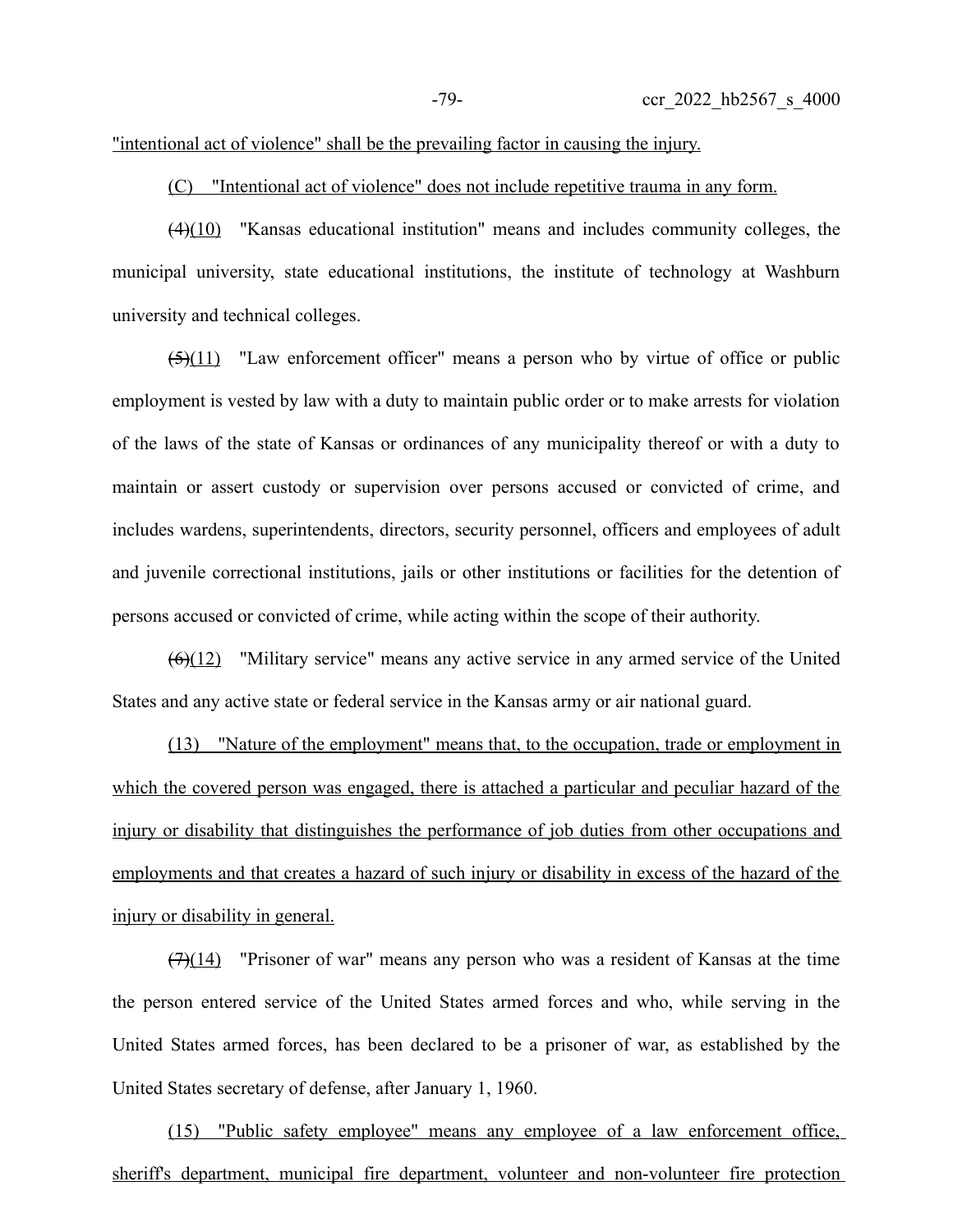association, emergency medical services provider or correctional institution of the department of corrections.

 $(8)(16)$  "Public safety officer" means a law enforcement officer, a firefighter, an emergency medical service provider or a public safety employee.

(17) (A) "Repetitive trauma" means the cause of an injury that occurs as a result of repetitive use, cumulative traumas or microtraumas. The repetitive nature of the injury shall be demonstrated by diagnostic or clinical tests. The "repetitive trauma" shall be the prevailing factor in causing the injury.

(B) For purposes of the educational benefit conferred by this section, "repetitive trauma" includes only an injury arising out of the performing of duties and resulting from the nature of the employment in which a covered person was engaged and that was actually contracted while so engaged. The injury shall appear to have had its origin in a special risk of the injury connected with the particular type of employment and to have resulted from that source as a reasonable consequence of the risk. Ordinary injuries of life and conditions to which the general public is or could be exposed outside of the particular employment, and hazards of injuries and conditions attending employment in general, shall not qualify as "repetitive trauma."

 $(9)(18)$  "Resident of Kansas" means a person who is a domiciliary resident as defined by K.S.A. 76-729, and amendments thereto.

 $(10)(19)$  "Spouse" means the spouse of a-deceased public safety officer or-deceased member of the military service who has not remarried.

(11)(20) "State board" means the state board of regents.

(12) "Public safety employee" means any employee of a law enforcement office, sheriff's department, municipal fire department, volunteer and non-volunteer fire protection association, emergency medical services provider or correctional institution of the department of corrections.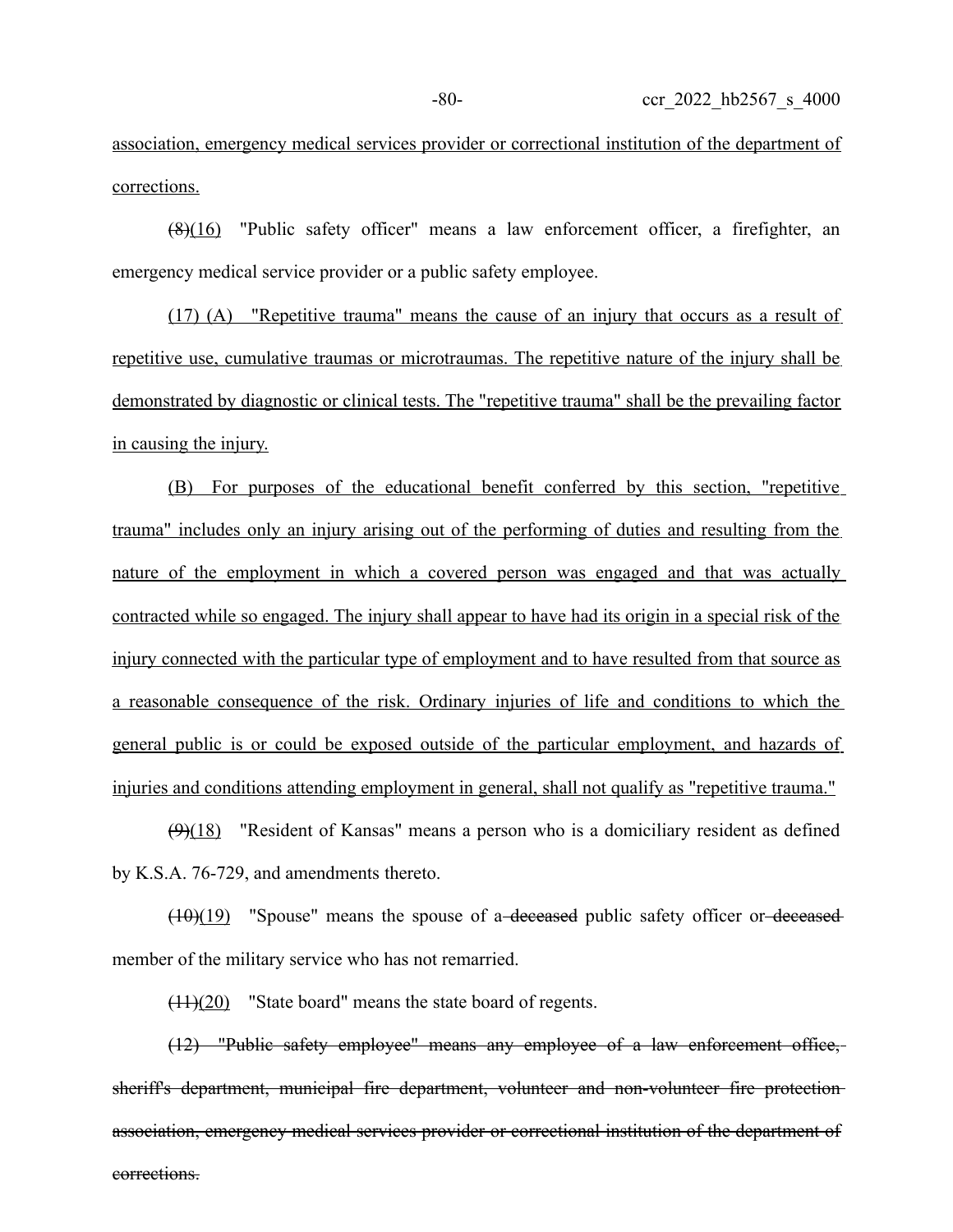$(\frac{b}{c})$  (1) Every Kansas educational institution shall provide for enrollment without charge of tuition or fees for:

(A) Any eligible dependent or spouse of a public safety officer who:

(i) Was injured or disabled while performing duties as a public safety officer; or

(ii) died as the result of injury sustained while performing duties as a public safety officer;

(B) any dependent or spouse of any resident of Kansas who:

(i) Died or was injured or disabled on or after September 11, 2001, while, and as a result of, serving in military service; or

(ii) is entitled to compensation for a service-connected disability of at least 80% because of a public statute administered by the department of veterans affairs or a military department as a result of injuries or accidents sustained in combat after September 11, 2001; and

(C) any prisoner of war.

(2) Any such dependent or spouse and any prisoner of war shall be eligible for enrollment at a Kansas educational institution without charge of tuition or fees for not to exceed 10 semesters of undergraduate instruction, or the equivalent thereof, at all such institutions.

 $\left(\frac{e}{d}\right)$  Subject to appropriations therefor, any Kansas educational institution, at which enrollment, without charge of tuition or fees, of a prisoner of war or a dependent or spouse is provided for under subsection (b), may file a claim with the state board for reimbursement of the amount of such tuition and fees. In any fiscal year, such reimbursement shall not exceed a total of \$350,000 \$500,000. The state board shall include in its budget estimates pursuant to K.S.A. 75-3717, and amendments thereto, a request for appropriations to cover tuition and fee claims pursuant to this section. The state board shall be responsible for payment of reimbursements to Kansas educational institutions upon certification by each such institution of the amount of reimbursement to which entitled. Payments to Kansas educational institutions shall be made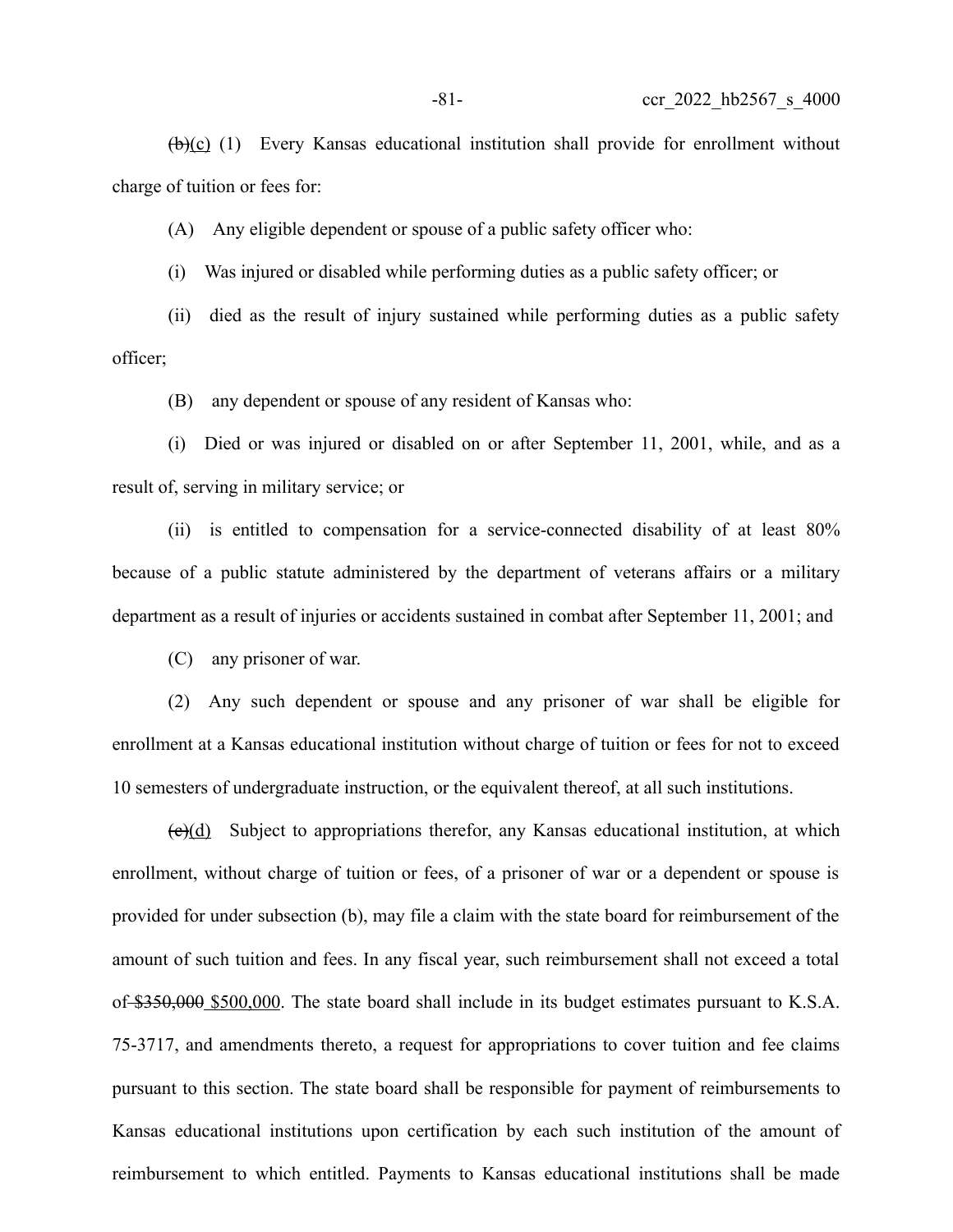upon vouchers approved by the state board and upon warrants of the director of accounts and reports. Payments may be made by issuance of a single warrant to each Kansas educational institution at which one or more eligible dependents or spouses or prisoners of war are enrolled for the total amount of tuition and fees not charged for enrollment at that institution. The director of accounts and reports shall cause such warrant to be delivered to the Kansas educational institution at which any such eligible dependents or spouses or prisoners of war are enrolled. If an eligible dependent or spouse or prisoner of war discontinues attendance before the end of any semester, after the Kansas educational institution has received payment under this subsection, the institution shall pay to the state the entire amount that such eligible dependent or spouse or prisoner of war would otherwise qualify to have refunded, not to exceed the amount of the payment made by the state in behalf of such dependent or spouse or prisoner of war for the semester. All amounts paid to the state by Kansas educational institutions under this subsection shall be deposited in the state treasury and credited to the state general fund.

 $(d)(e)$  The state board shall adopt rules and regulations for administration of the provisions of this section and shall determine the qualification of persons as dependents and spouses of public safety officers or United States military personnel and the eligibility of such persons for the benefits provided for under this section.";

Also on page 15, by striking all in lines 41 and 42; following line 42, by inserting:

"Sec. 40. K.S.A. 2021 Supp. 74-32,271, 74-32,272, 74-32,273, 74-32,274, 74-32,275 and 74-32,276 are hereby repealed.

Sec. 41. On and after July 1, 2022, K.S.A. 19-5005, 38-2223, 72-13,101, 72-3120, 72- 3122, 72-3123, 72-3124, 72-3125, 72-3713, 72-3715, 72-5135, 72-5461 and 72-6316 and K.S.A. 2021 Supp. 72-1163, 72-4352, 72-5132, 72-5178, 72-5462 and 75-4364 are hereby repealed.

Sec. 42. On and after July 1, 2023, K.S.A. 2021 Supp. 74-32,271, as amended by section 29 of this act, 74-32,274, as amended by section 33 of this act, 74-32,275, as amended by section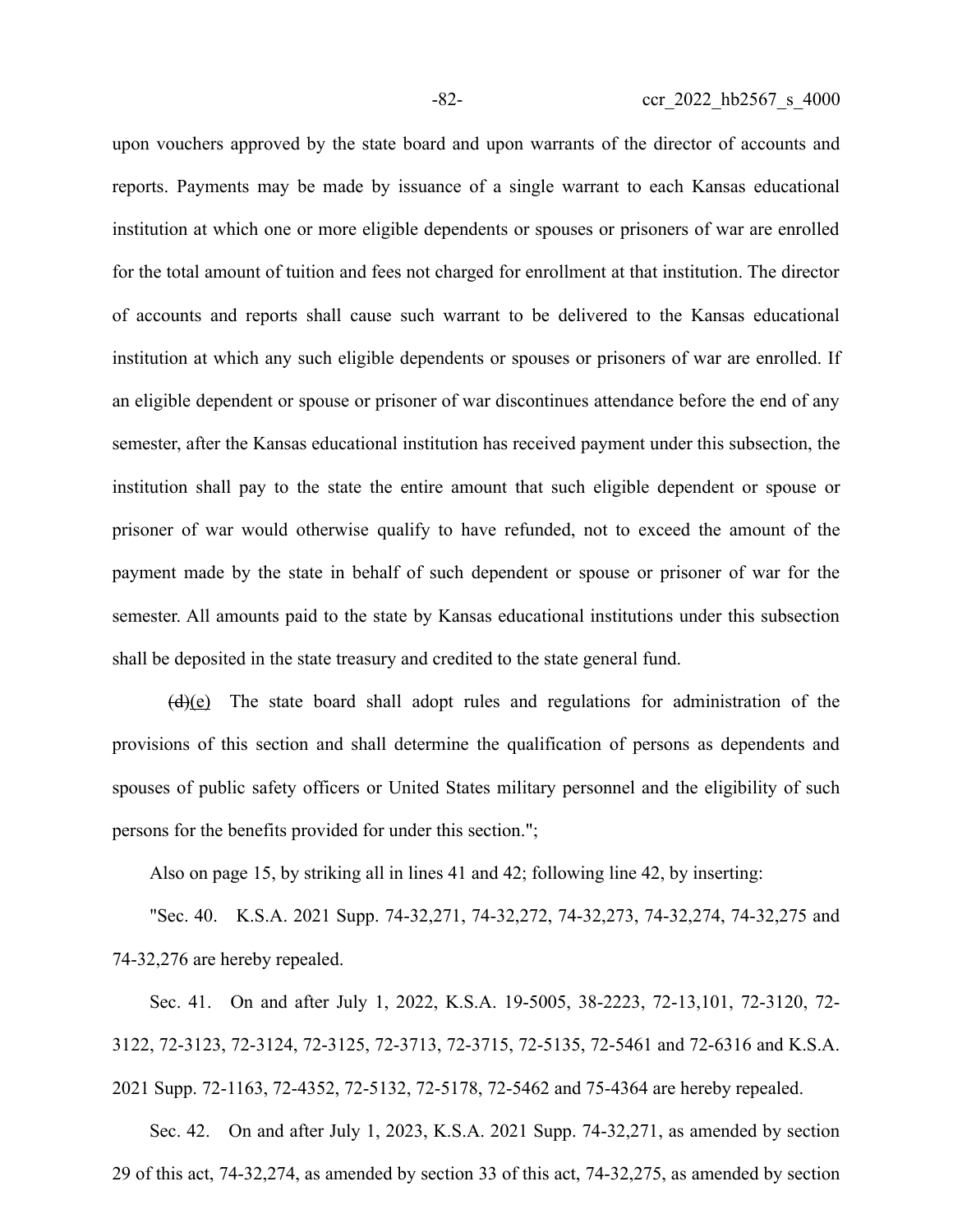35 of this act, and 74-32,276, as amended by section 37 of this act, are hereby repealed."; On page 16, in line 1, by striking "statute book" and inserting "Kansas register"; And by renumbering sections accordingly;

On page 1, in the title, in line 1, after the first semicolon by inserting "making and concerning appropriations for fiscal years ending June 30, 2022, June 30, 2023, and June 30, 2024, for the state department of education; establishing the legislature's intention to focus on academic achievement; enacting the every child can read act to support literacy proficiency by third grade; authorizing the state board of education and school districts to allow students to earn course credit through alternative educational opportunities outside the traditional classroom; making members of or persons employed by the Kansas state high school activities association mandatory reporters of child abuse and neglect; requiring the board of education of each school district to consider the district building needs assessment and state academic assessments when approving the budget of the school district; requiring school districts to allow for part-time enrollment of certain students; allowing students to transfer to and attend school in any school district in the state; requiring school districts to set transfer capacity and adopt certain transfer policies; establishing an alternative method for calculating virtual school graduation rates; prohibiting virtual schools from offering or providing any financial incentives to attract a student to enroll; authorizing virtual school state aid for students who are credit deficient; amending the tax credit for low income students scholarship program to allow students who are seven years of age or under to participate in the program without the need for prior enrollment in a public school"; in line 2, after the semicolon by inserting "requiring the state department of education to provide an annual written report on academic achievement outcomes;"; in line 5, after the semicolon by inserting "relating to the Kansas promise scholarship act; responsibilities of the state board of regents and postsecondary educational institutions relating thereto; authorizing designation of additional eligible programs and fields of study; allowing certain out-of-state